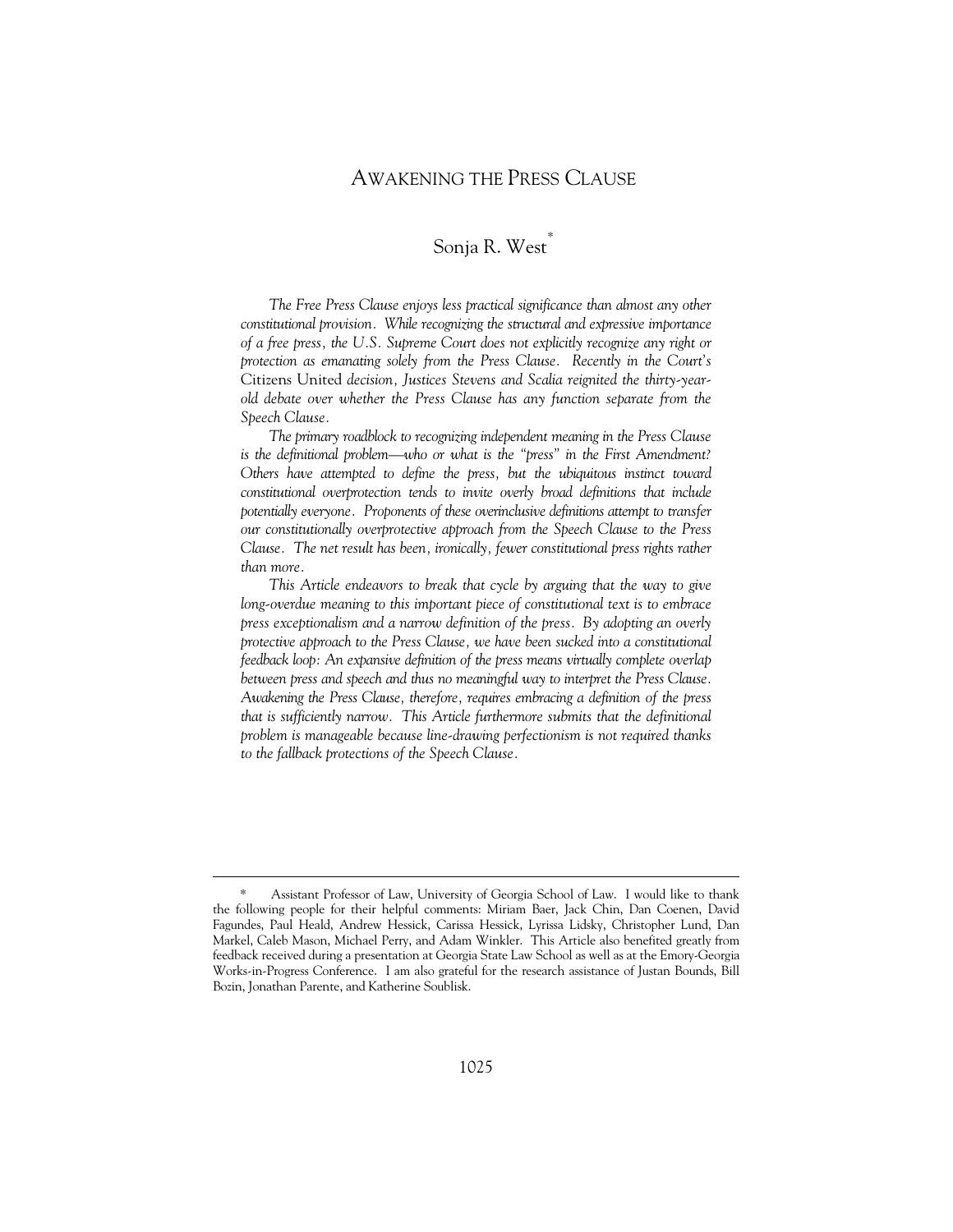|     | NO "MERE SURPLUSAGE": RESCUING THE PRESS CLAUSE FROM            |    |                |  |
|-----|-----------------------------------------------------------------|----|----------------|--|
|     |                                                                 |    |                |  |
| Н.  | WAKING THE SLEEPING GIANT: WHAT MIGHT THE PRESS CLAUSE DO? 1041 |    |                |  |
| HL. |                                                                 |    |                |  |
|     |                                                                 |    |                |  |
|     |                                                                 |    |                |  |
|     |                                                                 |    |                |  |
|     | В.                                                              |    |                |  |
|     |                                                                 | 1. |                |  |
|     |                                                                 |    |                |  |
|     | $C_{\cdot}$                                                     |    |                |  |
|     |                                                                 | 1. |                |  |
|     |                                                                 |    | a <sub>z</sub> |  |
|     |                                                                 |    | h.             |  |
|     |                                                                 |    | $C_{\star}$    |  |
|     |                                                                 |    | d.             |  |
|     |                                                                 | 2. |                |  |
|     |                                                                 |    |                |  |
|     |                                                                 |    |                |  |

In the great preponderance of cases, a court has little difficulty knowing a journalist when it sees one.<sup>1</sup>

## INTRODUCTION

Buried in the separate opinions from the U.S. Supreme Court's recent 183-page campaign finance case *Citizens United v. Federal Election Commission*<sup>2</sup> is a rarely seen tussle between two justices over one of the U.S. Constitution's most overlooked mysteries—whether the Press Clause has independent significance. Arguing in favor of free speech rights for corporations, Justice Scalia pointed out that most newspapers are corporations and yet the thought that newspapers "have free-speech rights only at the sufferance of Congress[] boggles the mind."<sup>3</sup> Thus, he analogized, if newspapers have broad First Amendment protections, so must corporations.

But of course newspapers have broader First Amendment rights than corporations generally, Justice Stevens argued, $^4$  pointing out that any other

 <sup>1.</sup> Floyd Abrams, *The Press Is Different: Reflections on Justice Stewart and the Autonomous Press*, 7 HOFSTRA L. REV. 563, 580 (1979).

 <sup>2. 130</sup> S. Ct. 876 (2010).

 <sup>3.</sup> *Id.* at 928 (Scalia, J., concurring).

 <sup>4.</sup> *Id.* at 951 (Stevens, J., concurring in part and dissenting in part).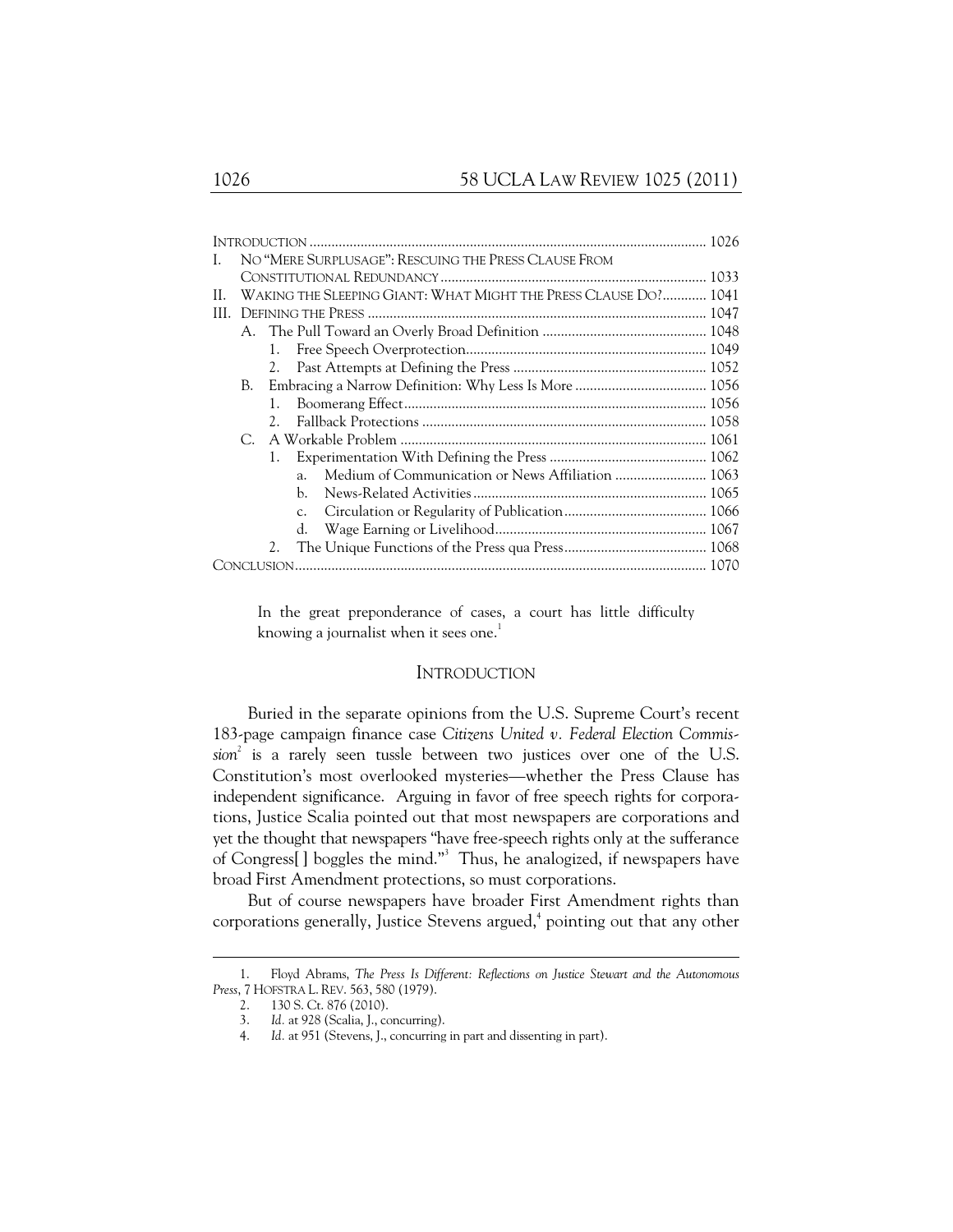conclusion would ignore an important piece of constitutional text—the Free Press Clause.<sup>5</sup> Now it was Justice Scalia's turn to be baffled: "It is passing strange to interpret the phrase 'the freedom of speech, or of the press' to mean, not everyone's right to speak or publish, but rather everyone's right to speak or the institutional press's right to publish."6 Justice Stevens, however, countered that the textual and historical evidence behind the constitutional provisions "suggests why one type of corporation, those that are part of the press, might be able to claim special First Amendment status."<sup>7</sup> He accused the majority of "tr[ying] to sweep this evidence into the Free Speech Clause, [when] the Free Press Clause provides a more natural textual home."<sup>8</sup>

The debate in *Citizens United* over how to interpret the Press Clause has not received much attention.<sup>9</sup> But it should. The justices were blowing the dust off of a constitutional question that the Court had not addressed in thirty years: Does the Press Clause have significance separate from the Speech Clause, or is it nothing more than "complementary to and a natural extension of Speech Clause liberty"<sup>10</sup> with no functional role?

The First Amendment declares that "Congress shall make no law ... abridging the freedom ... of the Press."<sup>11</sup> Yet despite this textual mandate and Chief Justice John Marshall's admonition that "[i]t cannot be presumed that any clause in the constitution is intended to be without effect, $"^{12}$ a majority of the Court<sup>13</sup> has, in essence, dismissed the clause as a constitutional

1

- 10. First Nat'l Bank v. Bellotti, 435 U.S. 765, 800 (1978) (Burger, J., concurring).
- 11. U.S. CONST. amend. I.

 13. While Justice Stevens's reading of the clause puts him in the minority of the current Court, his opinion in *Citizens United* was joined by Justices Ginsburg, Breyer, and Sotomayor.

 <sup>5.</sup> *Id.*

 <sup>6.</sup> *Id.* at 928 n.6 (Scalia, J., concurring).

 <sup>7.</sup> *Id.* at 951 n.57 (Stevens, J., concurring in part and dissenting in part).

 <sup>8.</sup> *Id.*

 <sup>9.</sup> *See* Seth Korman, Citizens United *and the Press: Two Distinct Implications*, 37 RUTGERS L. REC. 1, 2–3 (2010) (observing that "by affording all corporations the same rights as those granted the media, the decision at the same time seems to further enfeeble the Press Clause"); Eugene Volokh, THE VOLOKH CONSPIRACY (Jan. 21, 2010, 5:29 PM), http://volokh.com/2010/01/21/lessenedcorporate-first-amendment-rights-and-media-corporations (arguing that the Press Clause protects "a technology" only). This debate over the significance of the Press Clause is also arguably dicta. *See Citizens United*, 130 S. Ct. at 976 (Stevens, J., concurring in part and dissenting in part) ("Our colleagues have raised some interesting and difficult questions . . . about how to define what constitutes the press. *But that is not the case before us.*").

 <sup>12.</sup> Marbury v. Madison, 5 U.S. (1 Cranch) 137, 174 (1803); *accord* District of Columbia v. Heller, 554 U.S. 570, 643 (2008); *see also* Melville B. Nimmer, *Introduction—Is Freedom of the Press a Redundancy: What Does It Add to Freedom of Speech?*, 26 HASTINGS L.J. 639, 640 (1975) ("As nature abhors a vacuum, the law cannot abide a redundancy. The presumption is strong that language used in a legal instrument, be it a constitution, a statute, or a contract, has meaning, else it would not have been employed.").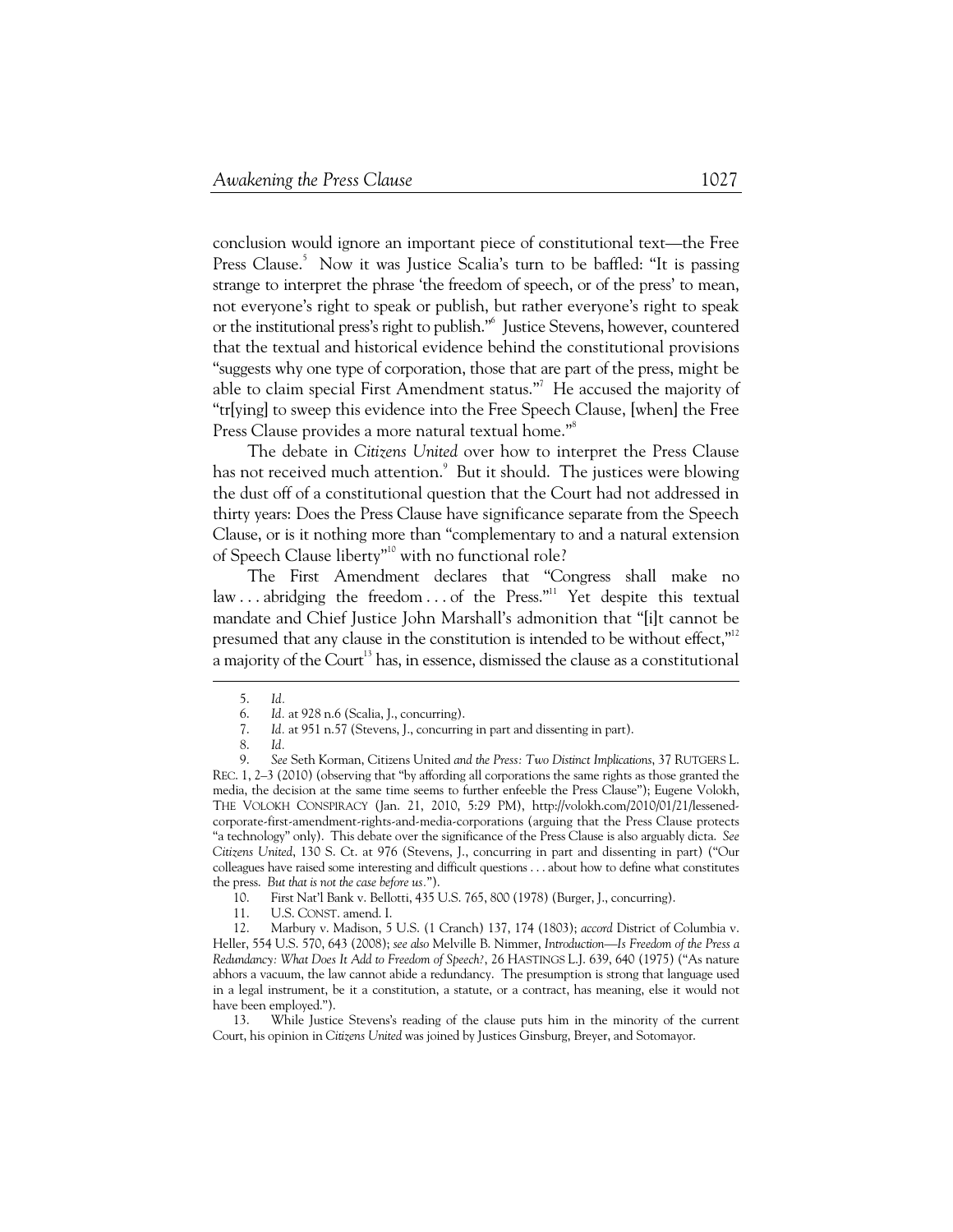redundancy. The Supreme Court occasionally offers up rhetoric on the value of the free press,<sup>14</sup> but it steadfastly refuses to explicitly recognize any right or protection as emanating solely from the Press Clause.<sup>15</sup> Because the freedoms to publish and to disseminate speech are also protected by the Speech Clause, the Press Clause has been left with nothing to do. Members of the press thus enjoy the same freedoms of expression as any individual person, but nothing more.<sup>16</sup> The rights to publish or to broadcast are the same as the right to speak, and what narrow protections for newsgathering the Court has recognized, such as limited rights of access to judicial proceedings, have been housed in a muddy combination of the freedoms of speech, assembly, and press and granted to everyone, not just the press.<sup>17</sup> The result is exactly what Chief Justice Marshall warned against—a specific constitutional phrase that has been dismissed as "mere surplusage."<sup>18</sup>

Writing off the Press Clause as nothing more than the framers' gentle reminder that we all have a right to publish our speech<sup>19</sup> is problematic on several levels. As a textual matter, it suggests that a pronouncement in the First Amendment, at most, restates only the obvious. And as a practical matter, it is unsatisfying to have a Press Clause that is powerless to protect

 17. *See* Richmond Newspapers, Inc. v. Virginia, 448 U.S. 555, 573 (1980) (plurality opinion) (holding that in criminal trials, "media representatives enjoy the same right of access as the public").

18. Marbury v. Madison, 5 U.S. (1 Cranch) 137, 174 (1803).

 19. *See* Citizens United v. Fed. Election Comm'n, 130 S. Ct. 876, 928 n.6 (2010) (Scalia, J., concurring); First Nat'l Bank v. Bellotti, 435 U.S. 765, 799–800 (1978) (Burger, C.J., concurring) (arguing that the Speech Clause protects the right "to express ideas and beliefs, while the Press Clause focuses specifically on the liberty to disseminate expression broadly" (footnote omitted)).

 <sup>14.</sup> *See, e.g.*, Leathers v. Medlock, 499 U.S. 439, 447 (1991) ("The press plays a unique role as a check on government abuse."); N.Y. Times Co. v. United States, 403 U.S. 713, 717 (1971) (Black, J., concurring) (stating that the press plays an "essential role in our democracy"); Mills v. Alabama, 384 U.S. 214, 219 (1966) ("The Constitution specifically selected the press, which includes not only newspapers, books, and magazines, but also humble leaflets and circulars, to play an important role in the discussion of public affairs.").

 <sup>15.</sup> *See* David A. Anderson, *Freedom of the Press*, 80 TEX. L. REV. 429, 430 (2002) ("[A]s a matter of positive law, the Press Clause actually plays a rather minor role in protecting the freedom of the press."); C. Edwin Baker, *The Independent Significance of the Press Clause Under Existing Law*, 35 HOFSTRA L. REV. 955, 956 (2007) ("The Court has never explicitly recognized that the Press Clause involves any significant content different from that provided to all individuals by the prohibition on abridging freedom of speech."); *see also* David A. Anderson, *Freedom of the Press in Wartime*, 77 U. COLO. L. REV. 49, 69–70 (2006) (explaining that while early press cases did rely explicitly on the Press Clause, over time the Court's cases reveal an "abandonment of the Press Clause as a specific source of constitutional authority" as "the Court gave the press whatever rights it recognized under the Speech Clause").

 <sup>16.</sup> *See* Branzburg v. Hayes, 408 U.S. 665, 704 (1972) ("Freedom of the press is a 'fundamental personal right' which 'is not confined to newspapers and periodicals.'" (quoting Lovell v. Griffin, 303 U.S. 444, 450, 452 (1938))); Margaret A. Blanchard, *The Institutional Press and Its First Amendment Privileges*, 1978 SUP. CT. REV. 225, 225.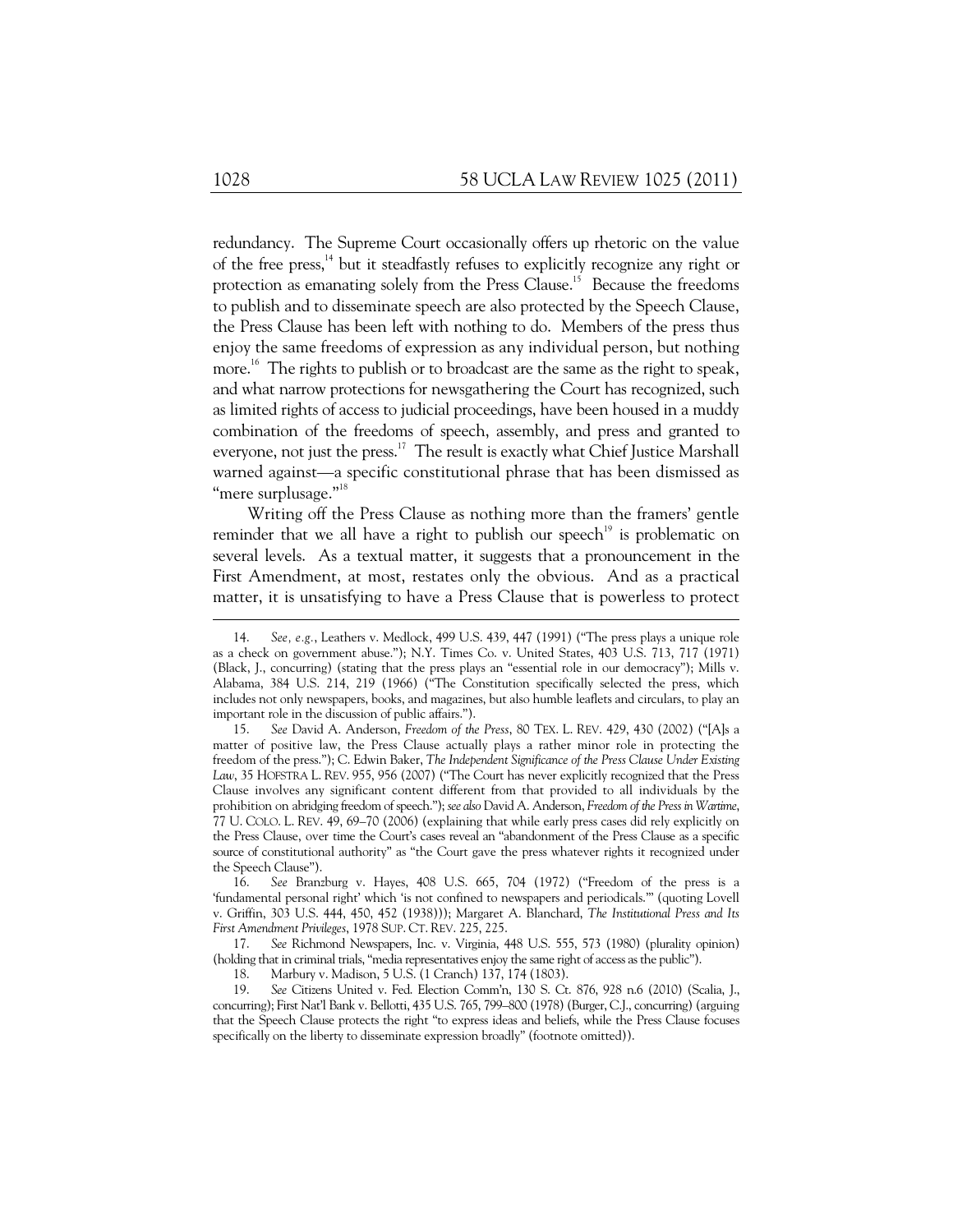reporters who, as members of the press, endeavor to inform the public and to check the government. The Court's refusal to breathe life into the Press Clause has denied the press the attainment of constitutional rights of access to government information, meetings, and places. Members of the press also have no constitutional safeguards from government subpoenas and search warrants demanding access to their sources,<sup>20</sup> newsrooms,<sup>21</sup> or work product.<sup>22</sup> And if a reporter commits a minor tort such as a technical trespass, $33$  a minor deception,<sup>24</sup> or a breach of loyalty,<sup>25</sup>—all common tools in undercover reporting—no judicial consideration is given to the fact that she was engaged in newsgathering.

There is one formidable roadblock that stands in the way of recognizing the Press Clause's independent meaning—the problem of how to define the "press." Recognizing distinct rights and protections necessarily raises the question of who would (and who would not) receive them.<sup>26</sup> To many jurists and scholars, the thought of identifying who constitutes the press reeks of government favoritism toward a privileged few and discrimination against other, less favored speakers.<sup>27</sup> Chief Justice Burger expressed this skepticism when he observed that creating a pecking order of communicators with some favored over others "is reminiscent of the abhorred licensing system of Tudor and Stuart England—a system the First Amendment was intended to ban from this country."<sup>28</sup> The myriad problems with determining who is or is not the press have been called "definitional monsters,"<sup>29</sup> "difficult and vexing,"<sup>30</sup> and "painful."<sup>31</sup>

 <sup>20.</sup> *See* Branzburg v. Hayes, 408 U.S. 665 (1972).

 <sup>21.</sup> *See* Zurcher v. Stanford Daily, 436 U.S. 547 (1978).

 <sup>22.</sup> *See id.*

 <sup>23.</sup> *See* Le Mistral, Inc. v. Columbia Broad. Sys., 402 N.Y.S.2d 815 (App. Div. 1978).

 <sup>24.</sup> *See* Food Lion, Inc. v. Capital Cities/ABC, Inc., 194 F.3d 505 (4th Cir. 1999).

 <sup>25.</sup> *See id.*

 <sup>26.</sup> *See* First Nat'l Bank v. Bellotti, 435 U.S. 765, 801 (1978) (Burger, C.J., concurring) (arguing that a "fundamental difficulty with interpreting the Press Clause as conferring special status on a limited group is one of definition"); Branzburg v. Hayes, 408 U.S. 665, 703–04 (1972) ("The administration of a constitutional newsman's privilege would present practical and conceptual difficulties of a high order.").

 <sup>27.</sup> *See, e.g.*, David Lange, *The Speech and Press Clauses*, 23 UCLA L. REV. 77, 102–03 (1975); Anthony Lewis, *A Preferred Position for Journalism?*, 7 HOFSTRA L. REV. 595, 626–27 (1979).

 <sup>28.</sup> *First Nat'l Bank*, 435 U.S. at 797–802 (Burger, C.J., concurring); *see Branzburg*, 408 U.S. at 705 n.40.

<sup>29.</sup> Garcia v. Bd. of Educ., 777 F.2d 1403, 1411 (10th Cir. 1985).<br>30. In re Grand Jury Subpoena, Judith Miller, 438 F.3d 1141, 115

 <sup>30.</sup> *In re* Grand Jury Subpoena, Judith Miller, 438 F.3d 1141, 1156 (D.C. Cir. 2006).

 <sup>31.</sup> Abrams, *supra* note 1, at 572.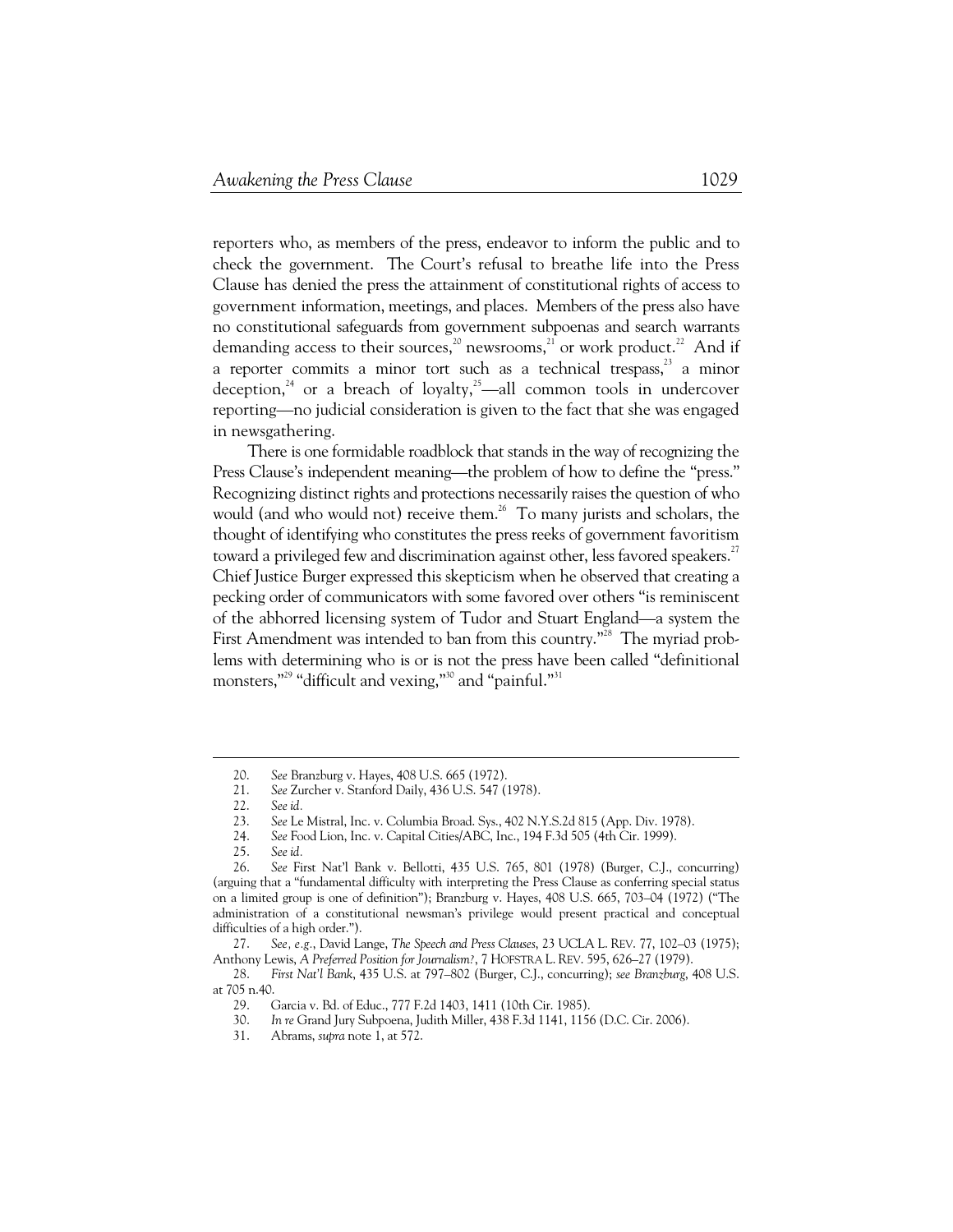Despite these obstacles, many have attempted to define the press.<sup>32</sup> But in doing so, the natural urge is often toward a broad, overly inclusive definition that mirrors the Court's expansive reading of the Speech Clause. Our free speech jurisprudence is one of constitutional overprotection that seeks to embrace the so-called fringe speaker and speech that is of peripheral, or even no, value.<sup>33</sup>

But while constitutional overprotection makes sense as an interpretive theory of the Speech Clause, it does not logically transfer to the Press Clause for two primary reasons. First, a broad definition of the press, somewhat ironically, results in fewer press rights overall. For the Press Clause to mean something independent of the Speech Clause, it necessarily cannot apply to everyone. If every individual is also a journalist or every message is also news, then there

 <sup>32.</sup> *See, e.g.*, SCOTT GANT, WE'RE ALL JOURNALISTS NOW: THE TRANSFORMATIONS OF THE PRESS AND RESHAPING OF THE LAW IN THE INTERNET AGE 89 (2007) (defining press freedoms as "a *personal* right, which can be exercised by people who do not devote themselves professionally or exclusively to journalism"); DAN GILLMOR, WE THE MEDIA: GRASSROOTS JOURNALISM BY THE PEOPLE, FOR THE PEOPLE (2d ed. 2006) (arguing that anyone can produce the news); W. Lance Bennett, *The Twilight of Mass Media News: Markets*, Citizenship, Technology, and the Future of *Journalism*, *in* FREEING THE PRESSES: THE FIRST AMENDMENT IN ACTION 111, 112 (Timothy E. Cook ed., 2005) ("Today, anyone with a computer or a mobile phone is a potential reporter and publisher."); Linda L. Berger, *Shielding the Unmedia: Using the Process of Journalism to Protect the Journalist's Privilege in an Infinite Universe of Publication*, 39 HOUS. L. REV. 137, 137 (2003) (arguing that the definition should focus on "the process through which information that is useful to selfgovernance is gathered and provided to the public"); Randall P. Bezanson, *The Developing Law of Editorial Judgment*, 78 NEB. L. REV. 754, 829 (1999) (advocating a "purpose-oriented definition"); Clay Calvert, *And You Call Yourself a Journalist?: Wrestling With a Definition of "Journalist" in the Law*, 103 DICK. L. REV. 411, 450–51 (1999) (suggesting that courts could define a journalist "in terms of one who provides information to inform the voting of wise decisions, a powerful goal of free speech often associated with philosopher-educator Alexander Meiklejohn"); Anne Flanagan, *Blogging: A Journal Need Not a Journalist Make*, 16 FORDHAM INTELL. PROP. MEDIA & ENT. L.J. 395, 425 (2006) (proposing the "journalistic process test," a functional consideration of whether the person "adhere[s] to a code of journalist professionalism"); Diana Owen, *"New Media" and Contemporary Interpretations of Freedom of the Press*, *in* FREEING THE PRESSES, *supra*, at 139, 158 (predicting that the "already flimsy boundaries of the institutional press are likely to disintegrate" and be replaced by an "open press" model where the rights belong to individuals and not an institution); Mary-Rose Papandrea, *Citizen Journalism and the Reporter's Privilege*, 91 MINN. L. REV. 515, 520 (2007) (arguing that a qualified testimonial privilege "should apply to anyone disseminating information to the public who is called to testify in a judicial or administrative proceeding"); Robert D. Sack, *Reflections on the Wrong Question: Special Constitutional Privilege for the Institutional Press*, 7 HOFSTRA L. REV. 629, 629 (1979) ("[A]ll citizens exercising the press *function*, including, but not limited to, journalists employed by the 'institutional press,' warrant [constitutional] protection."); Keith Werhan, *Rethinking Freedom of the Press After 9/11*, 82 TUL. L. REV. 1561, 1601 n.243 (2008) (favoring a definition of the press that includes "anyone who regularly gathers and disseminates information of public interest to the public").

 <sup>33.</sup> *See* Cohen v. California, 403 U.S. 15, 24–25 (1971) ("To many, the immediate consequence of this freedom may often appear to be only verbal tumult, discord, and even offensive utterance.").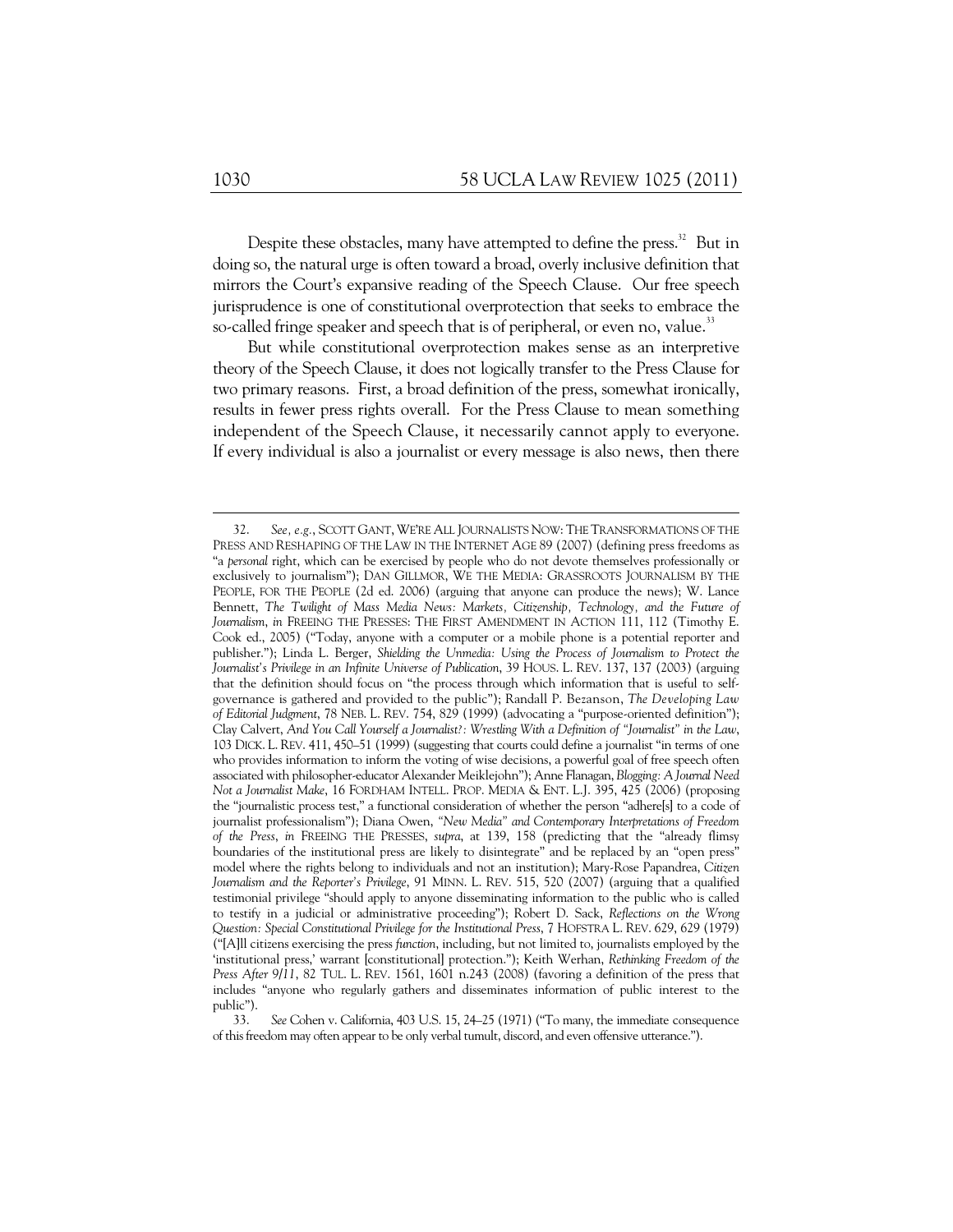is no need for two distinct clauses. This is the prevailing view today.<sup>34</sup> The justices' understandable desire to avoid favoring an elite group<sup>35</sup> has led them to allow the Speech Clause to swallow up the Press Clause. In other words, the otherwise admirable and democratic objective to leave no one out of the press club creates a boomerang effect<sup>36</sup> that results in no club at all. But a limited press club is essential to unlocking the full potential of the Press Clause, as bestowing potential Press Clause rights such as certain investigative immunities to all members of the public would be impossible. In our drive for constitutional overprotection, therefore, we have created constitutional underprotection. Because the Press Clause lies dormant, rather than enjoying more constitutional rights, we have fewer.

The second reason it is not essential to adopt an overly protective approach to the Press Clause is that it enjoys fallback protections secured by the Speech Clause. These fallback protections lessen the impact of excluding some but not others as well as the costs of any definitional mistakes. We embrace constitutional overprotection when it comes to speech because the price of line-drawing errors is so high. If a speaker or a message is placed outside the protections of the Speech Clause, his or her voice is lost entirely and the idea does not enter our public debate.<sup>37</sup> This is a constitutional cost that the Court takes seriously,  $38$ and rightfully so.

An interpretation of the Press Clause, however, that would allow journalists additional and unique protections, primarily with respect to newsgathering, does not present this risk. All speakers, whether deemed members of

 <sup>34.</sup> *See, e.g.*, Dun & Bradstreet, Inc. v. Greenmoss Builders, Inc., 472 U.S. 749, 783 (1985) (Brennan, J., dissenting) ("We protect the press to ensure the vitality of First Amendment guarantees. This solicitude implies no endorsement of the principle that speakers other than the press deserve lesser First Amendment protection.").

 <sup>35.</sup> *See* First Nat'l Bank v. Bellotti, 435 U.S. 765, 802 (1978) (White, J., dissenting) ("[T]he purpose of the Constitution was not to erect the press into a privileged institution but to protect all persons in their right to print what they will as well as to utter it. ' . . . the liberty of the press is no greater and no less . . .' than the liberty of every citizen of the Republic." (quoting Pennekamp v. Florida, 328 U.S. 331, 364 (1946) (Frankfurter, J., concurring))).

 <sup>36.</sup> *See infra* Part.III.B.2.

 <sup>37.</sup> *See* Terminiello v. City of Chicago, 337 U.S. 1, 4 (1949) ("Speech is often provocative and challenging. It may strike at prejudices and preconceptions and have profound unsettling effects as it presses for acceptance of an idea. That is why freedom of speech, though not absolute, is nevertheless protected against censorship or punishment, unless shown likely to produce a clear and present danger of a serious substantive evil that rises far above public inconvenience, annoyance, or unrest." (citation omitted)).

 <sup>38.</sup> *See* Turner Broad. Sys., Inc. v. FCC, 512 U.S. 622, 642 (1994) (comparing content-based regulations on speech to content-neutral ones, which "pose a less substantial risk of excising certain ideas or viewpoints from the public dialogue").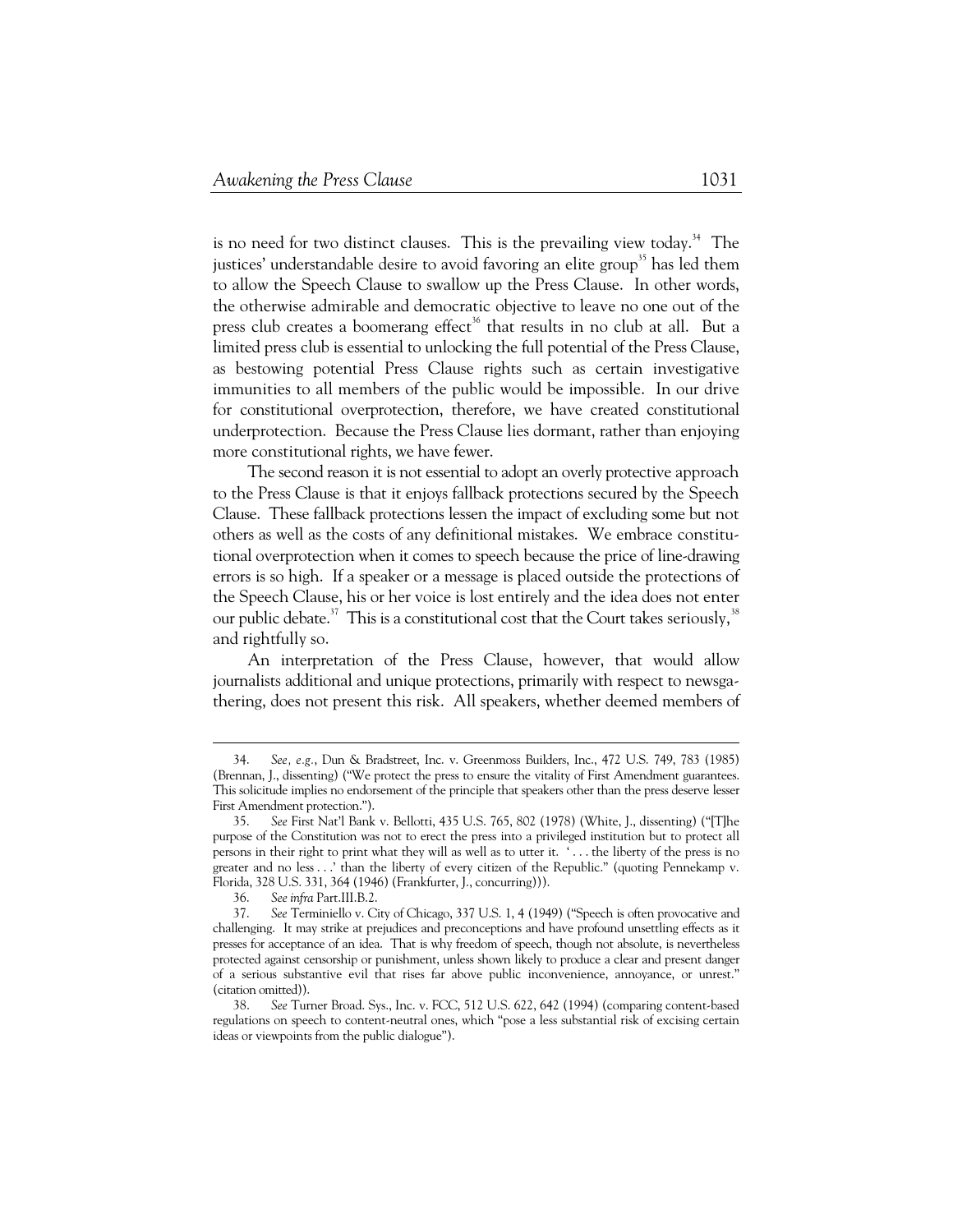the press or not, retain their strong rights of expression, which include a right not to be subjected to government regulation based on the content of their speech. While any definition of the press will necessarily be imperfect, these mistakes at the margins will not remove a speaker's voice from our public debate as would a miscalculation in interpreting the Speech Clause. Even a wrongly excluded speaker will be able to express himself and will be protected by the myriad speech safeguards such as protections against prior restraints and content-based discrimination. Thus, the costs of error are much lower with the Press Clause, making constitutional overprotection not necessary.

By adopting the same overly protective approach to the Press Clause that we embrace with the Speech Clause, we have been sucked into a constitutional feedback loop: An overly broad definition of the press means virtually complete overlap between press and speech and thus no way to meaningfully interpret the Press Clause. Awakening the Press Clause requires embracing a definition of the press that is sufficiently narrow. Yet our overprotective instincts continually push us back toward a broad definition. The temptation then returns to declare that everyone is the press, and the cycle continues.

In this Article, I seek to break this cycle by arguing that we should not fear the idea of press exceptionalism. We instead should recognize the unique role of the press—as compared to individual speakers—through a narrow, and thus useful, definition. In doing so, we will be giving long overdue weight to this important constitutional text. In addition to supporting a narrower definition of the press, I submit that the definitional problem itself is manageable, in part because line-drawing perfectionism is not required thanks to the fallback protections of the Speech Clause. While I do not offer a definitive solution to the problem in this Article, I look to the unique functions of the press in our society and our democracy to offer some initial thoughts on which I will expand in a future article.

My analysis unfolds in several parts. Part I examines current interpretations of the Speech and Press Clauses and how the Court has allowed the latter to become constitutionally meaningless. Part II discusses the types of rights and protections an awakened Press Clause could offer. Part III considers how to define the press, exploring how the constitutionally overprotective approach of our speech jurisprudence is unnecessary in the press context because of the boomerang effect and the differences in fallback protections. A review of state and legislative experimentation with defining the press then establishes that the definitional problem is manageable. I conclude by offering preliminary thoughts on how the Court might give the term "press," as read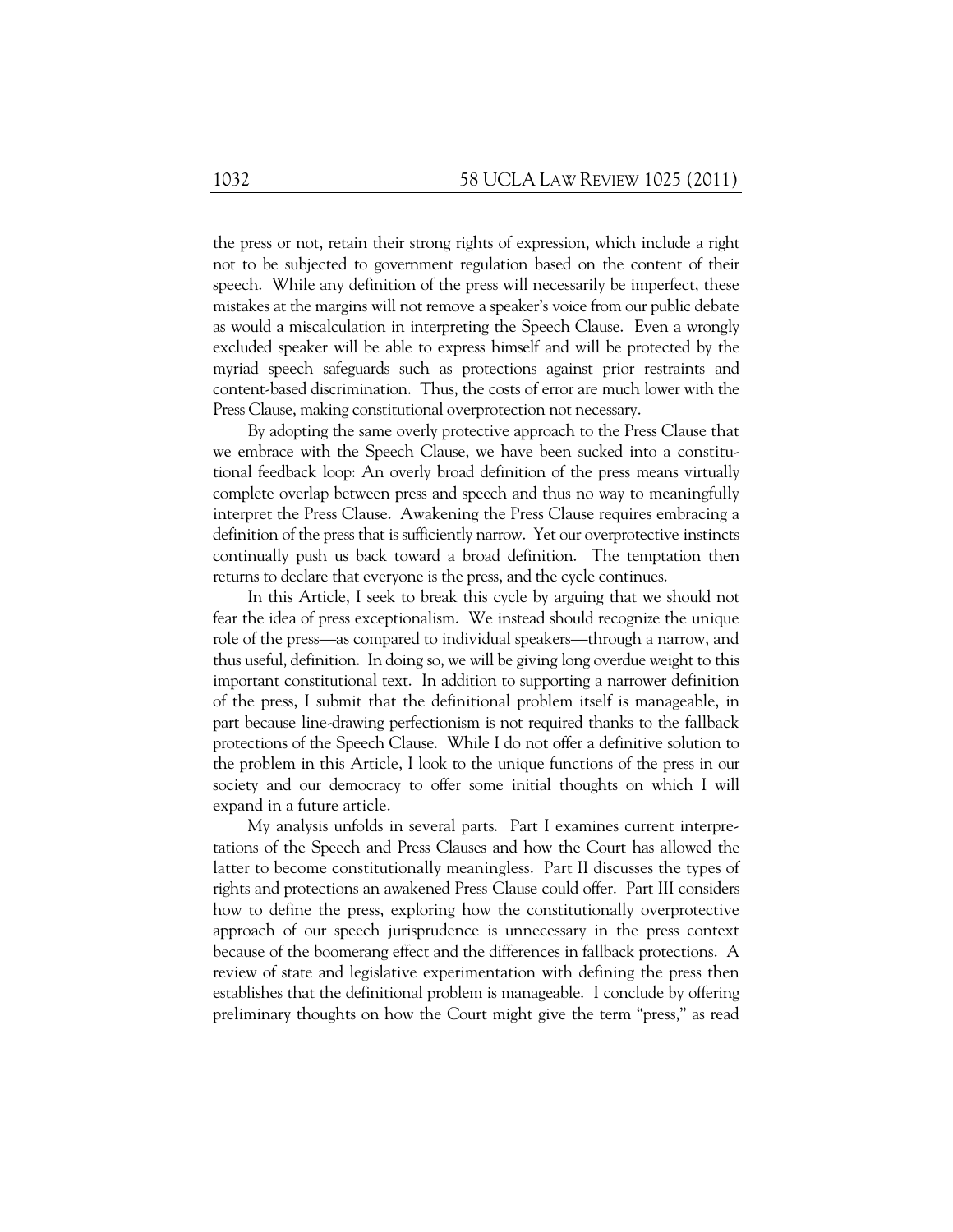in the First Amendment, a narrow and meaningful definition based on functional considerations.

# I. NO "MERE SURPLUSAGE": RESCUING THE PRESS CLAUSE FROM CONSTITUTIONAL REDUNDANCY

What does the Press Clause mean, and does it differ from the Speech Clause? On a purely textual basis, the answers to these questions seem clear it means something, and it is different. Yet somehow, over time, this promising provision has devolved into nothing more than constitutional window dressing. The Court's modern practice of reading the First Amendment with its judicial thumb over the Press Clause has led to wide acceptance that the Press Clause has become "redundant and thus irrelevant"<sup>39</sup> and "about as useful as the vermiform appendix."40 Yet this marginalization of the Press Clause is contrary to both the clear meaning of the words and to the common intuition that there does exist a press that performs a special role in our democracy and is deserving of constitutional status outside the shadow of the Speech Clause.

Any fair reading of the Constitution begins with the text, and the text of the First Amendment suggests that the Press Clause should be read separately from the Speech Clause. The two rights, of course, are mentioned individually and even separated grammatically by a comma: "Congress shall make no law  $\dots$  abridging the freedom of speech, or of the press."<sup>41</sup> The framers have been accused of being "especially promiscuous" with their use of commas.<sup>42</sup> But even accepting that the Constitution includes both "meaningful" and "superfluous" commas, "[i]t seems most charitable to begin with the presumption that commas were intended to be meaningful, so that the burden of proof should be on the person who wishes to ignore certain commas as superfluous."<sup>43</sup> In addition to the comma, the use of the disjunctive conjunction "or" denotes separateness implying that Congress could potentially violate one but not the other.

Additionally, the Speech and Press Clauses are grouped together and separated from the other First Amendment liberties by semicolons. This suggests

 <sup>39.</sup> Frederick Schauer, *Towards an Institutional First Amendment*, 89 MINN. L. REV. 1256, 1257 (2005).

 <sup>40.</sup> Paul Horwitz, *"Or of the [Blog]*,*"* 11 NEXUS 45, 46 (2006).

 <sup>41.</sup> U.S. CONST. amend. I.

 <sup>42.</sup> Jordan Steiker et al., *Taking Text and Structure Really Seriously: Constitutional Interpretation and the Crisis of Presidential Eligibility*, 74 TEX. L. REV. 237, 245 n.46 (1995).

 <sup>43.</sup> *Id.*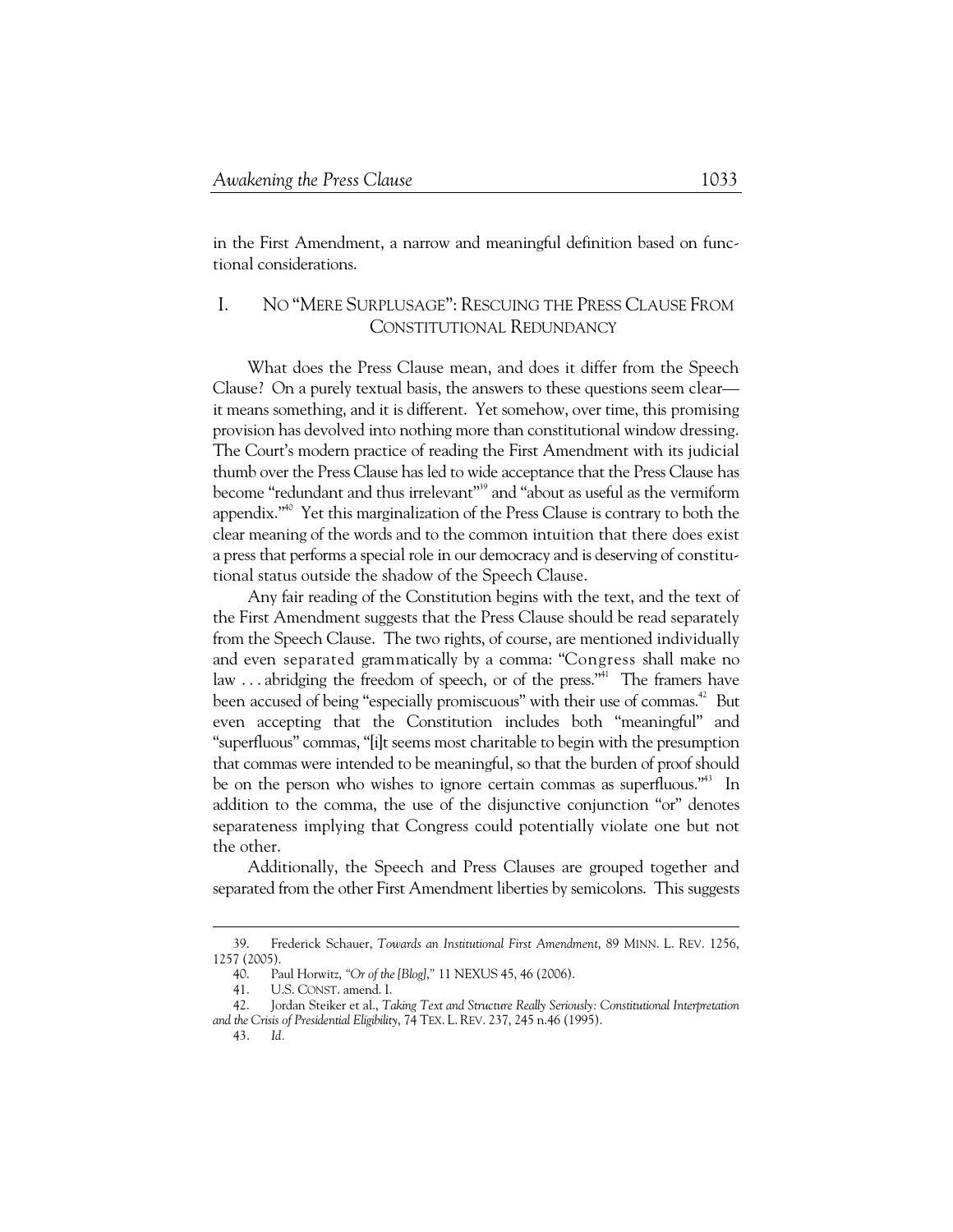that they were seen as sharing a commonality. Yet the First Amendment's prohibitions against laws "respecting the establishment of religion, or prohibiting the free exercise thereof"44 or the protections of "the right of the people peaceably to assemble, and to petition the Government for a redress of grievances"45 are also grouped together by semicolons. The Court, however, does not read either of these pairings to be anything other than separate, if related, constitutional provisions each with its own independent significance.<sup>46</sup> The Establishment Clause and the Free Exercise Clause both fall under the umbrella of the "freedom of religion," yet they have never been viewed as redundant.<sup>47</sup> So too with the Speech Clause and the Press Clause; they are logically read as related in nature but properly assigned different tasks.

Plain meaning textualism asks, "[G]iven the ordinary meanings of words and accepted precepts of grammar and syntax, what does the provision signify to the reasonable person."<sup>48</sup> A reasonable person would clearly conclude that the words "freedom of speech" have a meaning that is significantly different from the words "freedom . . . of the press."49

One seemingly reasonable way to read the two clauses as having different meanings is to conclude that the Speech Clause and the Press Clause together provide that "individuals have the right to disseminate their views as well as to voice them."<sup>50</sup> This is the view of Justice Scalia in *Citizens United*<sup>51</sup> and, indeed, is the prevailing view.<sup>52</sup>

This alleged division of labor between the two phrases, however, is more a mirage than a distinct difference. What makes this interpretation a difference

 <sup>44.</sup> U.S. CONST. amend. I.

 <sup>45.</sup> *Id.*

 <sup>46.</sup> *See, e.g.*, Salazar v. Buono, 130 S. Ct. 1803, 1815–16 (2010) (addressing an Establishment Clause claim but not a Free Exercise claim); Christian Legal Soc'y v. Martinez, 130 S. Ct. 2971, 2994–95 (2010) (discussing a Free Exercise Clause claim but not an Establishment Clause claim); Duryea v. Guarnieri, 131 S. Ct. 456, 457 (2010) (granting certiorari in a case involving a Petition Clause claim); Chisom v. Roemer, 501 U.S. 380, 409 (1991) (Scalia, J., dissenting) (observing that the right to peaceably assemble "has not generally been thought to protect the right peaceably to assemble only when the purpose of the assembly is to petition the Government for a redress of grievances").

 <sup>47.</sup> *See* Engel v. Vitale, 370 U.S. 421, 430–33 (1962) (discussing the Establishment and Free Exercise Clauses and stating that "[a]lthough these two clauses may in certain instances overlap, they forbid two quite different kinds of governmental encroachment upon religious freedom").

<sup>48.</sup> WILLIAM N. ESKRIDGE, JR., DYNAMIC STATUTORY INTERPRETATION 38 (1994).<br>49. U.S. CONST. amend. I.

 <sup>49.</sup> U.S. CONST. amend. I.

 <sup>50.</sup> Baker, *supra* note 15, at 956 (noting that "[a]ccording to this reading of Court decisions, the Press Clause is not meaningfully separate from the Speech Clause").

 <sup>51. 130</sup> S. Ct. 876, 925 (2010) (Scalia, J., concurring).

 <sup>52.</sup> *See* Baker, *supra* note 15, at 956 (calling this "the common view").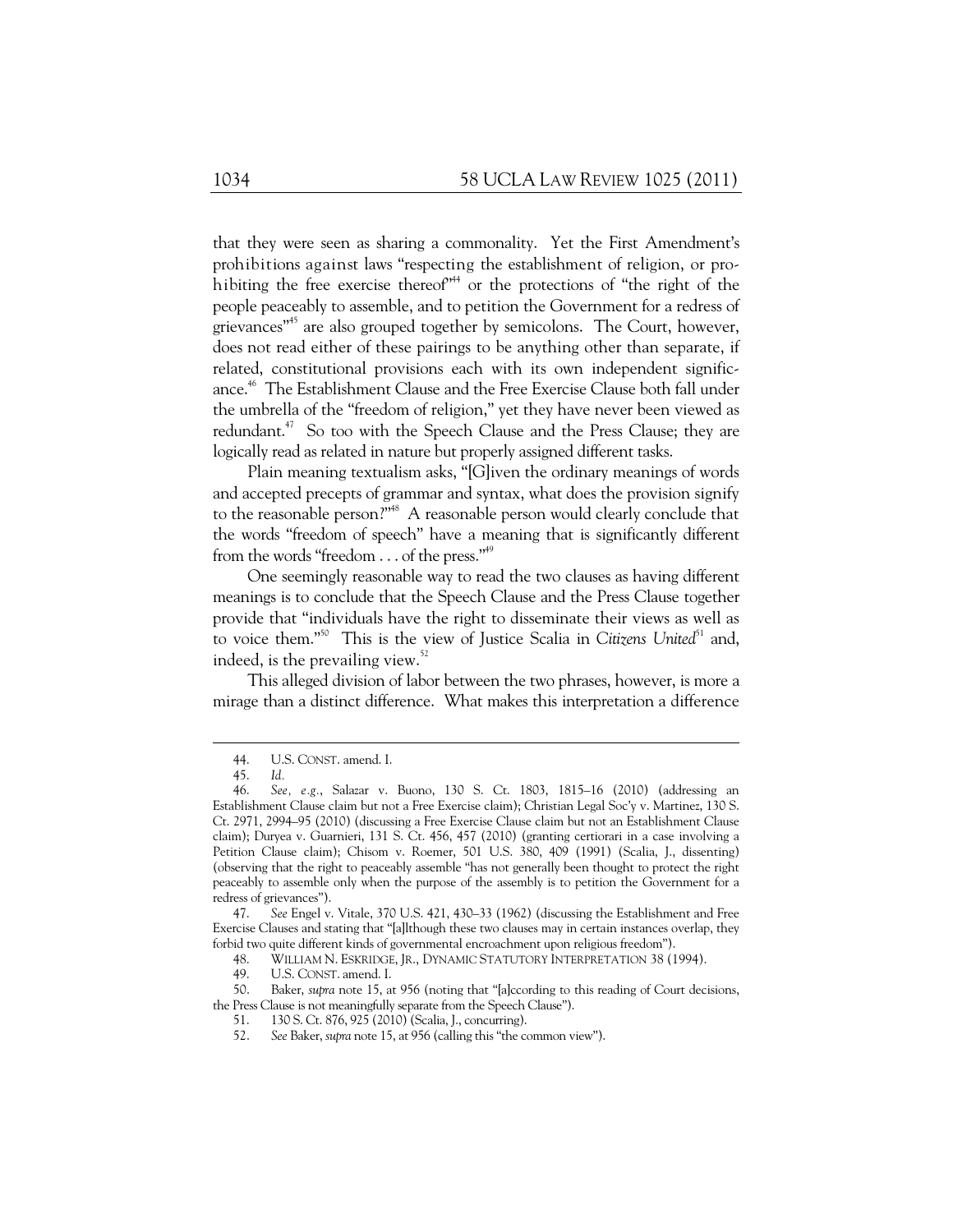without a distinction is that the Speech Clause has been interpreted to include far more rights than simply the right to speak. The Court has repeatedly held that the freedom of speech also includes the freedom to have willing, and sometimes even unwilling,  $53$  audience members receive the speech.<sup>54</sup> The protection the Speech Clause provides, the Court has stated, is "to the communication, to its source and to its recipients both."<sup>55</sup> Thus with the Speech Clause already protecting both the right to express a message and the right to have it received by listeners, viewers, or readers, there is no additional task for the Press Clause. A Press Clause that protects only the right of individuals to disseminate their speech is redundant. Some propose that the Press Clause protects a particular technology—the printing press.<sup>56</sup> Again, however, this would suggest that the Speech Clause does not secure the rights to disseminate one's speech via a particular method. This is in conflict with the Court's interpretation of the Speech Clause. Even Chief Justice Burger, a proponent of the view that the Speech Clause protects expression and the Press Clause protects dissemination, acknowledged that there is "no fundamental distinction between expression and dissemination."<sup>57</sup> Therefore, the claim that the Speech Clause protects speech while the Press Clause protects dissemination is an insufficient response to the textual evidence that the Press Clause and the Speech Clause are distinct.

Despite this textual and structural evidence, the Supreme Court has never recognized any constitutional rights or protections belonging exclusively to the press<sup>58</sup> that are distinct from the speech rights that all individuals (and even

 <sup>53.</sup> *See* Schenck v. Pro-Choice Network, 519 U.S. 357, 373 (1997) (stating that "in public debate our own citizens must tolerate insulting, and even outrageous, speech in order to provide adequate breathing space to the freedoms protected by the First Amendment" (internal quotation marks omitted)).

 <sup>54.</sup> *See* Va. State Bd. of Pharmacy v. Va. Citizens Consumer Council, Inc., 425 U.S. 748, 757 (1976) (stating that the freedom of speech "necessarily protects the right to receive" (internal quotation marks omitted)); Red Lion Broad. Co. v. FCC, 395 U.S. 367, 390 (1969) (stating that the freedom of speech includes "the right of the public to receive suitable access to social, political, esthetic, moral, and other ideas and experiences"); Stanley v. Georgia, 394 U.S. 557, 564 (1969) ("It is now well established that the Constitution protects the right to receive information and ideas."); *see also* Thomas I. Emerson, *The First Amendment and the Right to Know: Legal Foundations of the Right to Know*, 1976 WASH. U. L.Q. 1, 1.

 <sup>55.</sup> *Va. State Bd. of Pharmacy*, 425 U.S. at 756.

See Volokh, *supra* note 9 (arguing that the Press Clause protects the press only as "a technology," not as "an industry").

 <sup>57.</sup> First Nat'l Bank v. Bellotti, 435 U.S. 765, 800 (1978).

 <sup>58.</sup> *See* Anderson, *Freedom of the Press*, *supra* note 15, at 432 ("Nonconstitutional sources of special protection for the press are far more numerous.").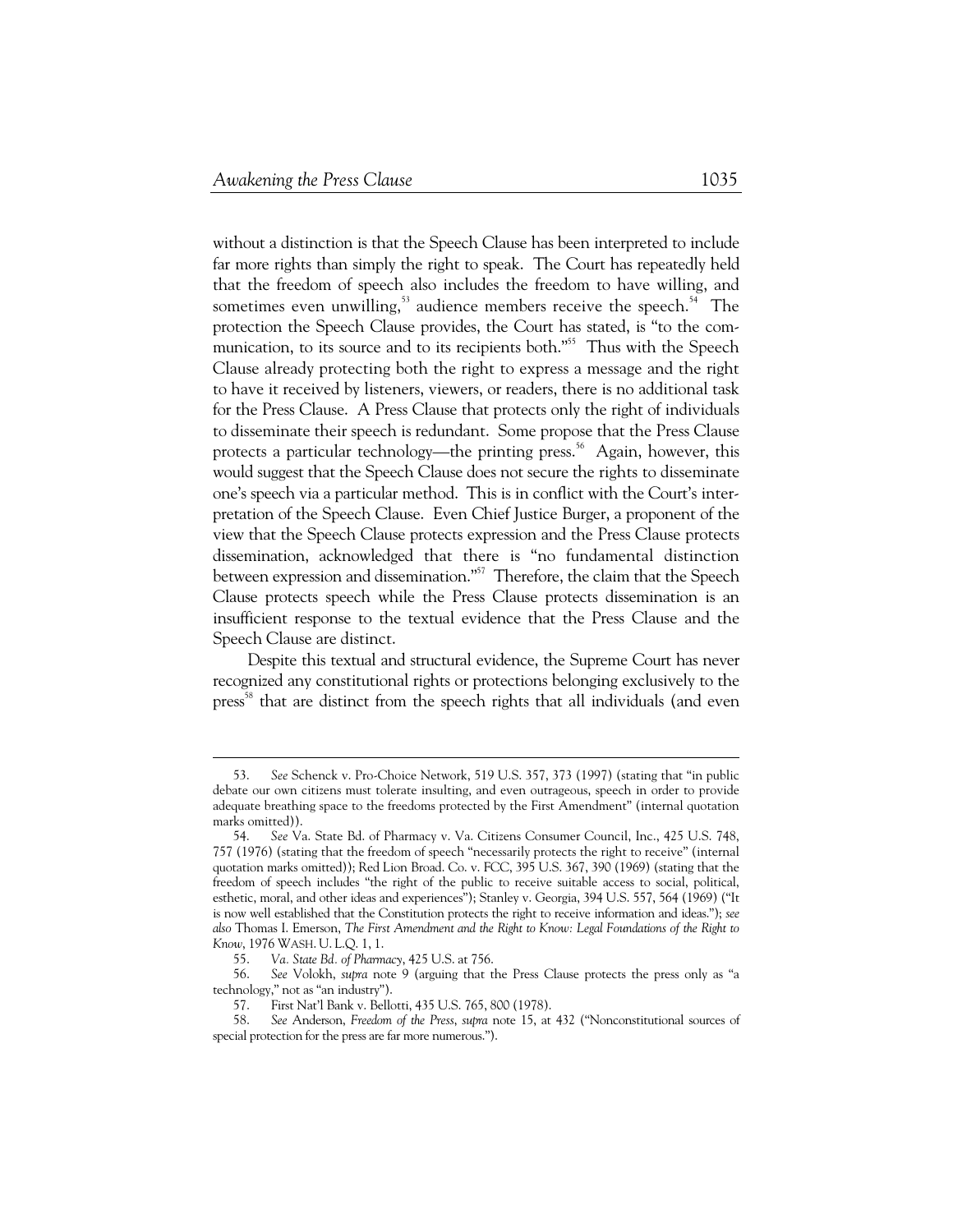corporations) enjoy<sup>59</sup> and has only implicitly recognized differences between the two in select areas.<sup>60</sup> This ongoing refusal to recognize any significance to the separateness of the freedom of speech and the freedom of the press has led the Court to use the phrases interchangeably, frequently combining them under the umbrella of the freedom of expression.<sup>61</sup>

As constitutional liberties go, the Press Clause is a late bloomer, with the Court not deciding a single press case until  $1925^{\circ}$  and not applying the provision to the states until 1931.<sup>63</sup> There was a brief period between the 1930s and the 1960s when the Court occasionally emphasized the Press Clause, although without explicitly relying on it as a separate right—a period that David Anderson has referred to as "the heyday of the Press Clause in the Supreme Court."64 It was not until the 1970s and 1980s, however, that the Court's press jurisprudence ripened. And it was during this more recent period that the Court decreed that there is no independent role for the clause.<sup>65</sup>

While there are many cases that are often hailed as important press cases because the primary beneficiaries were journalists, the Court in these cases actually based its decisions on the Speech Clause or the freedom of expression and awarded rights or protections to everyone. In the famous defamation case, New York Times v. Sullivan,<sup>66</sup> for example, the benefactors of the favorable

 <sup>59.</sup> *See, e.g.*, Pell v. Procunier, 417 U.S. 817, 834 (1974) ("[N]ewsmen have no constitutional right of access to prisons or their inmates beyond that afforded the general public."); *accord* Dun & Bradstreet, Inc. v. Greenmoss Builders, Inc., 472 U.S. 749, 784 (1985) (Brennan, J., dissenting) ("[I]n the context of defamation law, the rights of the institutional media are no greater and no less than those enjoyed by other individuals or organizations engaged in the same activities."); Houchins v. KQED, Inc., 438 U.S. 1, 16 (1977) ("[T]he media have no special right of access to [a county jail] different from or greater than that accorded the public generally."); Saxbe v. Wash. Post Co., 417 U.S. 843, 850 (1974); Branzburg v. Hayes, 408 U.S. 665, 684 (1972) ("[T]he First Amendment does not guarantee the press a constitutional right of special access to information not available to the public generally.").

 <sup>60.</sup> *See* Globe Newspaper Co. v. Superior Court, 457 U.S. 596, 604 (1982) (stating that freedom of the press fosters "discussion of governmental affairs" and other public issues); *Saxbe*, 417 U.S. at 864 (Powell, J., concurring) (noting that the press has a "constitutionally established role").

 <sup>61.</sup> *See* Elisabeth Zoller, *The United States Supreme Court and the Freedom of Expression*, 84 IND. L.J. 885, 886 (2009) (observing that "freedom of expression" is frequently used by the Court because "[f]reedom of speech and freedom of the press are so united in American culture today that, in practice, the Court makes almost no distinction between the two").

 <sup>62.</sup> Gitlow v. New York, 268 U.S. 652 (1925).

 <sup>63.</sup> Near v. Minn. *ex rel.* Olson, 283 U.S. 697 (1931).

 <sup>64.</sup> *See* Anderson, *Freedom of the Press*, *supra* note 15, at 448.

 <sup>65.</sup> There is, however, some argument that the Court has implicitly recognized some differences between the clauses during this modern period. *See* Baker, *supra* note 15, at 958–59 (arguing that existing Court doctrine does recognize special treatment for the press).

 <sup>66. 376</sup> U.S. 254 (1964).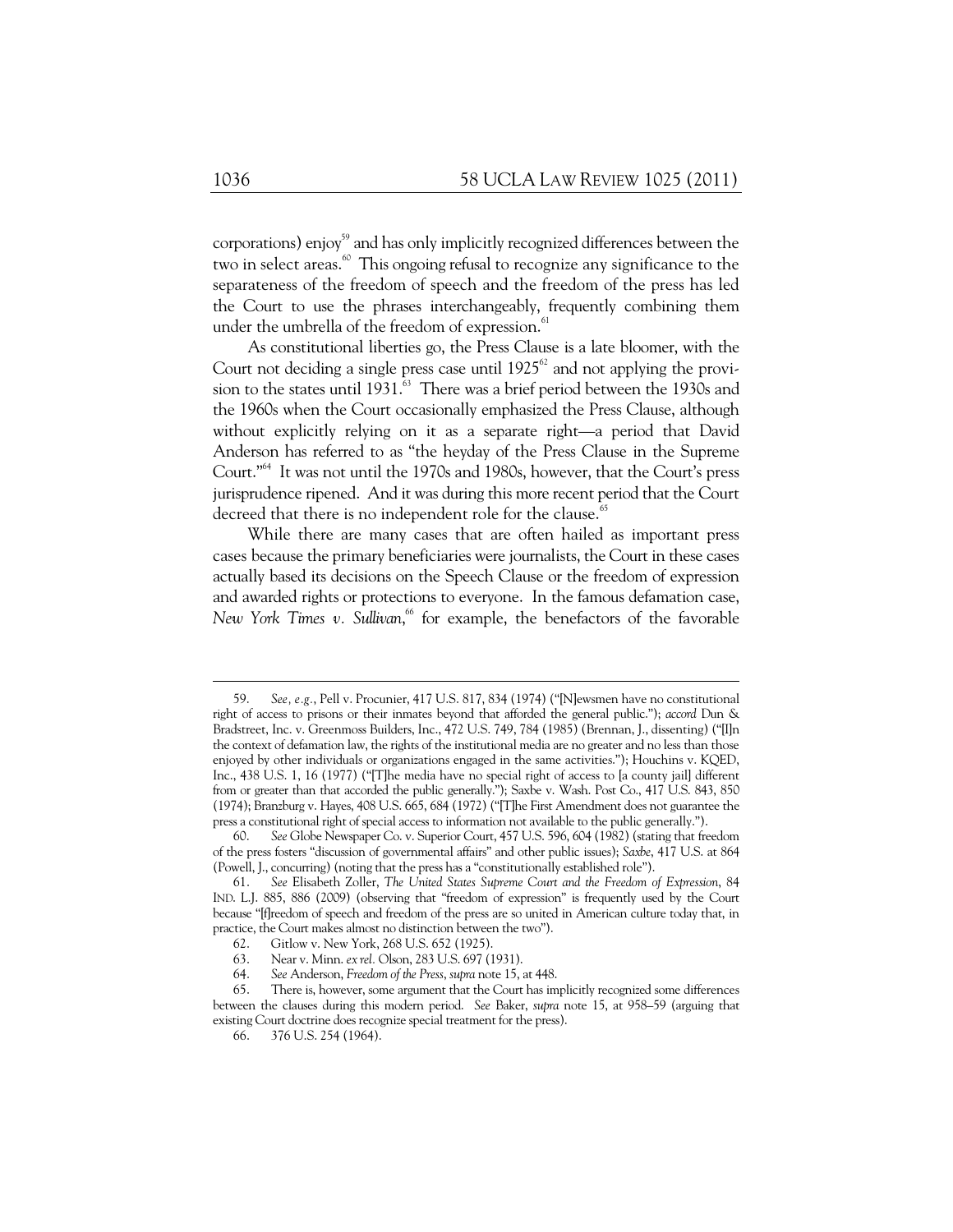"actual malice" standard<sup>67</sup> were the newspaper and four individual nonmedia defendants.<sup>68</sup> The Court noted that the protective standard applied equally to the press and to the "citizen-critic."<sup>69</sup> The Court made it even clearer that media and nonmedia defendants receive the same constitutional protection in defamation cases in *Dun & Bradstreet*, Inc. v. Greenmoss Builders, Inc.<sup>70</sup> Admittedly, the Court came close to recognizing a differing standard for the press in select cases such as *Philadelphia Newspapers, Inc. v. Hepps*, 71 in which the Court ruled that defamation plaintiffs suing a "media defendant" must bear the burden of proving the falsity of the statement.<sup>72</sup> Yet in a footnote, the Court stated that it was not deciding what the burden would be if the case involved a nonmedia defendant, $^{3}$  and the Court in subsequent cases has refused to create different defamation standards for media and nonmedia defendants.74 Likewise, in *Richmond Newspapers, Inc. v. Virginia*, 75 the Court relied on the freedoms of speech, press, and assembly to conclude that the First Amendment guarantees the right of the public, not just of the press, to attend criminal trials.<sup>76</sup> The Court's reluctance to award the press any unique privileges has led it to adopt these broad holdings regardless of the desire or need of the public for the constitutional rights. In *Richmond Newspapers*, for example, the Court admitted that "[t]he public was not seeking access to courtrooms  $\dots$  and could not be widely accommodated if it did."<sup>77</sup> Further, it reached this conclusion despite acknowledging that giving the press "special

 <sup>67.</sup> The "actual malice" standard requires that a plaintiff in a defamation lawsuit show that the defendant published the statement "with knowledge that it was false or with reckless disregard of whether it was false or not." *Id.* at 279–80.

 <sup>68.</sup> *Id.* at 256.

 <sup>69.</sup> *Id.* at 282.

 <sup>70. 472</sup> U.S. 749, 758–59 (1985) (applying the same defamation standards to media and nonmedia defendants).

 <sup>71. 475</sup> U.S. 767 (1986).

 <sup>72.</sup> *Id.* at 775. *Near v. Minn. ex rel. Olson*, 283 U.S. 697, 713–14 (1931), may also be seen as a press-only case because the Court spoke of the freedom of the press as including a right not to be subject to a prior restraint. But that case has been interpreted subsequently as prohibiting prior restraints on all speakers. *See, e.g.*, Citizens United v. Fed. Election Comm'n, 130 S. Ct. 876, 895 (2010).

 <sup>73.</sup> *Phila. Newspapers, Inc.*, 475 U.S. at 779 n.4.

 <sup>74.</sup> *See, e.g.*, *Dun & Bradstreet*, 472 U.S. at 773 (White, J., concurring in the judgment) (noting that the plurality did not distinguish between media and nonmedia defendants); *id.* ("[T]he First Amendment gives no more protection to the press in defamation suits than it does to others exercising their freedom of speech. None of our cases affords such a distinction; to the contrary, the Court has rejected it at every turn."); *see also* Bartnicki v. Vopper, 532 U.S. 514, 525 n.8 (2001) ("[W]e draw no distinction between the media respondents and [the individual who disclosed the secretly recorded tape].").

 <sup>75. 448</sup> U.S. 555 (1980).

*Id.* at 577.

 <sup>77.</sup> Anderson, *Freedom of the Press in Wartime*, *supra* note 15, at 75.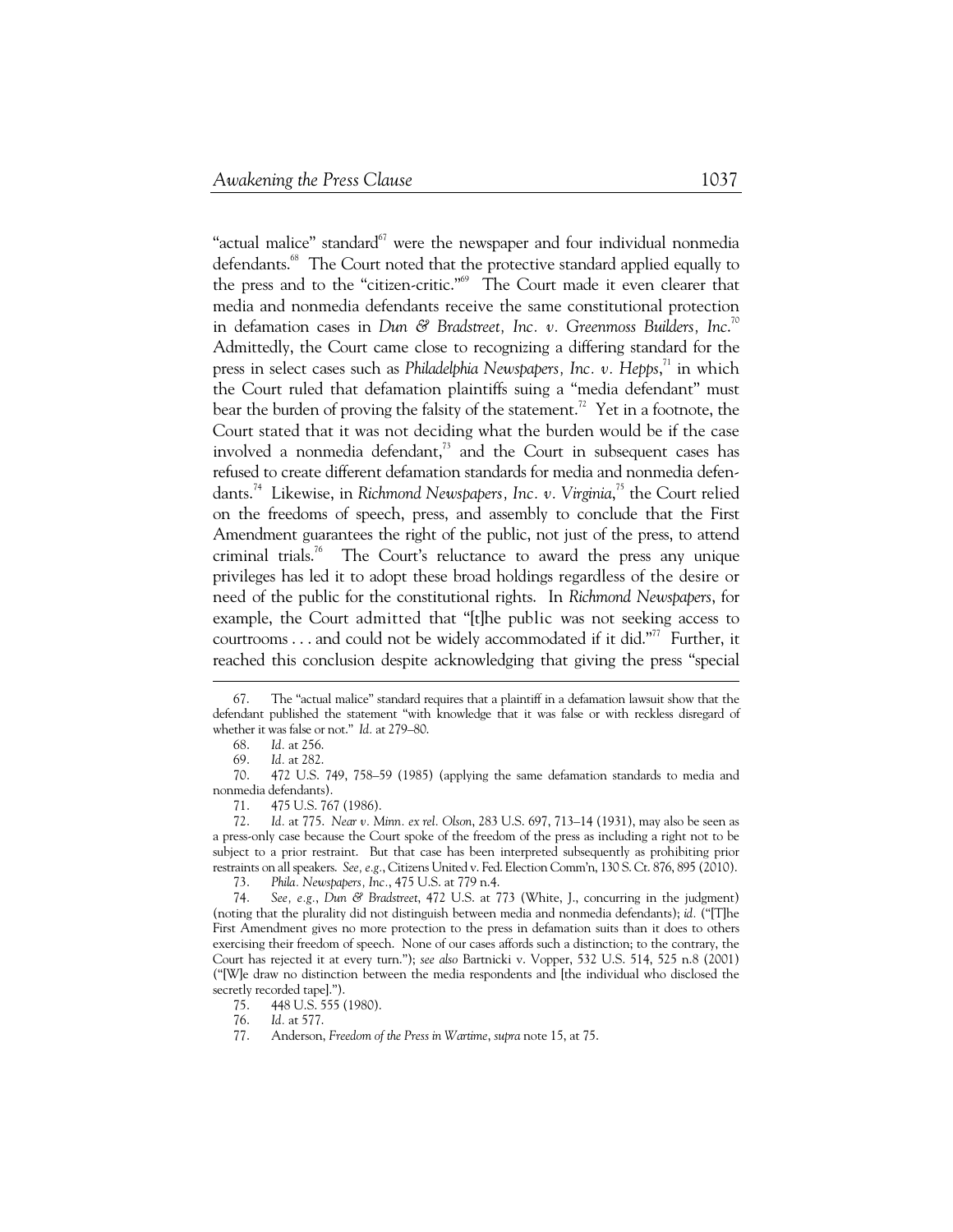seating and priority of entry" would "contribute to public understanding of the rule of law and to comprehension of the functioning of the entire criminal justice system."<sup>78</sup> Ultimately, the Court has made clear its view that "the press does not have a monopoly on either the First Amendment or the ability to enlighten,"<sup>79</sup> and thus all protections belong to the public as well as the press.

In the same vein, when the press has lost major constitutional cases, the decisive argument has been that the press must follow the same rules as everyone else. The Court, for example, held that journalists enjoy no additional protections from government searches or subpoenas. In *Branzburg v. Hayes*, 80 a majority of the justices refused to give the reporters any immunity from having to testify before a grand jury and reveal their confidential sources and information. They did so out of a refusal to "interpre[t] the First Amendment to grant newsmen a testimonial privilege that other citizens do not enjoy."<sup>81</sup> The Court also rejected an argument claiming that newspapers should have special immunity from the execution of search warrants for their newsrooms and files.<sup>82</sup> Similarly, the Court denied the press the claimed rights to travel to Cuba for newsgathering purposes<sup>83</sup> and to avoid liability under "generally applicable laws" even if they have "incidental effects on [the] ability to gather and report the news."<sup>84</sup>

To support his interpretation of the Press Clause as protecting only "the liberty to disseminate expression broadly,"<sup>85</sup> Chief Justice Burger relied heavily on the historical viewpoint of constitutional scholar David Lange.<sup>86</sup> Lange contended that "the freedom of speech, or of the press" is a constitutional redundancy because the two terms "were used quite interchangeably in the eighteenth century."<sup>87</sup> Lange argued that the freedom of the press evolved as an extension or amplifier of the freedom of speech. He referenced English history, throughout which "the exercise of free expression obviously was confined by one's capacity to disseminate one's thoughts."<sup>88</sup> These limits on expression were loosened by the invention of the printing press, which

 <sup>78.</sup> *Richmond Newspapers*, *Inc.*, 448 U.S. at 573 (internal quotation marks omitted).

 <sup>79.</sup> First Nat'l Bank v. Bellotti, 435 U.S. 765, 782 (1978).

 <sup>80. 408</sup> U.S. 665 (1972).

 <sup>81.</sup> *Id.* at 690.

 <sup>82.</sup> Zurcher v. Stanford Daily, 436 U.S. 547 (1978).

 <sup>83.</sup> Zemel v. Rusk, 381 U.S. 1 (1965).

 <sup>84.</sup> Cohen v. Cowles Media Co., 501 U.S. 663, 669 (1991) (holding that "generally applicable laws do not offend the First Amendment simply because [of] their enforcement against the press").

 <sup>85.</sup> First Nat'l Bank v. Bellotti, 435 U.S. 765, 799–800 (1978) (Burger, J., concurring). 86. *See id.* at 798.

 <sup>87.</sup> Lange, *supra* note 27, at 88.

 <sup>88.</sup> *Id.* at 93.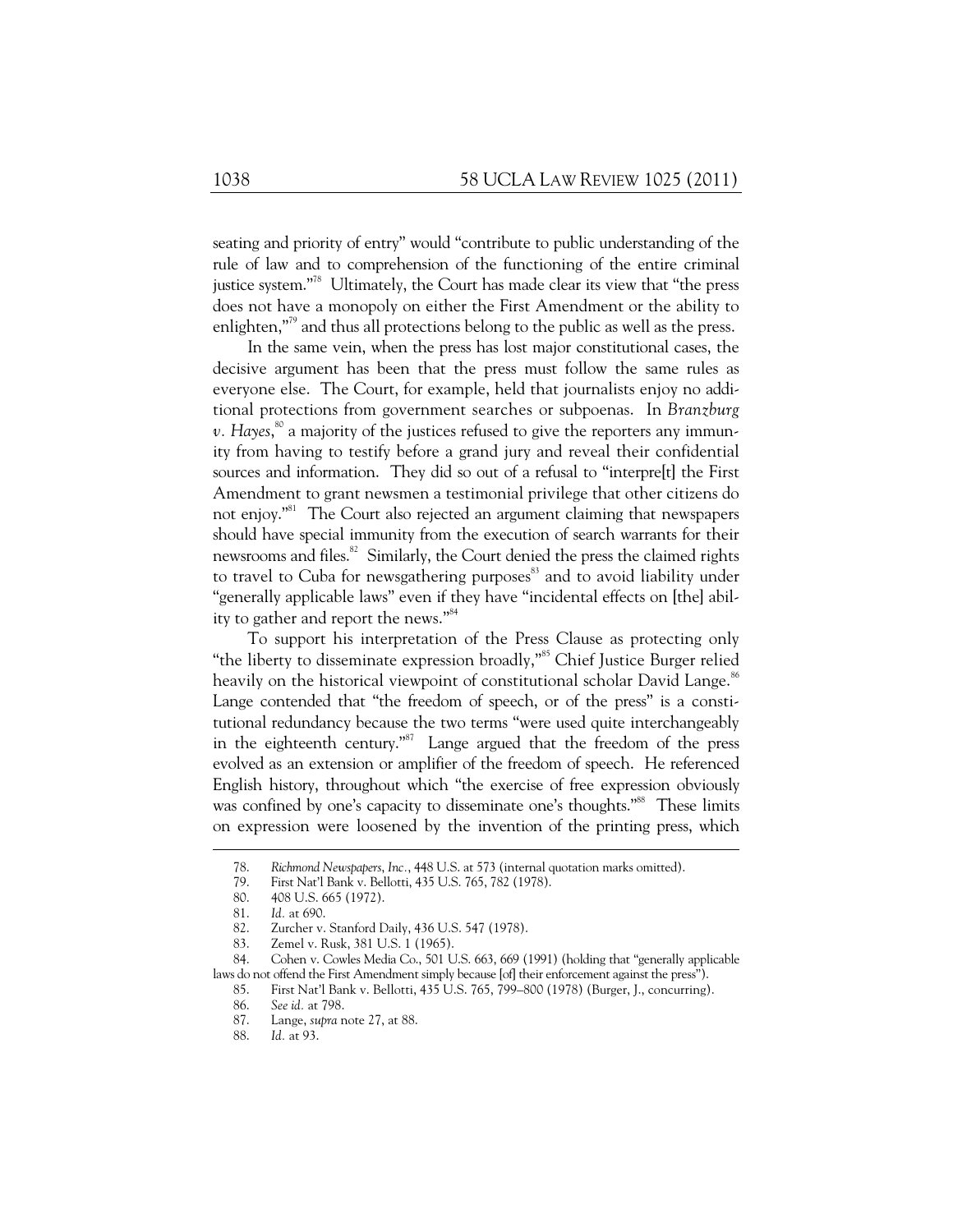ensured that those other than the "rich and powerful" also had the tools to communicate effectively.<sup>89</sup> The printing press sparked a revolution of political thought that led to sweeping regulations by the King. $\%$  According to Lange, this "heritage of struggle" between the Crown and his English subjects gave free speech "new vitality by the introduction of the press, [which] colonials brought with them to the New World."<sup>91</sup> The two terms were thus interchangeable because "[f]ree speech could not exist in the fullest sense without freedom of the press; a free press, on the other hand, had no occasion to exist without freedom of speech."<sup>92</sup>

Lange's interpretation, however, is only one of several prominent academic theories about the original intent behind the two clauses.<sup>93</sup> First Amendment scholar David Anderson concluded that "[f]reedom of the press—not freedom of speech—was the primary concern of [the framers]."<sup>94</sup> Anderson relied on the events and documents of early American history to reach his conclusion,<sup>95</sup> including pre-revolutionary declarations,<sup>96</sup> state constitutions, $97$  the Constitutional Convention, $98$  the state ratifying conventions, $99$ the writing of the First Amendment in the First Congress, and the ratification

-

 93. *See* LEONARD W. LEVY, EMERGENCE OF A FREE PRESS 272 (1985) ("When the framers of the First Amendment provided that Congress shall not abridge the freedom of the press they could only have meant to protect the press with which they were familiar and as it operated at the time. They constitutionally guaranteed the *practice* of freedom of the press. They did not adopt its legal definition as found in Blackstone or in the views of libertarian theorists. By freedom of the press the Framers meant a right to engage in rasping, corrosive, and offensive discussions on all topics of public interest.").

94. David A. Anderson, *The Origins of the Press Clause*, 30 UCLA L. REV. 455, 533 (1983).

 95. *But see* Leonard W. Levy, *On the Origins of the Free Press Clause*, 32 UCLA L. REV. 177, 203, 214–15 (1984) (critiquing Anderson's article as "confused" and arguing that "his use of historical evidence is irresponsible and a major weakness of his article").

 96. Anderson, *supra* note 94, at 463–64 ("The last right we shall mention, regards the freedom of the press. The importance of this consists, besides the advancement of truth, science, morality, and arts in general, in its diffusion of liberal sentiments on the administration of Government, in its ready communication of thoughts between subjects . . . whereby oppressive officers are shamed or intimidated, into more honourable and just modes of conducting affairs.").

Id. at 464 (noting that nine of the eleven state constitutions adopted during the Revolutionary War included clauses protecting a free press).

 98. *Id.* at 487 (stating that freedom of the press "was included in the bill of rights proposed at the constitutional convention; after that proposal was rejected, it was the only right proposed independently").

 99. *Id.* (stating that five of the seven proposed bills of rights at the ratifying conventions included provisions for freedom of the press).

 <sup>89.</sup> *Id.* at 93–94.

 <sup>90.</sup> *Id.* at 94–95.

 <sup>91.</sup> *Id.*

 <sup>92.</sup> *Id.* at 96.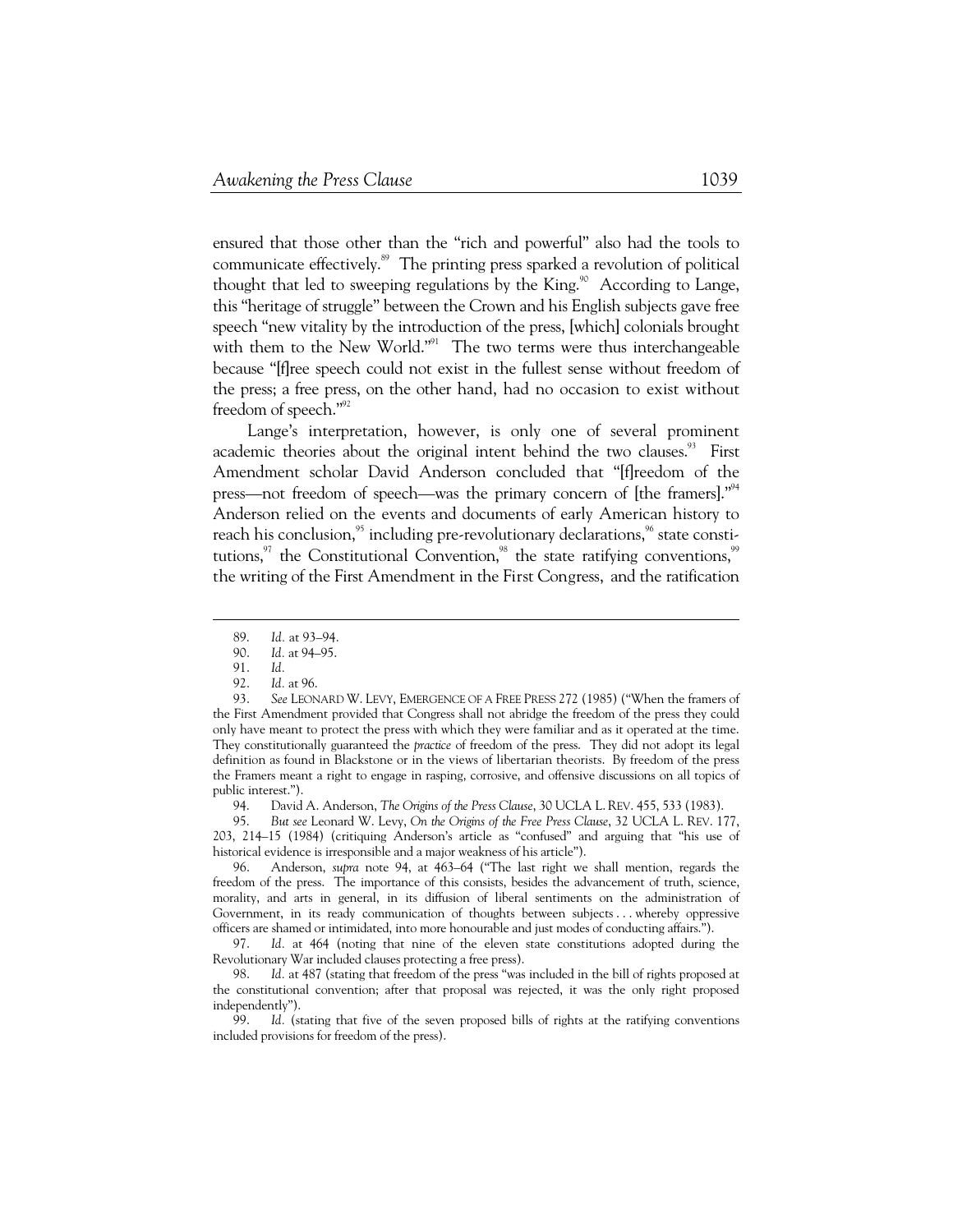of the First Amendment.<sup>100</sup> Anderson did not claim that the framers had any "comprehensive theory of freedom of the press."101 Rather, he argued that "[they] perceived, however dimly, naively, or incompletely, that freedom of the press was inextricably related to the new republican form of government and would have to be protected if their vision of government by the people was to succeed."<sup>102</sup> Anderson had a like-minded counterpart on the Supreme Court in Justice Stewart, who also advocated for a distinct interpretation of the Press Clause. Justice Stewart concluded that the framers drafted the Press Clause as a structural provision that would allow the press to serve as the "fourth institution outside the Government as an additional check on the three official branches."103 The inclusion of two separate rights, he contended, "is no constitutional accident, but an acknowledgement of the critical role played by the press in American society."<sup>104</sup>

Virtually all who have studied the issue have conceded that the original meaning of the two clauses is not obvious. Lange admitted that "the Framers have left us language in the first amendment . . . which, under almost any view one takes, is less than clear,"105 and Anderson acknowledged that the "Framers simply did not articulate what they meant by 'freedom of the press.""<sup>106</sup> In their treatise on the freedom of speech, Rodney Smolla and Melville Nimmer summarized that "[h]istory casts little light on whether the Framers intended the Press Clause to have meaning palpably different than the Speech Clause."<sup>107</sup>

Interpreting the Press Clause as either a literal or a functional redundancy is problematic. A textual analysis strongly indicates that the Speech and Press Clauses protect different rights. The simple explanation that one protects expression while the other safeguards dissemination, however, conflicts with the Court's broad view of speech rights. The historical evidence on the meaning of the phrases is, at best, conflicting. Yet the Court appears to have gone out of its way to treat the press the same as the general public without

 <sup>100.</sup> *Id.* at 475–85.

 <sup>101.</sup> *Id.* at 536.

 <sup>102.</sup> *Id.* at 537.

 <sup>103.</sup> Potter Stewart, *Or of the Press*, 26 HASTINGS L.J. 631, 634 (1975).

 <sup>104.</sup> Houchins v. KQED, Inc., 438 U.S. 1, 17 (1974) (Stewart, J., concurring in judgment); *see also* Abrams, *supra* note 1, at 579 ("Whatever other conclusions may be drawn—and disputes engaged in—from the history of the adoption of the press clause of the first amendment, one thing is clear: The press clause of the first amendment was no afterthought, no mere appendage to the speech clause.").

 <sup>105.</sup> Lange, *supra* note 27, at 88.

 <sup>106.</sup> Anderson, *supra* note 94, at 486.

 <sup>107. 3</sup> RODNEY A. SMOLLA & MELVILLE B. NIMMER, SMOLLA AND NIMMER ON FREEDOM OF SPEECH § 22.4 (2010).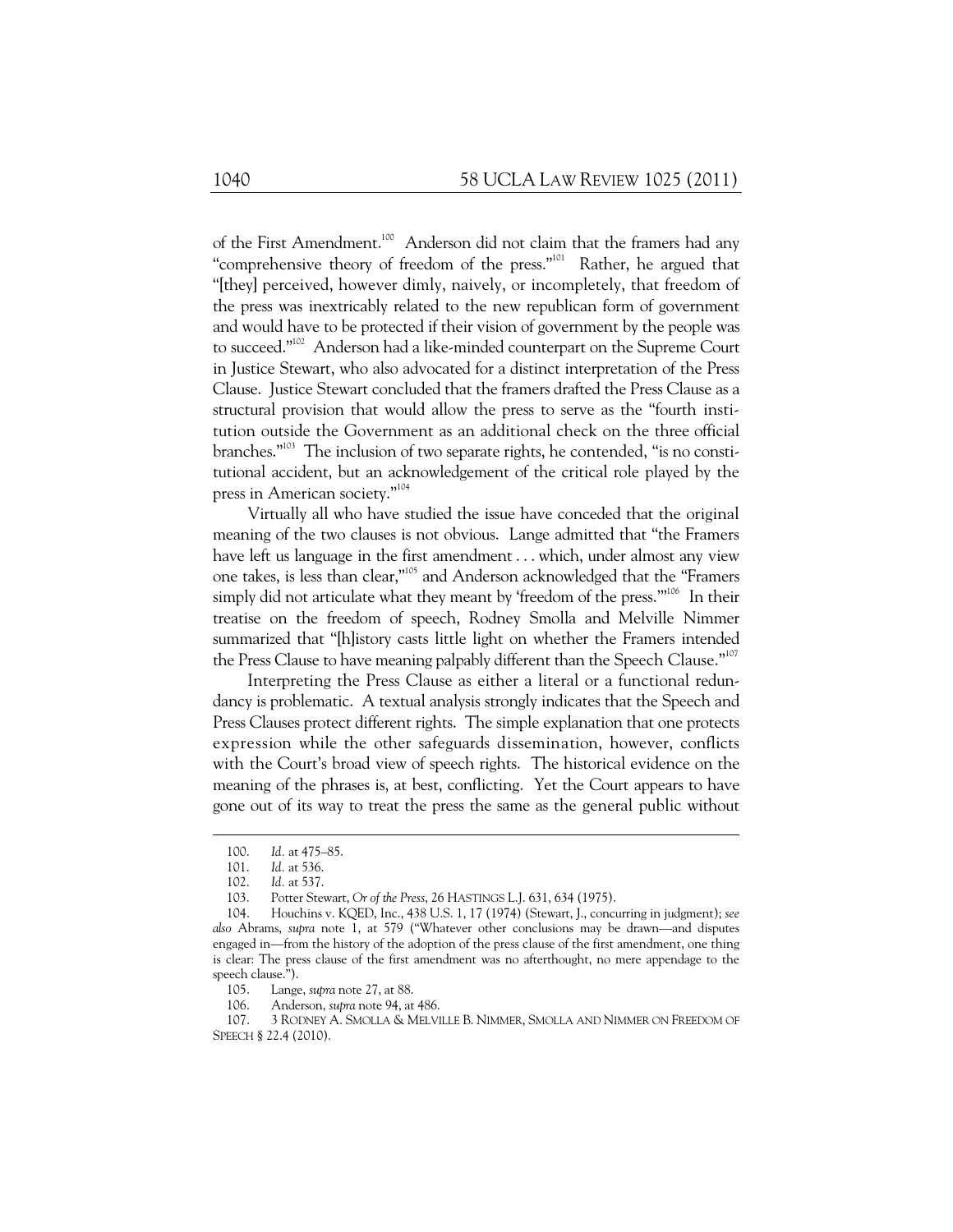giving sufficient weight to the textual meaning of the two phrases and the functional difference between individual speakers and the press. As an interpretive matter, this approach is unsettling; and, as a practical one, it robs us of a functioning Press Clause.

# II. WAKING THE SLEEPING GIANT: WHAT MIGHT THE PRESS CLAUSE DO?

The debate over whether to interpret the Press Clause as independently significant also includes a discussion of pragmatic considerations. Is there a need or a place for an awakened Press Clause? How would it function? What role might it play?

It is undisputed that the Speech Clause broadly protects expression. The freedom of speech provides powerful safeguards from prior restraints and places a "heavy burden of showing justification for imposition of such a restraint"<sup>108</sup> on government officials who try to stop speech before it is spoken or published. Any regulation on speech that is content based must survive strict scrutiny,<sup>109</sup> and subject-matter and viewpoint discrimination are virtually never tolerated.<sup>110</sup> In the interest of providing "breathing space"<sup>111</sup> and avoiding a chilling effect, the courts have interpreted the First Amendment as providing immunity to speakers from liability even when their speech causes harm to others such as defamation,<sup>112</sup> privacy violations,<sup>113</sup> inflictions of emotional distress,<sup>114</sup> and even physical harm.<sup>115</sup> Federal and state lawmakers must draft any regulations with the utmost precision to avoid the "strong medicine" of the First Amendment's vagueness and overbreadth doctrines.<sup>116</sup> The

 <sup>108.</sup> N.Y. Times Co. v. United States., 403 U.S. 713, 714 (1971) (internal quotation marks omitted).

 <sup>109.</sup> *See* Pleasant Grove City v. Summum, 129 S. Ct. 1125, 1132 (2009) ("[A]ny restriction based on the content of . . . speech must satisfy strict scrutiny, that is, the restriction must be narrowly tailored to serve a compelling government interest.").

 <sup>110.</sup> *See* Citizens United v. Fed. Election Comm'n, 130 S. Ct. 876, 898 (2010) ("Premised on mistrust of governmental power, the First Amendment stands against attempts to disfavor certain subjects or viewpoints.").

 <sup>111.</sup> NAACP v. Button, 371 U.S. 415, 433 (1963).

 <sup>112.</sup> N.Y. Times Co. v. Sullivan, 376 U.S. 254 (1964).

 <sup>113.</sup> Fla. Star v. B.J.F., 491 U.S. 524 (1989).

 <sup>114.</sup> Hustler Magazine, Inc. v. Falwell, 485 U.S. 46 (1988).

 <sup>115.</sup> Braun v. Soldier of Fortune Magazine, Inc., 968 F.2d 1110 (11th Cir. 1992).

 <sup>116.</sup> Broadrick v. Oklahoma, 413 U.S. 601, 613 (1973).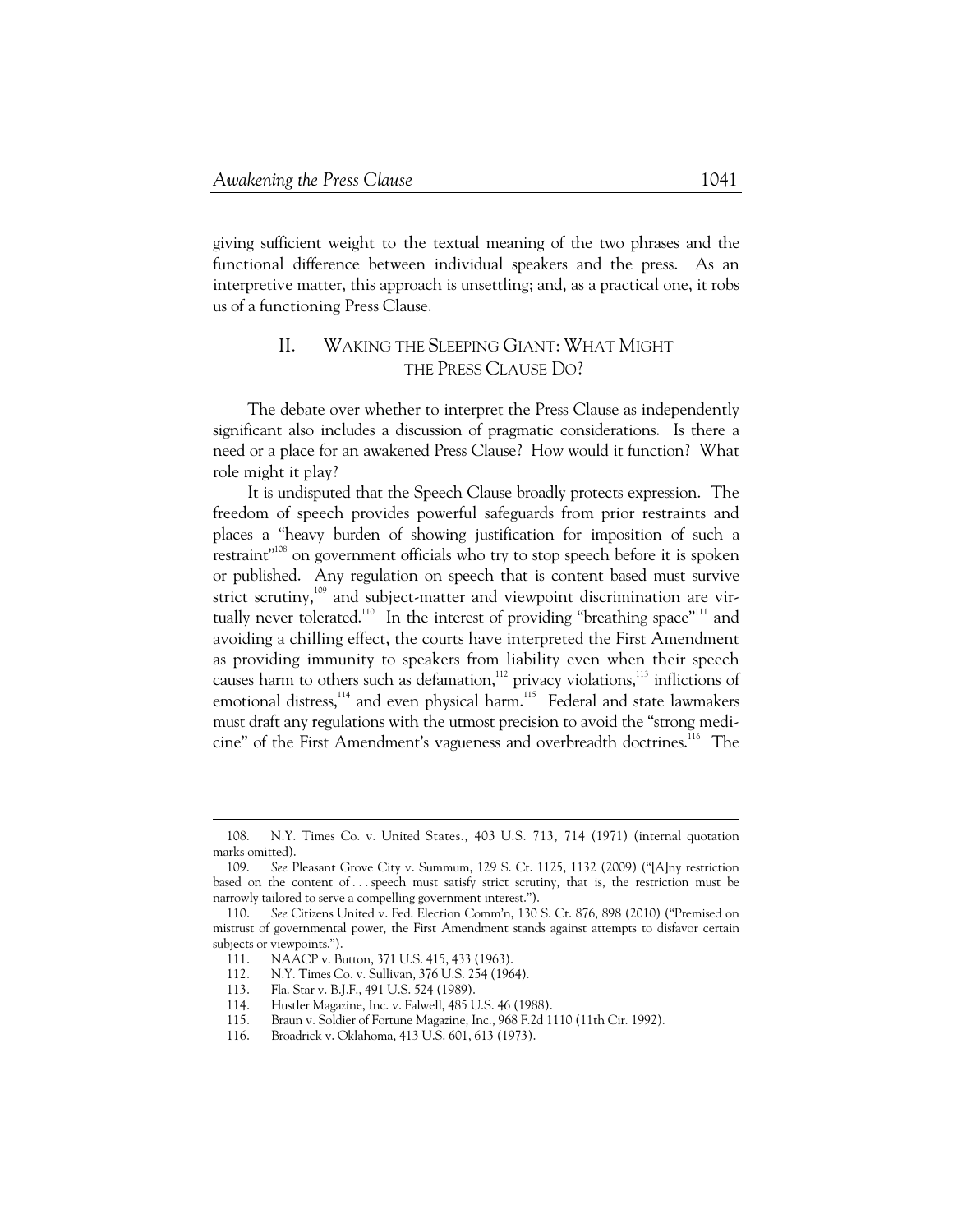government may not license or tax speech.<sup>117</sup> The Court also has interpreted the types of expression that are protected broadly to include not just words that are spoken, published, or broadcast, but also nonverbal expression such as music, dance, art, and forms of silent communication.<sup>118</sup> Similarly, the Court has held that the Speech Clause protects "expressive conduct" like flag or draft card burning and donations to political campaigns.<sup>119</sup>

These expansive constitutional protections, it has been often repeated, are a reflection of our "profound national commitment to the principle that debate on public issues should be uninhibited, robust, and wide-open."<sup>120</sup> They further reflect our varied views of freedom of speech as an avenue to selffulfillment<sup>121</sup> and as a vibrant marketplace of ideas.<sup>122</sup>

With all of these protections for speech, it is worth asking whether there is any role left for an independent Press Clause. The answer lies not with the protection of the news itself once it is published or broadcast, but rather with the process of obtaining it. Once the press obtains information, its right to publish is indisputably strong. But when the courts turn to the newsgathering process, the First Amendment seems to disappear.<sup>123</sup>

The Court has recognized that the press informs the public<sup>124</sup> and checks on "what the government is up to."<sup>125</sup> And it has acknowledged that "newsgathering is not without its First Amendment protections,"<sup>126</sup> for "without some protection for seeking out the news, freedom of the press could be eviscerated."<sup>127</sup> Yet despite these recognitions of the important role that the press

 <sup>117.</sup> Thomas v. Chi. Park Dist., 534 U.S. 316, 321 (2002) (holding that "a [governmental] scheme conditioning expression on a licensing body's prior approval of content presents peculiar dangers to constitutionally protected speech" (internal quotation marks omitted)).

 <sup>118.</sup> Tinker v. Des Moines Indep. Cmty. Sch. Dist., 393 U.S. 503 (1969).

 <sup>119.</sup> Buckley v. Valeo, 424 U.S. 1 (1976).

 <sup>120.</sup> N.Y. Times Co. v. Sullivan, 376 U.S. 254, 270 (1964).

 <sup>121.</sup> THOMAS I. EMERSON, THE SYSTEM OF FREEDOM OF EXPRESSION 6 (1970).

 <sup>122.</sup> *See* Abrams v. United States, 250 U.S. 616, 630 (1919) (Holmes, J., dissenting).

 <sup>123.</sup> *Cf.* Branzburg v. Hayes, 408 U.S. 665, 727 (1972) (Stewart, J., dissenting) (noting that the "corollary of the right to publish must be the right to gather news").

 <sup>124.</sup> Austin v. Mich. Chamber of Commerce, 494 U.S. 652, 667 (1990) (recognizing that "media corporations differ significantly from other corporations in that their resources are devoted to the collection of information and its dissemination to the public").

 <sup>125.</sup> U.S. Dep't of Justice v. Reporters Comm. for Freedom of the Press, 489 U.S. 749, 780 (1989); *see also* Mills v. Alabama, 384 U.S. 214, 219 (1966) ("[T]he press serves and was designed to serve as a powerful antidote to any abuses of power by governmental officials and as a constitutionally chosen means for keeping officials elected by the people responsible to all the people whom they were selected to serve.").

 <sup>126.</sup> *Branzburg*, 408 U.S. at 707.

 <sup>127.</sup> *Id.* at 681.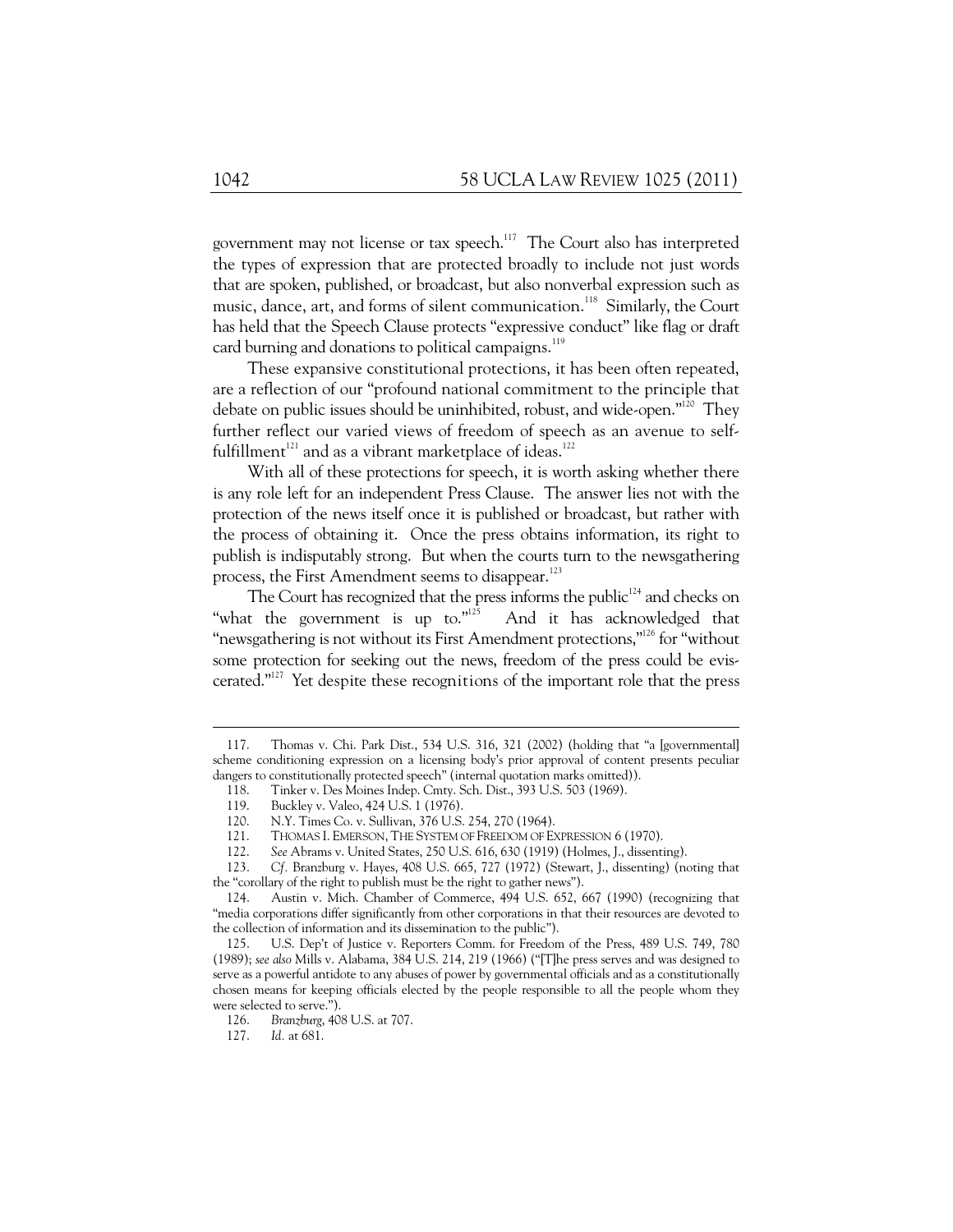plays in our democracy,<sup>128</sup> the Court rarely has supported these statements through actual safeguards for the process of seeking or obtaining information. It has furthermore never protected the rights of the press qua press to gather the news.

When faced with constitutional challenges to the government's impairment of access to information, the Court quickly becomes skeptical that the First Amendment is implicated<sup>129</sup> and sees itself as navigating "treacherous grounds for a far-reaching interpretation of the First Amendment."<sup>130</sup> The Court fears creating an expansive—and unworkable—right of access, noting that "[t]here are few restrictions on action which could not be clothed by ingenious argument in the garb of decreased data flow."131 Instead, the Court has drawn the constitutional line at publication and has held that when there is "no penalty, civil or criminal, related to the content of published material," the First Amendment protections diminish sharply.<sup>132</sup> Thus, the Court has concluded that "[t]he right to speak and publish does not carry with it the unrestrained right to gather information."<sup>133</sup>

This approach to the First Amendment does a disservice to the important role that constitutional protections for the newsgathering process could play in the public discourse. It further overlooks the value of the Press Clause to allow appropriate (as opposed to "unrestrained") rights for the press to gather information.

A dynamic Press Clause could deliver a number of rights and protections. Whereas today journalists can be subpoenaed to testify and forced to reveal confidential sources<sup>134</sup> or, if they refuse to cooperate, held in contempt<sup>135</sup> and

 <sup>128.</sup> *See, e.g.*, Sheppard v. Maxwell, 384 U.S. 333, 350 (1966) (lauding the press's "impressive record of service over several centuries" in "guard[ing] against the miscarriage of justice by subjecting the police, prosecutors, and judicial processes to extensive public scrutiny and criticism"); Estes v. Texas, 381 U.S. 532, 539 (1965) (noting the press's role in "exposing corruption among public officers and employees").

 <sup>129.</sup> *See, e.g.*, Zemel v. Rusk, 381 U.S. 1, 16 (1965).

 <sup>130.</sup> *Branzburg*, 408 U.S. at 699.

 <sup>131.</sup> *Zemel*, 381 U.S. at 16–17.

 <sup>132.</sup> *Branzburg*, 408 U.S. at 681.

 <sup>133.</sup> *Zemel*, 381 U.S. at 17.

 <sup>134.</sup> *See* Philip Shenon, *Times Reporter Subpoenaed Over Source for Book Chapter*, N.Y. TIMES, Feb. 1, 2008, at A17 (discussing *New York Times* reporter who was subpoenaed to reveal confidential sources); *see also Shields and Subpoenas: The Reporter's Privilege in Federal Courts*, REPORTERS COMM. FOR FREEDOM OF THE PRESS, http://www.rcfp.org/shields\_and\_subpoenas.html#number (last visited Feb. 22, 2011).

 <sup>135.</sup> Torsten Ove, *Ex-Reporter Put in Tough Spot in Fight Over Sources*, PITT. POST-GAZETTE, Mar. 16, 2008, at A1 (discussing former *USA Today* reporter being held in contempt for refusing to identify her confidential sources).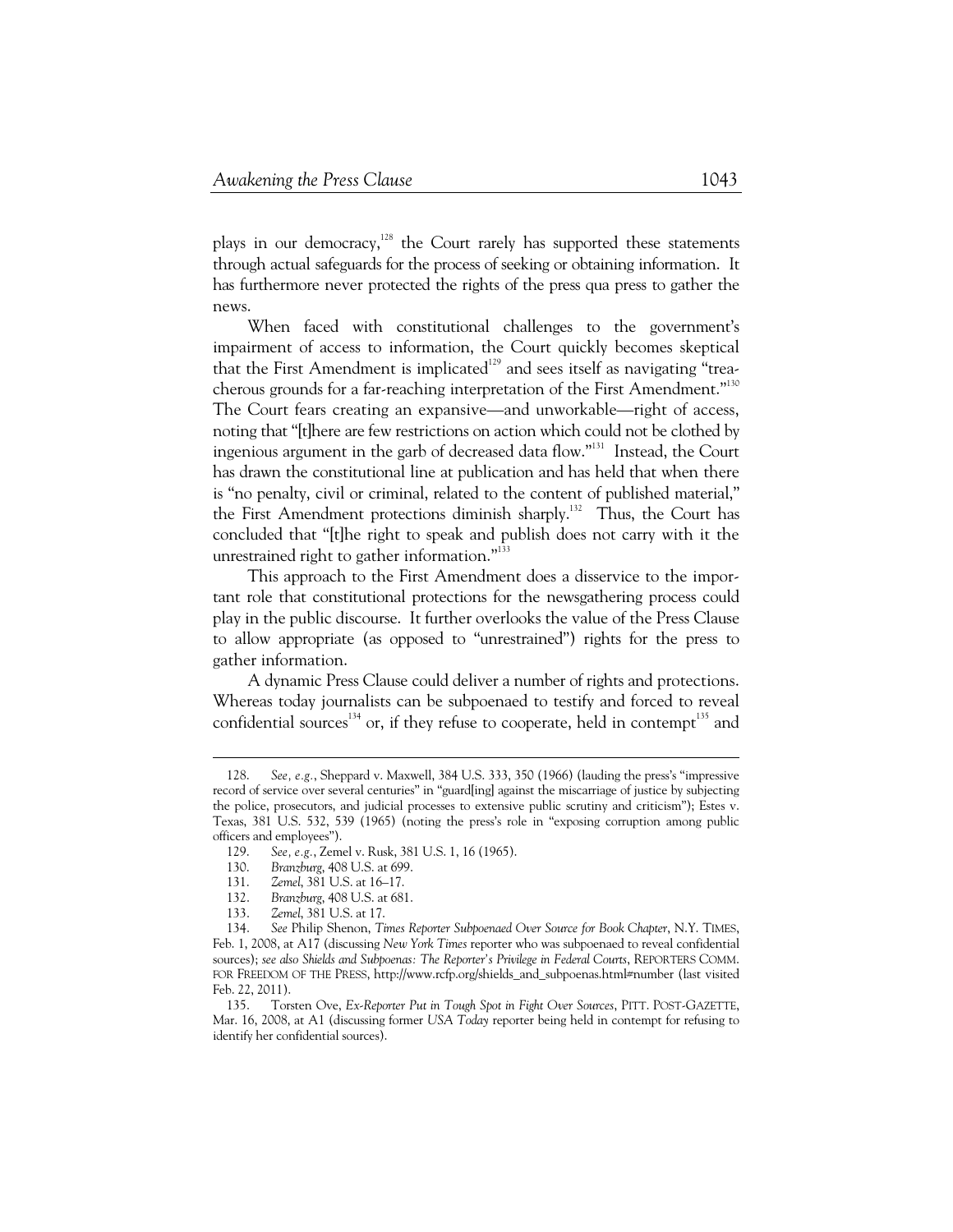sometimes jailed,<sup>136</sup> a Press Clause with bite could offer them reliable protection from prosecution in many cases. Further, the ability to convey this constitutional guarantee to potential sources would unlock doors to future information.<sup>137</sup> The same is true when government officials attempt to seize reporters' phone records or mail.<sup>138</sup>

The fact that members of the press are engaged in newsgathering, moreover, is not a factor when it comes to prosecution for ordinary torts or other law violations.139 For example, journalists can be held liable for trespass onto property that is the scene of a crime or accident even when invited or accompanied by law enforcement.<sup>140</sup> An undercover reporter who misrepresents herself or her motivations by not revealing that she is investigating a news story can be held liable for fraud or breach of the duty of loyalty.<sup>141</sup> If she is wearing a hidden microphone or camera, she might face charges for wiretapping or eavesdropping.<sup>142</sup> Journalists also may be prohibited from entering places of

 <sup>136.</sup> *See In re* Grand Jury Subpoena, Joshua Wolf, 201 F. App'x 430 (9th Cir. 2006) (concerning a video blogger who spent more than seven months in jail for refusing to comply with a subpoena seeking his testimony and video footage); *In re* Grand Jury Subpoena, Judith Miller, 397 F.3d 964 (D.C. Cir. 2005) (concerning a former *New York Times* reporter who spent eighty-five days in jail for refusing to identify her confidential source); *Blogger Released From Prison*, REPORTERS COMM. FOR FREEDOM OF THE PRESS, http://rcfp.org/news/2007/0404-con-blogge.html (last visited Feb. 22, 2011); *Vanessa Leggett Released From Jail After 168 Days*, REPORTERS COMM. FOR FREEDOM OF THE PRESS, http://www.rcfp.org/news/releases/view.php?2002\_01\_04\_vlreleas.txt (last visited Feb. 22, 2011) (concerning a freelance author who was held in contempt and served 168 days in jail for refusing to turn over tapes of interviews she had conducted with witnesses who prosecutors believed had information relevant to a murder investigation).

 <sup>137.</sup> *See Branzburg*, 408 U.S. at 682 (considering reporters' argument that they should have testimonial privileges "because if forced to respond to subpoenas and identify their sources or disclose other confidences, their informants will refuse or be reluctant to furnish newsworthy information in the future").

 <sup>138.</sup> *See* N.Y. Times Co. v. Gonzalez, 459 F.3d 160, 165 (2d Cir. 2006) (concerning a U.S. Attorney who seized the phone records of two *New York Times* reporters in order to learn the identities of their confidential sources); Mara H. Gottfried, *Police Return Reporter's Records*, ST. PAUL PIONEER PRESS, Dec. 20, 2007, at B3 (reporting the police seizure of a television reporter's cell phone records to uncover the identity of one of his sources).<br>139. See Food Lion, Inc. v. Capital Cities/AB

 <sup>139.</sup> *See* Food Lion, Inc. v. Capital Cities/ABC, Inc., 194 F.3d 505 (4th Cir. 1999) (stating that reporters are not immune from fraud, breach of duty of loyalty, and trespass claims); United States v. Matthews, 11 F. Supp. 2d 656, 660–64 (D. Md. 1998) (rejecting an argument by a journalist that a federal statute prohibiting the receipt and transmission of child pornography should not apply to him because he was researching a story about the availability of child pornography on the internet).

 <sup>140.</sup> *See, e.g.*, Wilson v. Layne, 526 U.S. 603 (1999); Berger v. Hanlon, 129 F.3d 505 (9th Cir. 1997).

 <sup>141.</sup> *See, e.g.*, *Food Lion*, 194 F.3d at 512–16.

 <sup>142.</sup> *See, e.g.*, Deteresa v. Am. Broad. Co., 121 F.3d 460 (9th Cir. 1997); Dietmann v. Time, Inc., 449 F.2d 245 (9th Cir. 1971); *cf.* Shulman v. Group W Prods., Inc., 955 P.2d 469, 493 (Cal. 1998) (noting that an intrusion of privacy committed as part of newsgathering might trigger some constitutional protections for the reporter).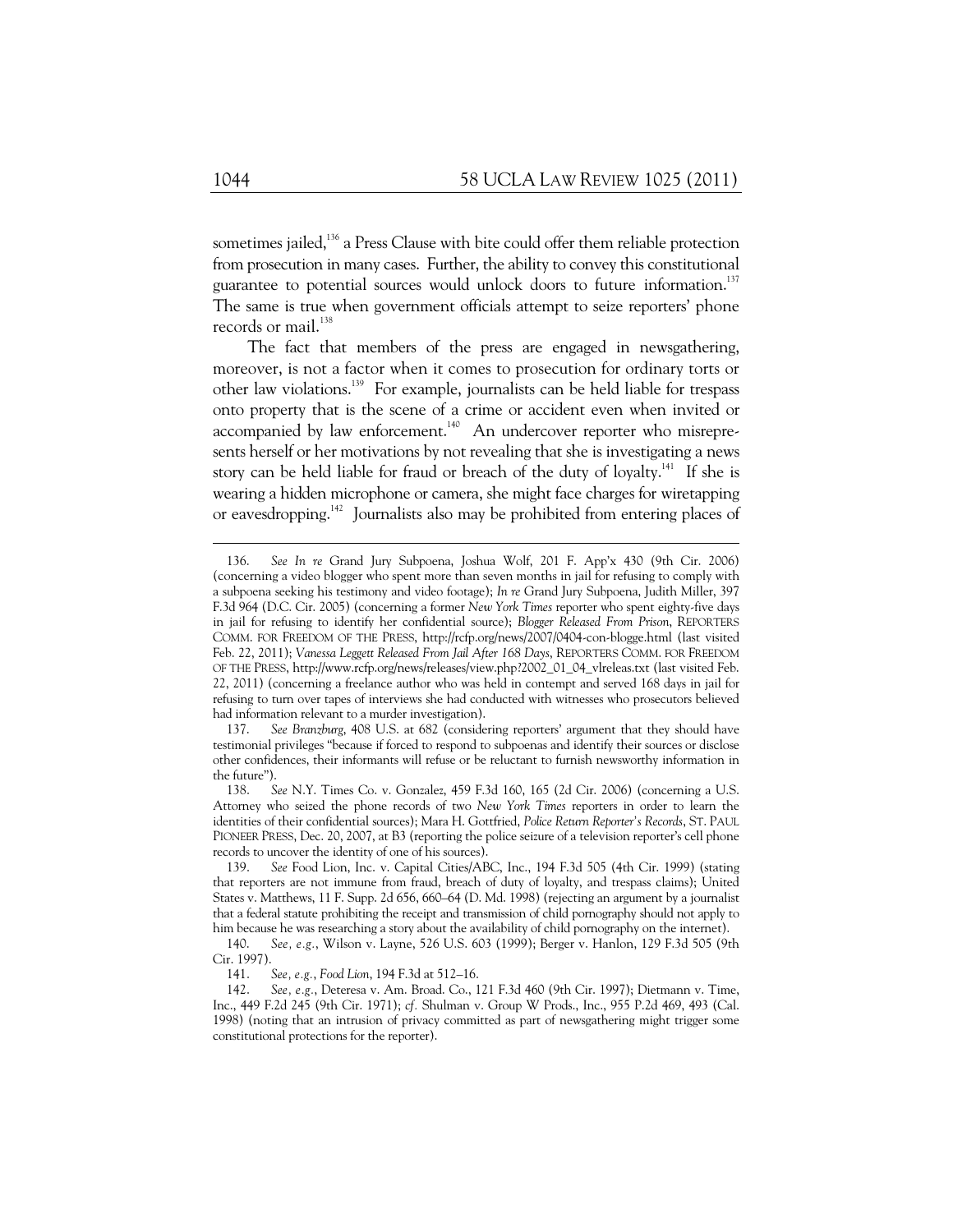public accommodation if they do so for the purpose of newsgathering rather than to avail themselves of the goods or services provided by the business.<sup>143</sup> This is not to suggest that members of the press should be immune from laws; the question is whether the act of newsgathering on behalf of the public should be given any constitutional weight—currently, it receives none.

In addition to serving as a shield for reporters as they go about the process of newsgathering, a revived Press Clause could work as a constitutional sword. The press could claim constitutionally protected access rights to government information, places, and meetings. While reporters, along with everyone else, can take advantage of the Freedom of Information Act<sup>144</sup> and its many state counterparts, $145$  there currently is no constitutional right of access to government information, even when there is no state interest in the government refusing to disclose.<sup>146</sup> Likewise, the Court has repeatedly rejected constitutional arguments in favor of access to government meetings $147$  and government-run places.<sup>148</sup>

Statutory provisions allowing access to information and places do some of the work in protecting the newsgathering process.<sup>149</sup> But members of the press (along with the public) enjoy these privileges only at the pleasure of the legislative branches. These statutory rights, therefore, are in constant risk of being diminished or eliminated. Statutory protections, moreover, can be inconsistent and vary from jurisdiction to jurisdiction, leading to uncertainty and, potentially, a chilling effect. They frequently include numerous exemptions or do not cover some information or meetings.<sup>150</sup> In some cases, moreover, such as those involving government-run places, there is no statutory protection. A revitalized Press Clause could promote the same goals

 <sup>143.</sup> *See* Le Mistral, Inc. v. Columbia Broad. Sys., 402 N.Y.S.2d 815 (App. Div. 1978) (upholding a finding of liability against a television station after its news crew entered the property of a restaurant that had been cited for health code violations).

 <sup>144. 5</sup> U.S.C. § 552 (2006).

 <sup>145.</sup> *See* REPORTERS COMM. FOR FREEDOM OF THE PRESS, STATE OPEN GOVERNMENT GUIDE (2006), *available at* http://www.rcfp.org/ogg/index.php (compiling the open records laws of all states).

 <sup>146.</sup> *See* Houchins v. KQED, Inc., 438 U.S. 1, 15 (1978) ("Neither the First Amendment nor the Fourteenth Amendment mandates a right of access to government information or sources of information within the government's control."); Stewart, *supra* note 103, at 636 ("The Constitution itself is neither a Freedom of Information Act nor an Official Secrets Act.").

 <sup>147.</sup> *See* Soc'y of Prof'l Journalists v. Sec'y of Labor, 832 F.2d 1180 (10th Cir. 1987).

 <sup>148.</sup> *See Houchins*, 438 U.S. 1; Pell v. Procunier, 417 U.S. 817 (1974); Saxbe v. Wash. Post Co., 417 U.S. 843 (1974).

 <sup>149.</sup> *See infra* Part III.C.1.

 <sup>150.</sup> *See, e.g.*, *Soc'y of Prof'l Journalists*, 832 F.2d at 1184–86 (dismissing on mootness grounds a district court order stating that, while the press and the public did not have a statutory right to cover a hearing by the Mine Safety and Health Administration, they did have a constitutional right to do so).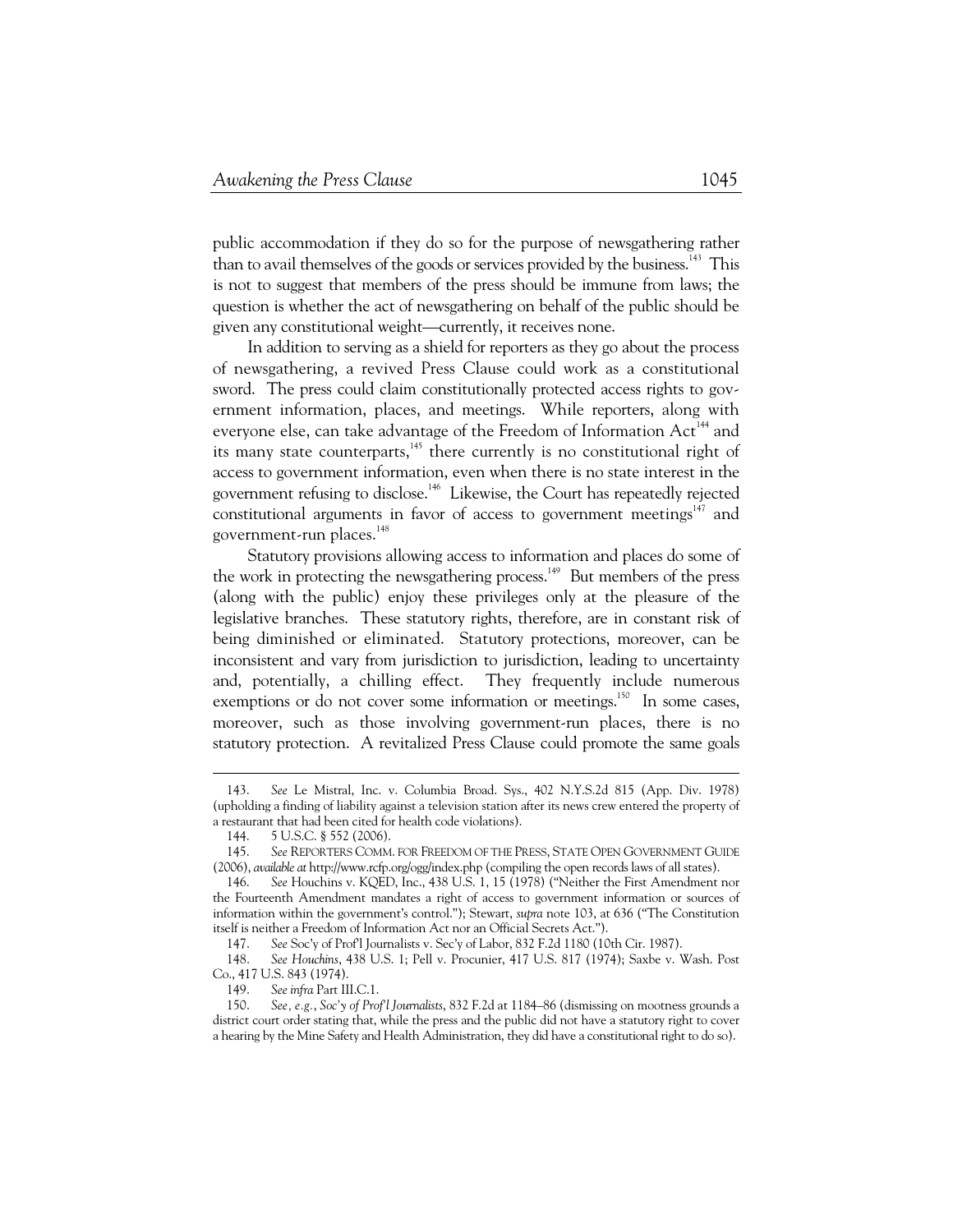but without the inconsistencies or risks of curtailment inherent in the statutory rights.

The Court's fear of opening the floodgates with an unrestrained right of access is also unfounded. Even the broad speech liberties that the Court has recognized are not absolute. Similarly, press advocates have not sought complete protection of the newsgathering process. In the reporter's privilege case of *Branzburg v. Hayes*, 151 for example, the journalists requested, and the dissenters argued in favor of, only a qualified testimonial privilege.<sup>152</sup> Ironically, in ruling against the reporters, Chief Justice Burger turned their request for a conditional, as opposed to absolute, privilege against them. He reasoned that "[i]f newsmen's confidential sources are as sensitive as they are claimed to be, the prospect of being unmasked whenever a judge determines the situation justifies it is hardly a satisfactory solution to the problem. For them it would appear that only an absolute privilege would suffice."<sup>153</sup>

The reporter's privilege is one of the few instances in which journalists have sought to gain unique constitutional protections that would not apply to all speakers.<sup>154</sup> Yet a prominent part of the backlash against adopting an independent interpretation of the Press Clause both on and off the bench is the perception that doing so would necessitate giving the press "special rights."<sup>155</sup> First Amendment scholar and press advocate Floyd Abrams has challenged framing the debate as "whether the press is entitled to 'more' first amendment protection than others," instead of as whether "the press, however defined, [is] entitled to *any* different treatment because it is the 'press."<sup>156</sup>

It is important to emphasize that recognizing the independent significance of the Press Clause would result in a gain of constitutional protections only. No one, whether a member of the press or not, would lose the expressive

 <sup>151. 408</sup> U.S. 665 (1972).

 <sup>152.</sup> *Id.* at 680 (noting that the reporters assert they should not be forced to appear or testify before a grand jury "until and unless sufficient grounds are shown for believing that the reporter possesses information relevant to a crime the grand jury is investigating, that the information the reporter has is unavailable from other sources, and that the need for the information is sufficiently compelling to override the claimed invasion of First Amendment interests occasioned by the disclosure").

 <sup>153.</sup> *Id.* at 702.

 <sup>154.</sup> The reporters in *Branzburg* argued "that to gather news it is often necessary to agree either not to identify the source of information published or to publish only part of the facts revealed, or both; that if the reporter is nevertheless forced to reveal these confidences to a grand jury, the source so identified and other confidential sources of other reporters will be measurably deterred from furnishing publishable information, all to the detriment of the free flow of information protected by the First Amendment." *Id.* at 679–80.

 <sup>155.</sup> *See* William W. Van Alstyne, Comment, *The Hazards to the Press of Claiming a* "*Preferred Position*," 28 HASTINGS L.J. 761, 768 (1977).

 <sup>156.</sup> Abrams, *supra* note 1, at 570.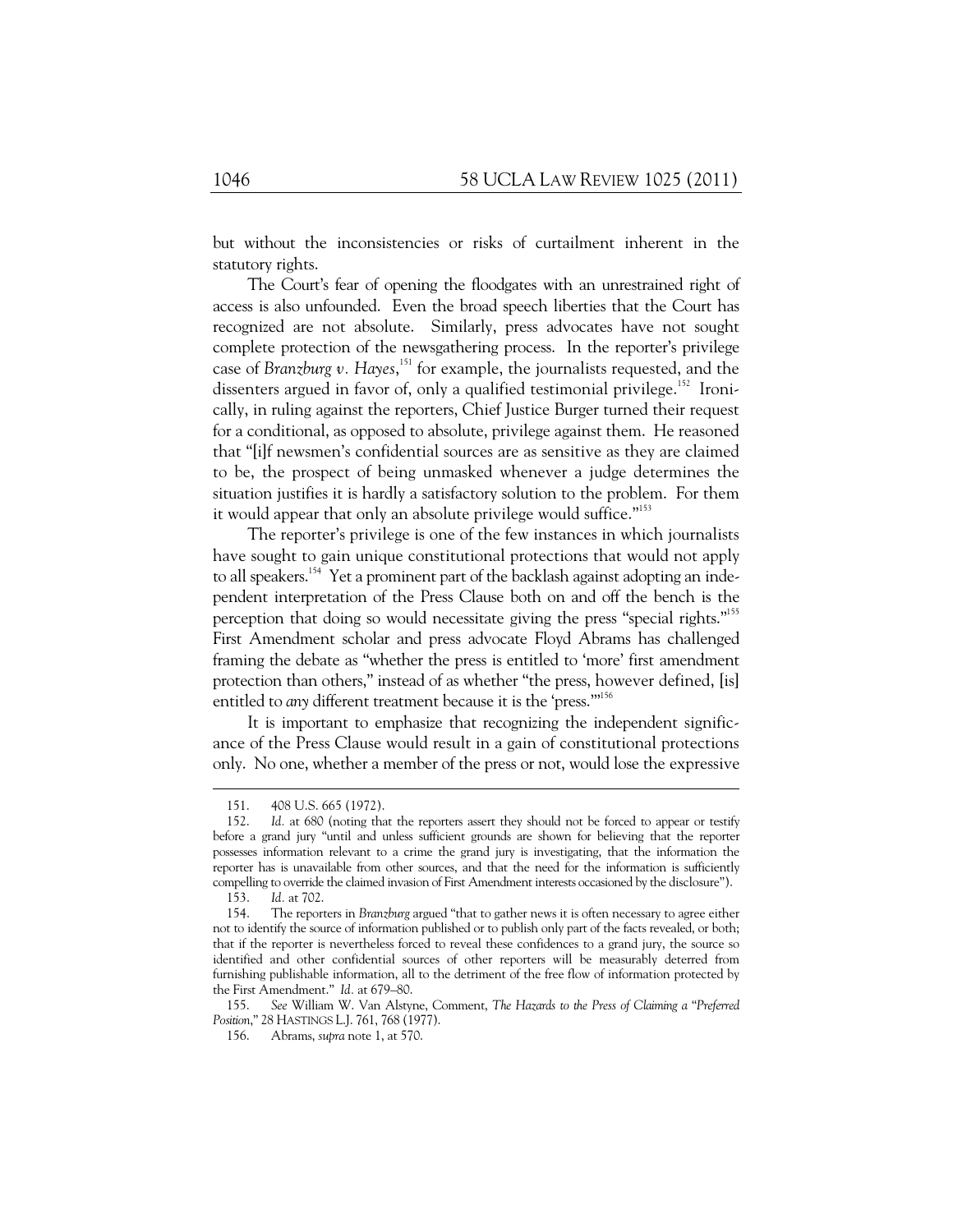rights that are already protected. There are no constitutional losers in this equation. Rather, placing newsgathering within the protections of the First Amendment would allow the Court to acknowledge the important and distinct role of the press in informing the public and checking the government. The Court has spoken of this role but has failed to support it and instead has let the Press Clause slumber.

## III. DEFINING THE PRESS

Justice Stewart once observed that the press has the unique distinction of being "the only organized private business that is given explicit constitutional protection."<sup>157</sup> The exceptional status that this specific textual recognition gives to the press should not be taken lightly or ignored. As Justice Stevens recently pointed out, the inclusion of the Press Clause suggests that the First Amendment tolerates—indeed presumes—"some kinds of 'identity'-based distinctions" among speakers at least as far as whether they are a member of the press.<sup>158</sup> The problem, however, is figuring out how to make these constitutional distinctions between who is and who is not the press. Arriving at a definition is so challenging that it is even difficult to settle on the appropriate framing of the question: Do we identify the press based on who they are, what they are doing, how they go about it, or why they want to?

To date, the Court has not attempted to answer these questions and has never decided whether any particular person or entity is a member of the press under the First Amendment.<sup>159</sup> Instead, when faced with the issue, the Court has lamented the daunting task before it. Writing in *Branzburg v. Hayes*, 160 for example, Chief Justice Burger claimed that the Court could not recognize a constitutional reporter's privilege because the need to define who qualified for the privilege "would present practical and conceptual difficulties of a high order."161 The undertaking is made all the more difficult, the Court

 <sup>157.</sup> Stewart, *supra* note 103, at 633.

 <sup>158.</sup> Citizens United v. Fed. Election Comm'n, 130 S. Ct. 876, 952 n.57 (2010) (Stevens, J., concurring in part and dissenting in part).

 <sup>159.</sup> The Court has, however, decided cases in which it has simply accepted without analysis that a party was a member of the press. *See* Anderson, *Freedom of the Press in Wartime*, *supra* note 15, at 70 (observing that in early cases the Court "simply assumed that the litigants were press and did not consider how that identification might be made if it were not obvious").

 <sup>160. 408</sup> U.S. 665 (1972).

 <sup>161.</sup> *Id.* at 703–04.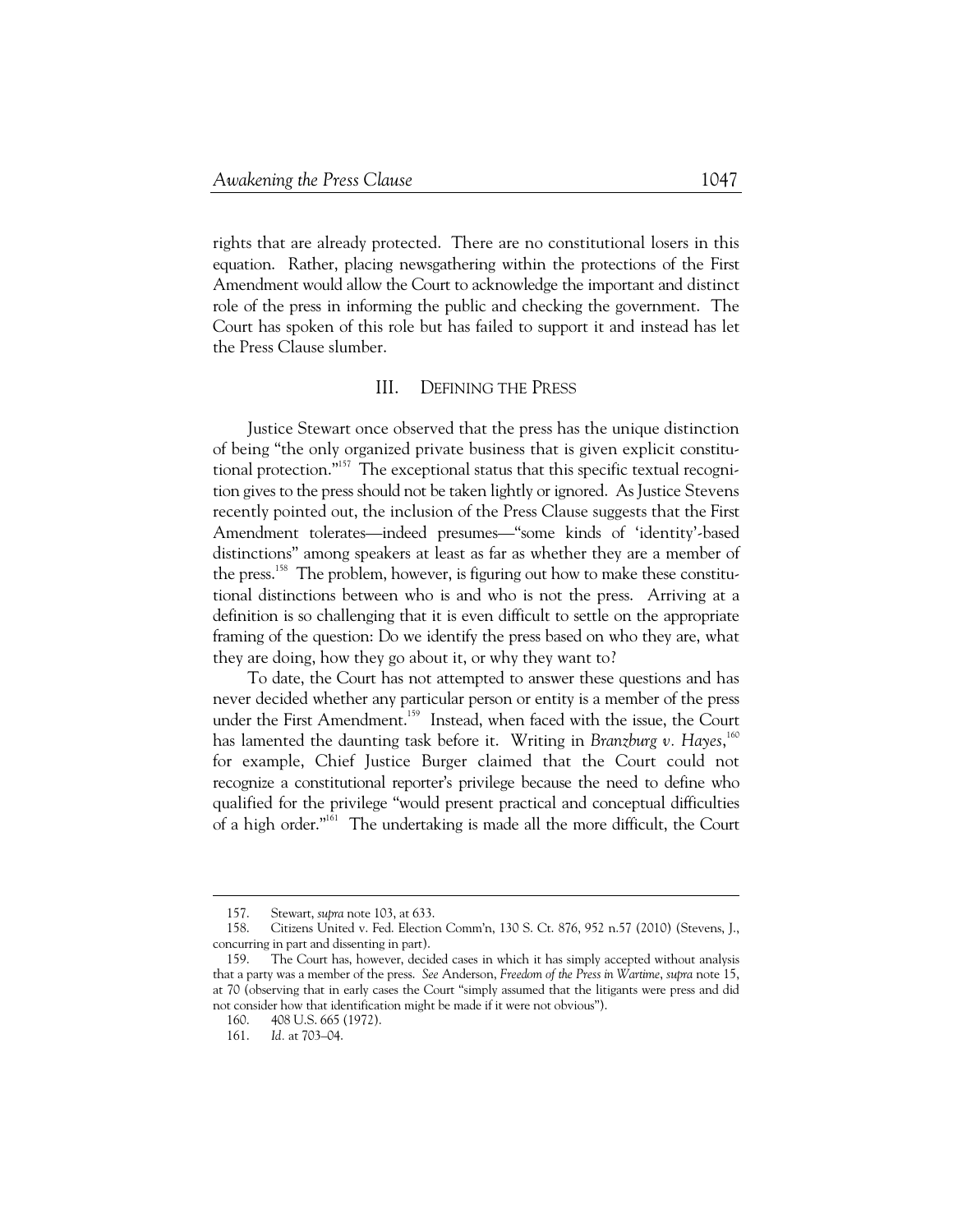has noted, because constantly changing technology means that any definition it might propose "would likely be born an anachronism."<sup>162</sup>

While there is no doubt that defining the "press" is not an easy task, the difficulty of the challenge should not be an excuse to avoid the question altogether. The Constitution demands that the Court take on a range of abstract and complicated issues, and numerous constitutional phrases function sufficiently despite a cloud of ambiguity.<sup>163</sup> As Floyd Abrams has argued, "[I]t is simply unacceptable to say that because a word in the Constitution is difficult to define, it should be afforded no meaning at all."<sup>164</sup>

#### A. The Pull Toward an Overly Broad Definition

When faced with the seemingly herculean task of defining the press, some have concluded that the difficulties are insurmountable;<sup>165</sup> but there are others who have ventured fearlessly onto the field of battle. The majority of past attempts, however, have ended with an overly broad definition that includes—or potentially could include—virtually everyone.<sup>166</sup> The inevitable consequence of this push toward overinclusiveness is a crippling of the Press Clause. I contend that in order for the Press Clause to have the independent weight it merits, the courts must give the term "press" a meaningfully narrow

 <sup>162.</sup> Dun & Bradstreet, Inc. v. Greenmoss Builders, Inc., 472 U.S. 749, 782 (1985).

 <sup>163.</sup> *See* Abrams, *supra* note 1, at 580–81 ("A useful analogy is to that other central spoke of the first amendment: freedom of religion. Consider the paradox. It is plain that 'we will not tolerate either governmentally established religion or governmental interference with religion.' Yet, despite the evident risks of governmental decisionmaking in this excruciatingly sensitive area, we permit judicial definition of what is and is not a *religion* and which allegedly religious activities are and are not constitutionally protected." (footnote omitted)).

 <sup>164.</sup> *Id.* at 583; *see also* Werhan, *supra* note 32, at 1600 ("The problem of defining 'the press' is hardwired into the First Amendment's limitation of government authority over a free press, and it cannot be avoided by ignoring the Press Clause.").

 <sup>165.</sup> *See, e.g.*, *In re* Grand Jury Subpoena, Judith Miller, 397 F.3d 964, 979 (D.C. Cir. 2005) (Sentelle, J., concurring) ("Are we then to create a privilege that protects only those reporters employed by *Time* magazine, the *New York Times*, and other media giants, or do we extend that protection as well to the owner of a desktop printer producing a weekly newsletter to inform his neighbors, lodge brothers, co-religionists, or co-conspirators? Perhaps more to the point today, does the privilege also protect the proprietor of a web log: the stereotypical 'blogger' sitting in his pajamas at his personal computer posting on the World Wide Web his best product to inform whoever happens to browse his way? If not, why not? How could one draw a distinction consistent with the court's vision of a broadly granted personal right?"); Anderson, *Freedom of the Press*, *supra* note 15, at 435 (suggesting that "the demise of the press as a legally preferred institution is quite possible and perhaps even probable"); Geoffrey R. Stone, *Why We Need A Federal Reporter's Privilege*, 34 HOFSTRA L. REV. 39, 47–48 (2005) (arguing that "[t]he idea of defining or 'licensing' the press in this manner is anathema to our constitutional traditions" although it could be done legislatively).

 <sup>166.</sup> *See infra* Part III.A.2.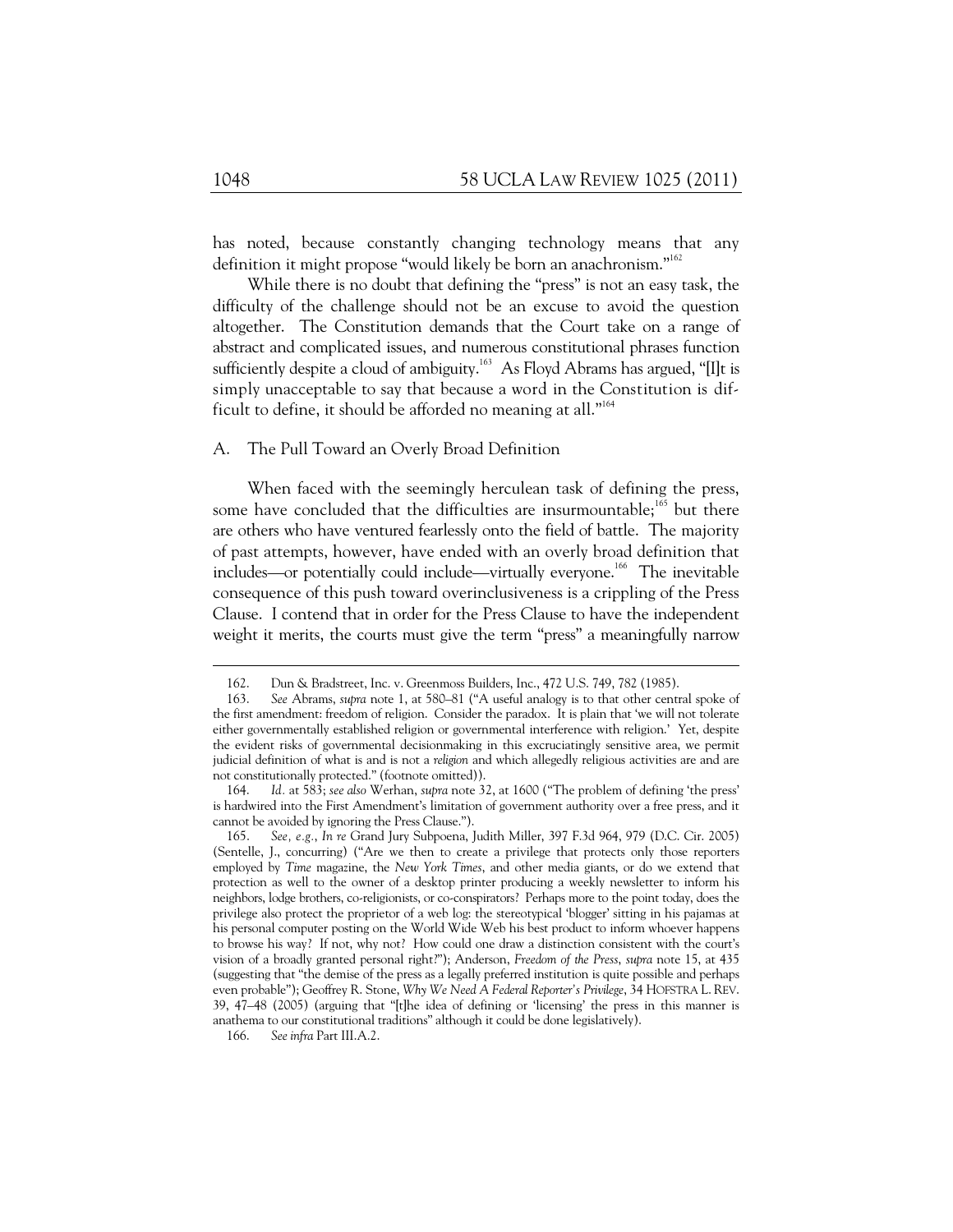definition. Why do we feel this pull toward an expansive definition? And how can we resist this temptation in the future? I turn now to these questions.

#### 1. Free Speech Overprotection

The reason we so naturally gravitate toward an all-encompassing view of the press lies in our attitude about the Speech Clause and our conviction that First Amendment freedoms "are delicate and vulnerable, as well as supremely precious in our society."<sup>167</sup> With free speech, we have adopted an approach of constitutional overprotection under which we gather the maximum number of speakers and messages within the protective confines of the First Amendment. The reasons for taking this position with the Speech Clause are valid: We fear that, in the absence of such protection, the government will engage in viewpoint-based or other types of discrimination, resulting in the complete loss of important ideas from our public debate.<sup>168</sup>

For free speech advocates, the argument often focuses on protection of the "fringe," suggesting that low-value or questionable speech is necessary to guarantee the security of core, high-value speech.<sup>169</sup> As a group of media amici once explained to the Supreme Court, "[I]t is most often the speech at the fringes of American life that defines the freedoms for those at the center."<sup>170</sup> The news media in particular have embraced constitutional overprotection as a First Amendment theory. Linda Greenhouse, the former *New York Times* Supreme Court reporter, explained that the press "sees itself as the embattled defender of the constitutional guarantees of free speech and freedom of the press" and seizes upon each perceived affront whether "serious or slight."<sup>171</sup>

 <sup>167.</sup> NAACP v. Button, 371 U.S. 415, 433 (1963).

 <sup>168.</sup> *See* Roth v. United States, 354 U.S. 476, 488 (1957) ("Ceaseless vigilance is the watchword to prevent the[ ] erosion [of First Amendment rights] by Congress or by the States. The door barring federal and state intrusion into this area cannot be left ajar; it must be kept tightly closed and opened only the slightest crack necessary to prevent encroachment upon more important interests.").

 <sup>169.</sup> *See* Patricia R. Stembridge, Note, *Adjusting Absolutism: First Amendment Protection for the Fringe*, 80 B.U. L.REV. 907, 924 (2000) (referring to this approach as "Fringe Protection Theory").

 <sup>170.</sup> Brief for ABC, Inc. et al. as Amici Curiae Supporting Petition for Writ of Certiorari at 2, Paladin Enters., Inc. v. Rice, 523 U.S. 1074 (1998) (No. 97-1325) (listing amici curiae as ABC, Inc., The E.W. Scripps Company, Media General, Inc., Media Professional Insurance, Inc., National Association of Broadcasters, National Broadcasting Company, Inc., Newspaper Association of America, PriMedia, Inc., Radio-Television News Directors Association, The Reporters Committee for Freedom of the Press, Society of Professional Journalists, Thomas Jefferson Center for the Protection of Free Expression, Viacom Inc., and The Washington Post Company).

 <sup>171.</sup> Linda Greenhouse, *Books of the Times: Embattled Defender*, N.Y. TIMES, July 4, 1981, at 12. *But see* JOHN LOFTON,THE PRESS AS GUARDIAN OF THE FIRST AMENDMENT 101 (1980) (arguing that during the pre–Civil War era the press did not actively defend First Amendment liberties).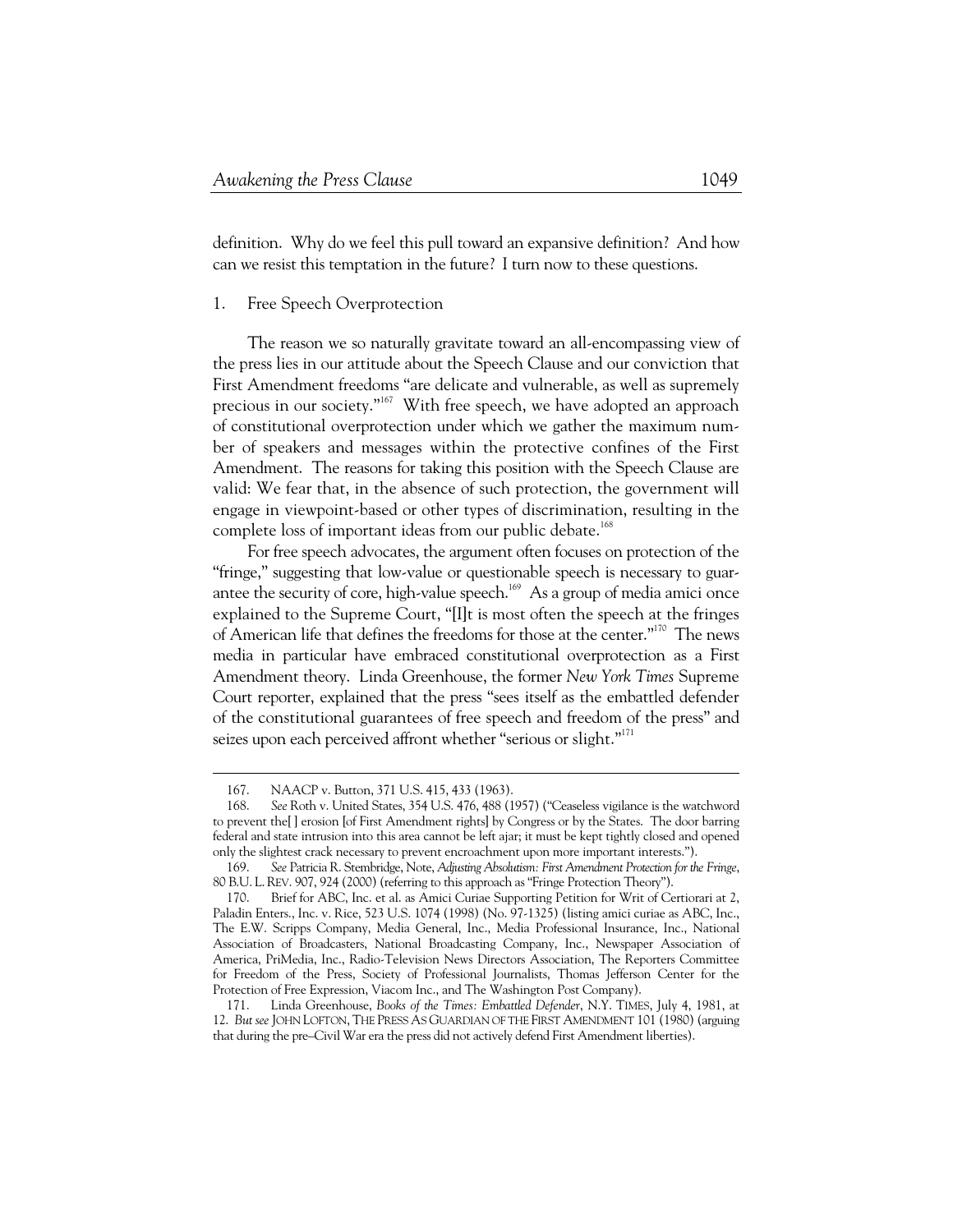Free speech overprotection has become a popular theory thanks in part to the fear of the slippery slope. The concern with allowing regulation of fringe speakers is that it will lead quickly and seamlessly to censorship of high-value speakers.<sup>172</sup> To prevent this, the belief is that we must construct a First Amendment fortress wherein no speech can be permissibly restricted no matter how questionable in value.<sup>173</sup> Core, high-value speech is tucked safely inside the fortress walls and far from the speech-restricting barbarians at the gate.

The Court's relationship with constitutional overprotection of the First Amendment has been mixed. While the Court has rejected free speech absolutism,  $174$  it has adopted a paradigm that is highly skeptical of any government regulation of speech based on its content<sup>175</sup> (outside of a few narrowly defined categories). If deemed to be content based, the regulation must be necessary to further a compelling state interest and must be the least restrictive regulation on speech necessary to serve that interest.<sup>176</sup> This approach, at least in theory, protects fringe speech with the same force as core speech and is in line with the Court's repeated declarations that core free speech rights need breathing room<sup>177</sup> before they are truly safe. The Court, however, does give lesser protection to fringe speech through its practice of categorizing certain

 <sup>172.</sup> *See* Brief for ABC, Inc. et al. as Amici Curiae, *supra* note 170, at 15 ("No expression music, video, books, even newspaper articles—will be safe from civil liability.").

 <sup>173.</sup> Unless, most advocates concede, it squarely falls into one of the Court's clearly delineated categories such as obscenity. *See, e.g.*, Brief for Reporters Comm. for Freedom of the Press et al. as Amici Curiae Supporting Respondents at 3, Schwarzenegger v. Entm't Merch. Ass'n, 130 S. Ct. 2398 (2010) (No. 08-1448) (listing amici curiae as The Reporters Committee for Freedom of the Press, The American Society of News Editors, The First Amendment Project, The National Press Photographers Association, The Radio-Television Digital News Association, The Society of Professional Journalists, and Student Press Law Center) (arguing that "the unprotected categories of speech are extremely limited" and should not be expanded).

 <sup>174.</sup> Cass Sunstein, *Words, Conduct, Caste*, 60 U. CHI. L. REV. 795, 807 (1993) (observing that "[u]nder current doctrine, and under any sensible system of free expression, speech that lies at the periphery of constitutional concern may be regulated on a lesser showing of harm than speech that lies at the core").

 <sup>175.</sup> *See* Hustler Magazine, Inc. v. Falwell, 485 U.S. 46, 51 (1988) (noting that the Court has been "particularly vigilant to ensure that individual expressions of ideas remain free from governmentally imposed sanctions").

 <sup>176.</sup> *See* Turner Broad. Sys., Inc. v. FCC, 512 U.S. 622, 642 (1994) ("Our precedents thus apply the most exacting scrutiny to regulations that suppress, disadvantage, or impose differential burdens upon speech because of its content.").

 <sup>177.</sup> *See, e.g.*, N.Y. Times Co. v. Sullivan, 376 U.S. 254, 279–80 (1964).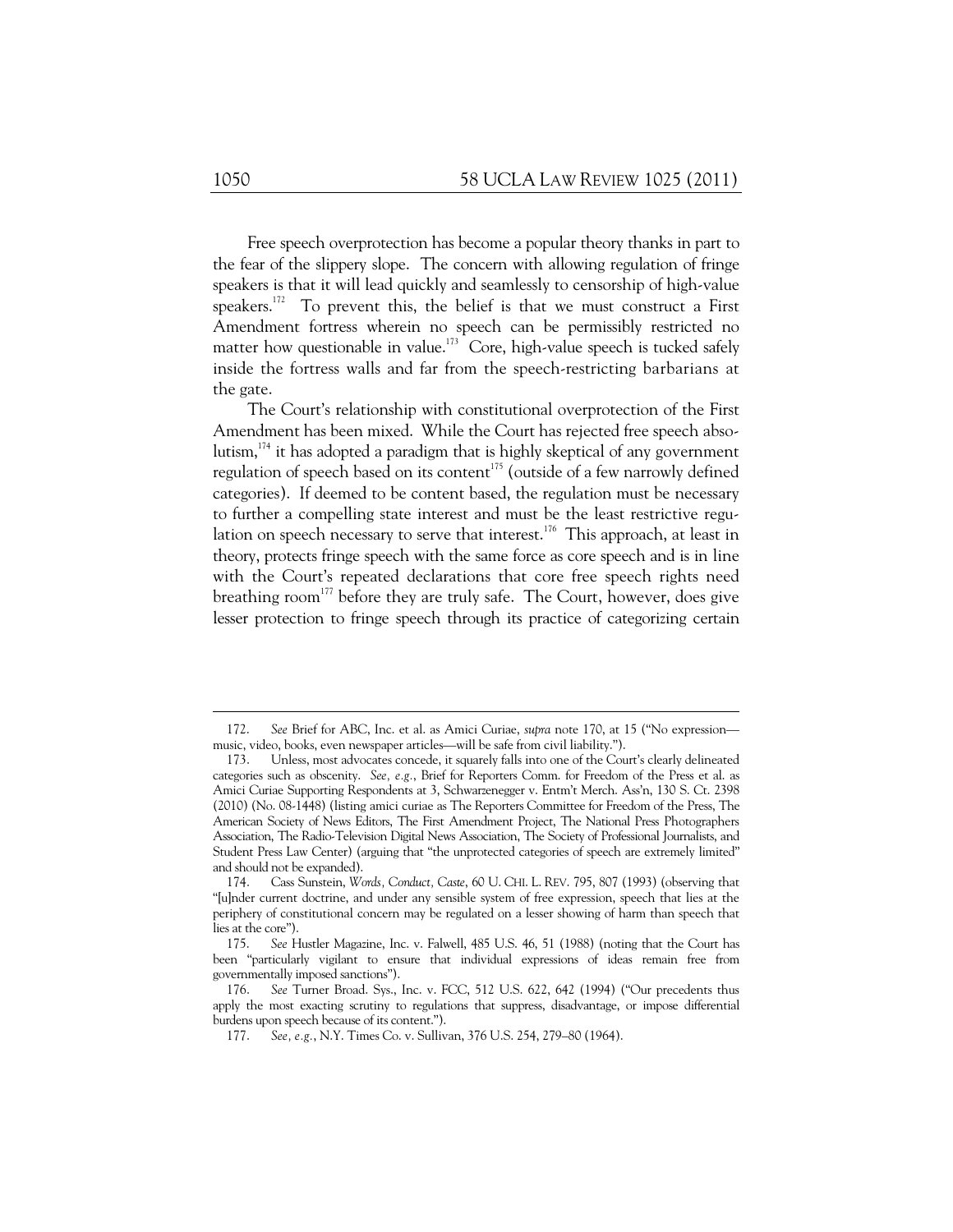-

low-value speech such as obscenity, $178$  commercial speech, $179$  and fighting words<sup>180</sup> as deserving lesser or no First Amendment protection.

Constitutional overprotection is an appealing approach for speech. It ensures that the maximum amount of speech enters the public debate, avoids the evils of prior restraints, and most importantly, guarantees that neither the government nor juries are allowed to restrict speech simply because of a disagreement with the message or a dislike of the speaker.<sup>181</sup> Indeed, the Court has shown great sympathy for these arguments in cases like *Hustler Magazine, Inc.*  v. Falwell<sup>182</sup> and Cohen v. California,<sup>183</sup> and Justice Holmes famously extolled the virtues of being "eternally vigilant against attempts to check the expression of opinions that we loathe and believe to be fraught with death."184

The numerous and widely varied functions of the Speech Clause also support an approach of constitutional overprotection for speech. Jurists and scholars have embraced the freedom of speech as a "good in itself"<sup>185</sup> and "[t]he essence of civic courage."186 The Speech Clause has been called "powerful medicine in a society as diverse and populous as ours"<sup>187</sup> and is attributed with

 181. *See* United States v. Playboy Entm't Grp., Inc., 529 U.S. 803, 818 (2000) ("What the Constitution says is that these judgments are for the individual to make, not for the Government to decree, even with the mandate or approval of a majority.").

 182. 485 U.S. 46 (1988). *See id.* at 50, 55 (concluding unanimously that the First Amendment protected an advertisement parody that the Court found to be "gross and repugnant"—and intended to inflict emotional injury on its subjects—in part because an alternative ruling "would allow a jury to impose liability on the basis of the jurors' tastes or views, or perhaps on the basis of their dislike of a particular expression").

 183. 403 U.S. 15, 25 (1971) (admonishing that we should embrace what might seem to be a "trifling and annoying instance of individual distasteful abuse of a privilege" as "not a sign of weakness but of strength").

 184. Abrams v. United States, 250 U.S. 616, 630 (1919) (Holmes, J., dissenting). *See also* Snyder v. Phelps, 131 S. Ct. 1207, 1219 (2011) (stating that speech "cannot be restricted simply because it is upsetting or arouses contempt").

185. EMERSON, *supra* note 121, at 6–9.

 186. Vincent Blasi, *The First Amendment and the Ideal of Civic Courage: The Brandeis Opinion in*  Whitney v. California, 29 WM. & MARY L. REV. 653, 691 (1988).

187. *Cohen*, 403 U.S. at 24.

 <sup>178.</sup> Roth v. United States, 354 U.S. 476, 484–85 (1957) (holding that obscenity is "utterly without redeeming social importance" and therefore "not within the area of constitutionally protected speech or press").

 <sup>179.</sup> Cent. Hudson Gas & Elec. Corp. v. Pub. Serv. Comm'n, 447 U.S. 557, 563 (1980) (holding that the Constitution "accords a lesser protection to commercial speech than to other constitutionally guaranteed expression").

 <sup>180.</sup> *See* FCC v. Pacifica Found., 438 U.S. 726, 743 (1978) (arguing that "the broadcasting of patently offensive references to excretory and sexual organs and activities . . . surely lie at the periphery of First Amendment concern"); Chaplinsky v. New Hampshire, 315 U.S. 568, 572 (1942) (stating that there are certain categories of speech that may be constitutionally regulated, including "the lewd and obscene, the profane, the libelous, and the insulting or 'fighting' words").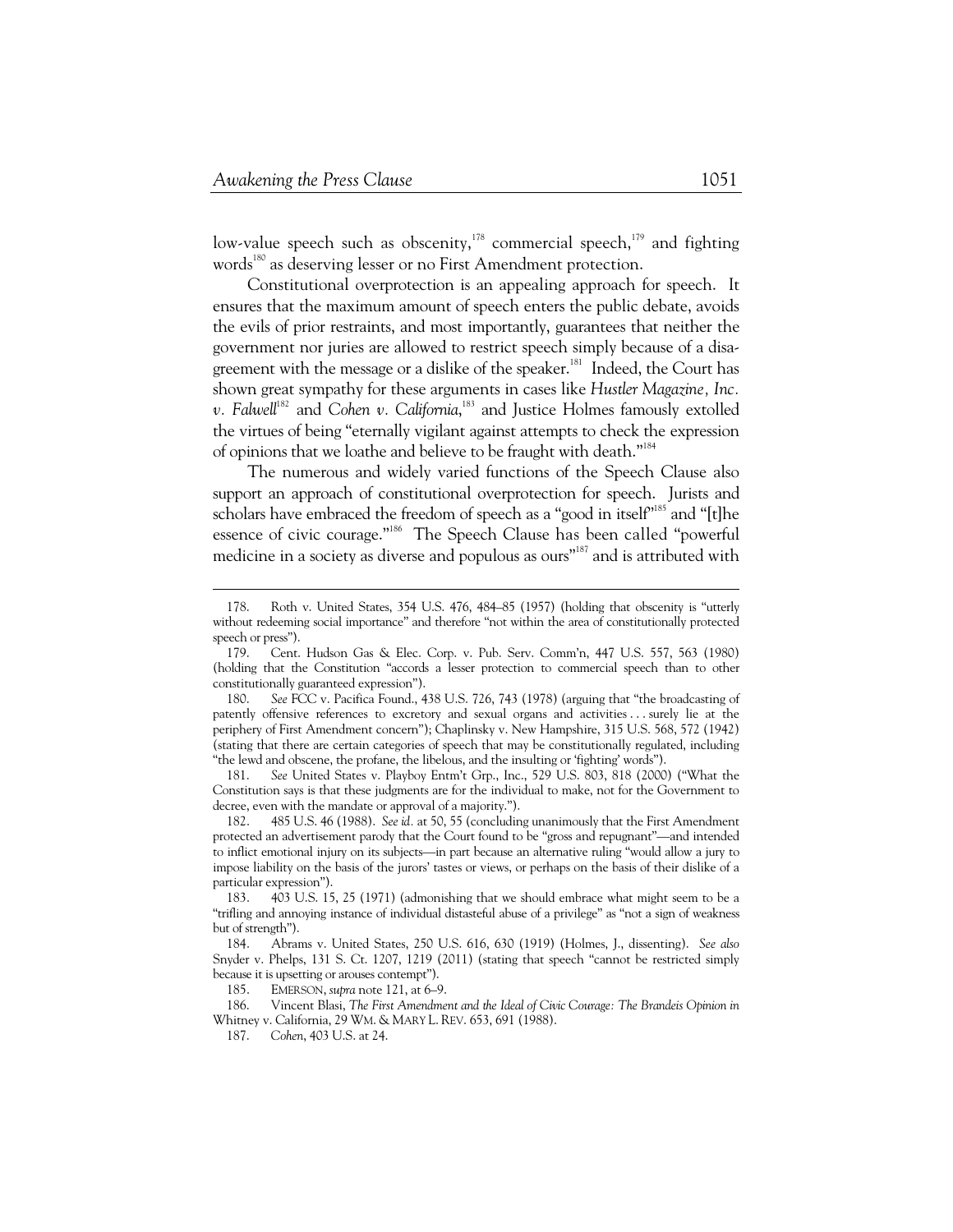serving a broad range of individual and societal values. The constitutional protection of speech is credited with furthering our private and collective searches for the truth<sup>188</sup> through the creation and continuing replenishment of the marketplace of ideas.189 The best way to assure this value, Judge Learned Hand explained, is by letting loose a "multitude of tongues."<sup>190</sup> Our freedom of speech, moreover, has been praised for fostering individual self-fulfillment, participation in government, an adaptable and stable community, $191$  and a more tolerant citizenry.<sup>192</sup> To protect these valuable attributes, we have declared that we must be "particularly vigilant to ensure that individual expressions of ideas remain free from governmentally imposed sanctions."<sup>193</sup>

#### 2. Past Attempts at Defining the Press

It is thus through the lens of free speech overprotection that we turn to the Press Clause generally and to the problem of defining the press specifically. We carry with us the impulse to include as many speakers as possible within the constitutional protections and these overprotective instincts make us recoil at the prospect of favoring some while excluding others. We are similarly distrustful of any effort to bestow power on a government entity to make this decision. Equally troubling is the blurriness and malleability of the dividing line between constitutional statuses, which leads us even further toward overinclusiveness. It is therefore not surprising that most who have tried to tackle this problem have concluded that the definition of the press must include virtually everyone.<sup>194</sup>

One of the Court's biggest supporters of a separate view of the Press Clause, Justice Stewart, was an exception; he was comfortable with a narrow

 <sup>188.</sup> *See* JOHN STUART MILL, ON LIBERTY 19–55 (Stefan Collini ed., Cambridge Univ. Press 1989) (1859).

 <sup>189.</sup> *Abrams*, 250 U.S. at 630 (Holmes, J., dissenting) (observing that "the ultimate good desired is better reached by free trade in ideas—that the best test of truth is the power of the thought to get itself accepted in the competition of the market").

 <sup>190.</sup> United States v. Associated Press, 52 F. Supp. 362, 372 (S.D.N.Y. 1943); *see also* Turner Broad. Sys., Inc. v. FCC, 512 U.S. 622, 663 (1994) ("[T]he widest possible dissemination of information from diverse and antagonistic sources is essential to the welfare of the public.").

 <sup>191.</sup> EMERSON, *supra* note 121, at 6–9.

 <sup>192.</sup> LEE C. BOLLINGER, THE TOLERANT SOCIETY: FREEDOM OF SPEECH AND EXTREMIST SPEECH IN AMERICA (1986).

 <sup>193.</sup> Hustler Magazine, Inc. v. Falwell, 485 U.S. 46, 51 (1988).

 <sup>194.</sup> In a study of the press-definition legal debate, scholars Erik Ugland and Jennifer Henderson concluded that "the bias is toward an expansive definition of journalist." Erik Ugland & Jennifer Henderson, *Who Is a Journalist and Why Does It Matter? Disentangling the Legal and Ethical Arguments*, 22 J. MASS MEDIA ETHICS 241, 243 (2007).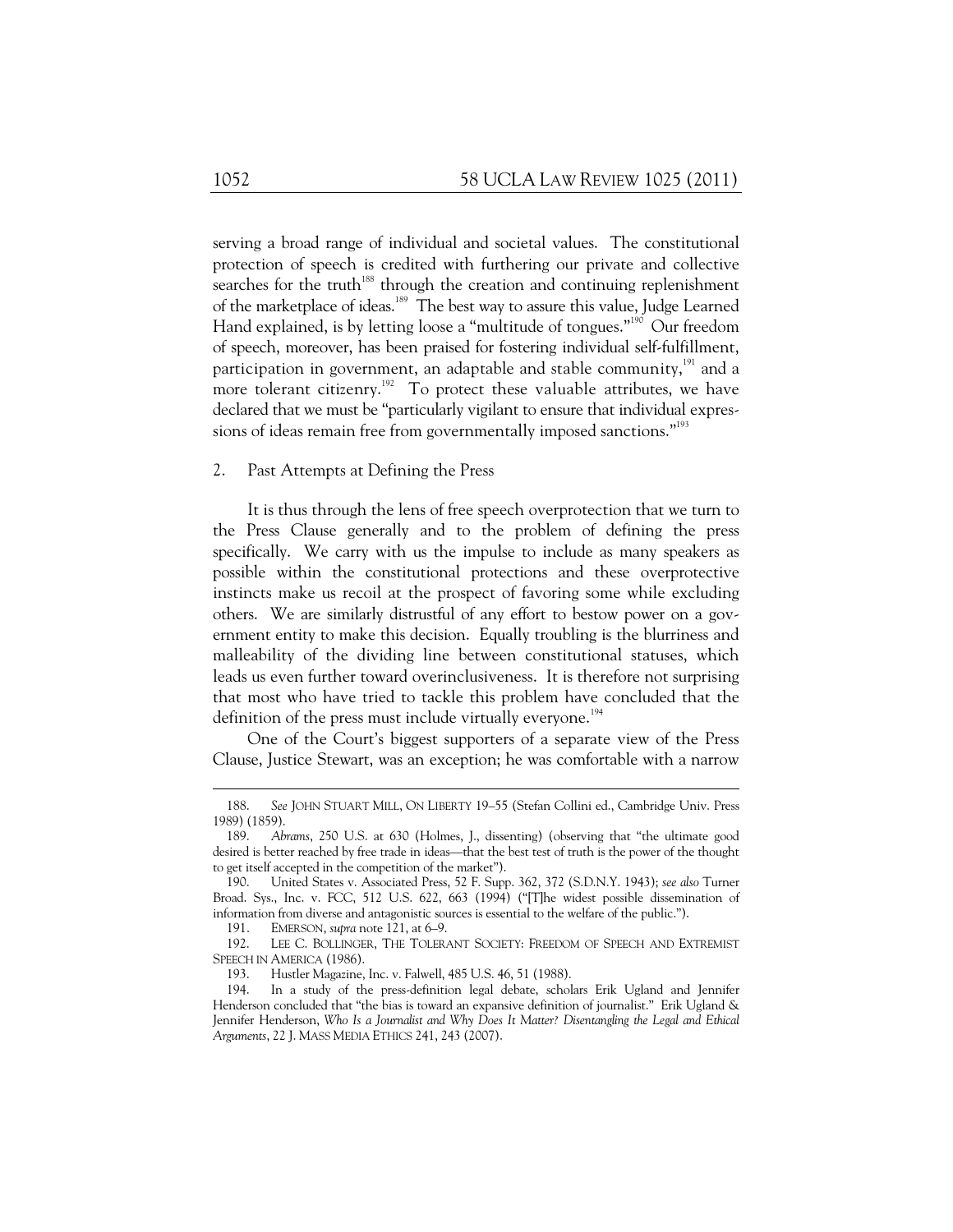view of the press. In his famous speech in support of additional press rights in 1974, Justice Stewart referred simply to the "organized press," which he defined as "the daily newspapers and other established news media."<sup>195</sup> This definition, however, was quickly and strongly criticized as being too restrictive. David Lange, for example, observed that it would exclude the occasional or alternative publisher. Lange argued that exclusion of these types of publications is "perverse" because these are "two elements in the contemporary press which the Framers themselves would have recognized" because of their similarities to the pamphleteer and the underground newspaper.<sup>196</sup>

To avoid similar criticisms, any attempt to define the press must deal with the case of the romanticized "lonely pamphleteer" or, in today's world, the "the stereotypical 'blogger' sitting in his pajamas."<sup>197</sup> Writing for the Court, Chief Justice Burger concluded that the press could not be defined in part because of "the traditional doctrine that liberty of the press is the right of the lonely pamphleteer  $\dots$  just as much as of the large metropolitan publisher."<sup>198</sup> But the problem with adopting a definition that includes anyone with access to a laptop and a printer is that it effectively extinguishes all the airspace between the press and a general speaker.

Indeed, defining the press has always been hard and keeps getting harder because of new technologies and the emergence of an information-based society.<sup>199</sup> The "press," for example, cannot simply mean all "written communication," because that definition is so limited that it excludes broadcasting and so broad that it includes written material that was never distributed to anyone.<sup>200</sup> It similarly cannot be all "information providers" because that definition would include any person or business that trades or sells information regardless of its news value.<sup>201</sup> In our information-based society, moreover, the

 <sup>195.</sup> Stewart, *supra* note 103, at 631 (reprinted from an address on Nov. 2, 1974, at the Yale Law School Sesquicentennial Convocation in New Haven, Connecticut).

 <sup>196.</sup> Lange, *supra* note 27, at 106.

 <sup>197.</sup> *In re* Grand Jury Subpoena, Judith Miller, 438 F.3d 1141, 1156 (D.C. Cir. 2006); *see also* Horwitz, *supra* note 40, at 46 ("We might say that the rise of the blog represents the realization of the full promise of the 'lonely pamphleteer.'").

 <sup>198.</sup> Branzburg v. Hayes, 408 U.S. 665, 704 (1972); *see also* First Nat'l Bank v. Belloti, 435 U.S. 765, 801 (1978) (Burger, C.J., concurring); Lovell v. City of Griffin, 303 U.S. 444, 452 (1938) ("The liberty of the press is not confined to newspapers and periodicals. It necessarily embraces pamphlets and leaflets.").

 <sup>199.</sup> Citizens United v. Fed. Election Comm'n, 130 S. Ct. 876, 905–06 (2010) ("With the advent of the Internet and the decline of print and broadcast media, moreover, the line between the media and others who wish to comment on political and social issues becomes far more blurred.").

 <sup>200.</sup> *See* Nimmer, *supra* note 12, at 651–52.

 <sup>201.</sup> Anderson, *Freedom of the Press*, *supra* note 15, at 443 (noting that "information providers" include "[f]inancial services, credit agencies, travel services, Internet service providers, telephone, cable, and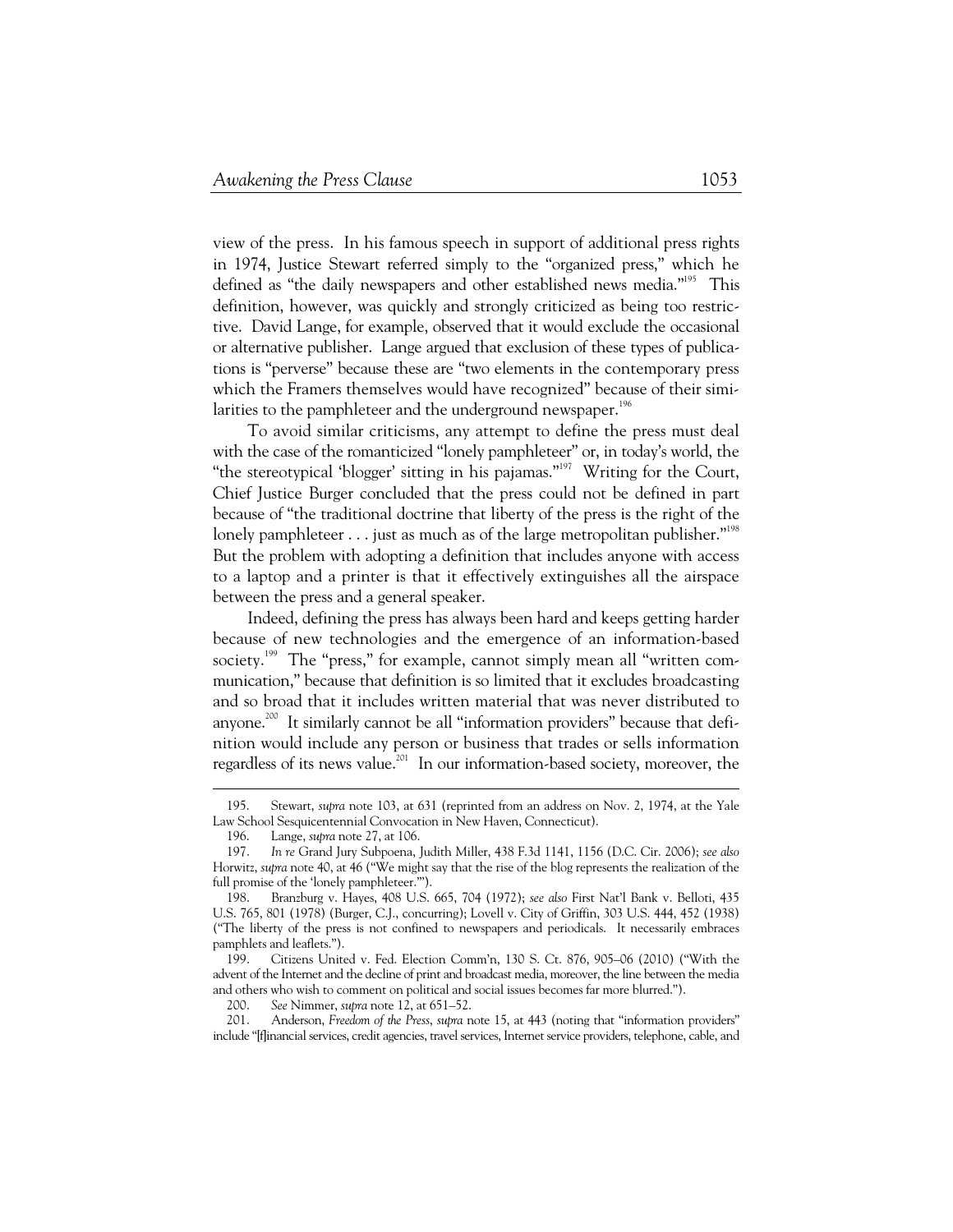line between those who trade in information and those who are news providers is becoming even more indecipherable.<sup>202</sup> David Anderson explained that "[i]t is impossible, or at least impractical, to extend press perquisites equally to all information providers, and it is difficult to distinguish the press from the rest because the press is 'disappearing inside the larger world of communications."<sup>203</sup>

Many scholars, therefore, have turned to a functional definition instead—in other words, it is not who you are that makes you a member of the press, but rather what you do.<sup>204</sup> Linda Berger has suggested that the focus should be on the purpose of the proposed protections, which is to provide information to the public. She explained that "[i]t may be that those who fall within a definition of journalist are those most likely to produce the desired information, but they are certainly not the only individuals who might do so."<sup>205</sup> Tom Rosenstiel, director of the Pew Research Center's Project for Excellence in Journalism, described the process of determining who is a member of the press: "You can't say, 'I'm a journalist, here's my press pass.' You have to say, 'I'm a journalist. Here's my work.' Some of the people with press passes don't make the cut."<sup>206</sup> Similarly, Scott Gant, former counsel for *The New Republic*, explained, "[J]ournalism is an endeavor, not a job title."<sup>207</sup> Thus, anyone with a laptop, an internet connection, and the desire to relay what they hear, see, or think can function as a journalist and deserves the same constitutional rights

satellite companies, public-relations counselors, mailing-list suppliers, directory publishers, healthinformation services, weather services, business consultants, and gambling tout sheets").

 <sup>202.</sup> *See* Philip Meyer, *Saving Journalism: How to Nurse the Good Stuff Until It Pays*, COLUM. J. REV. Nov.–Dec. 2004, at 55, 55 ("Our once noble calling is increasingly difficult to distinguish from things that look like journalism but are primarily advertising, press agentry, or entertainment.").

 <sup>203.</sup> Anderson, *Freedom of the Press*, *supra* note 15, at 528 (quoting BILL KOVACH & TOM ROSENSTIEL, THE ELEMENTS OF JOURNALISM 11 (2001)).

 <sup>204.</sup> *See, e.g.*, Bezanson, *supra* note 32, at 829 (advocating a "purpose-oriented definition"); Sack, *supra* note 32, at 629 (stating that "all citizens exercising the press *function*, including, but not limited to, journalists employed by the 'institutional press,' warrant such protection"); *see also* Berger, *supra* note 32, at 1374 (proposing a functional definition that "focuses on the context within which the need for a privilege and the balance of costs is most clear"); Horwitz, *supra* note 40, at 52 ("The medium by which that journalism is disseminated to the public matters far less than the fact that an individual has deliberately gathered and disseminated newsworthy facts."); Ugland & Henderson, *supra* note 194, at 247 (identifying the "egalitarian" definition of the press "in which all citizens are equally equipped and equally free to serve as newsgathering watchdogs"). *But see* Horwitz, *supra* note 40, at 53 (observing that "the functional approach may avoid one definitional problem—are blogs journalism?—only to replace it with other, equally difficult definitional questions: What is journalism, exactly?").

 <sup>205.</sup> Berger, *supra* note 32, at 1377.

 <sup>206.</sup> Gina Barton, *What Is a Journalist*?, QUILL, May 2002, at 10, 11; *see also id.* (quoting Lucy Dalglish, head of the Reporters Committee for Freedom of the Press, as suggesting that a journalist is "someone who is collecting information with the purpose of disseminating it to the public").

 <sup>207.</sup> GANT, *supra* note 32, at 6.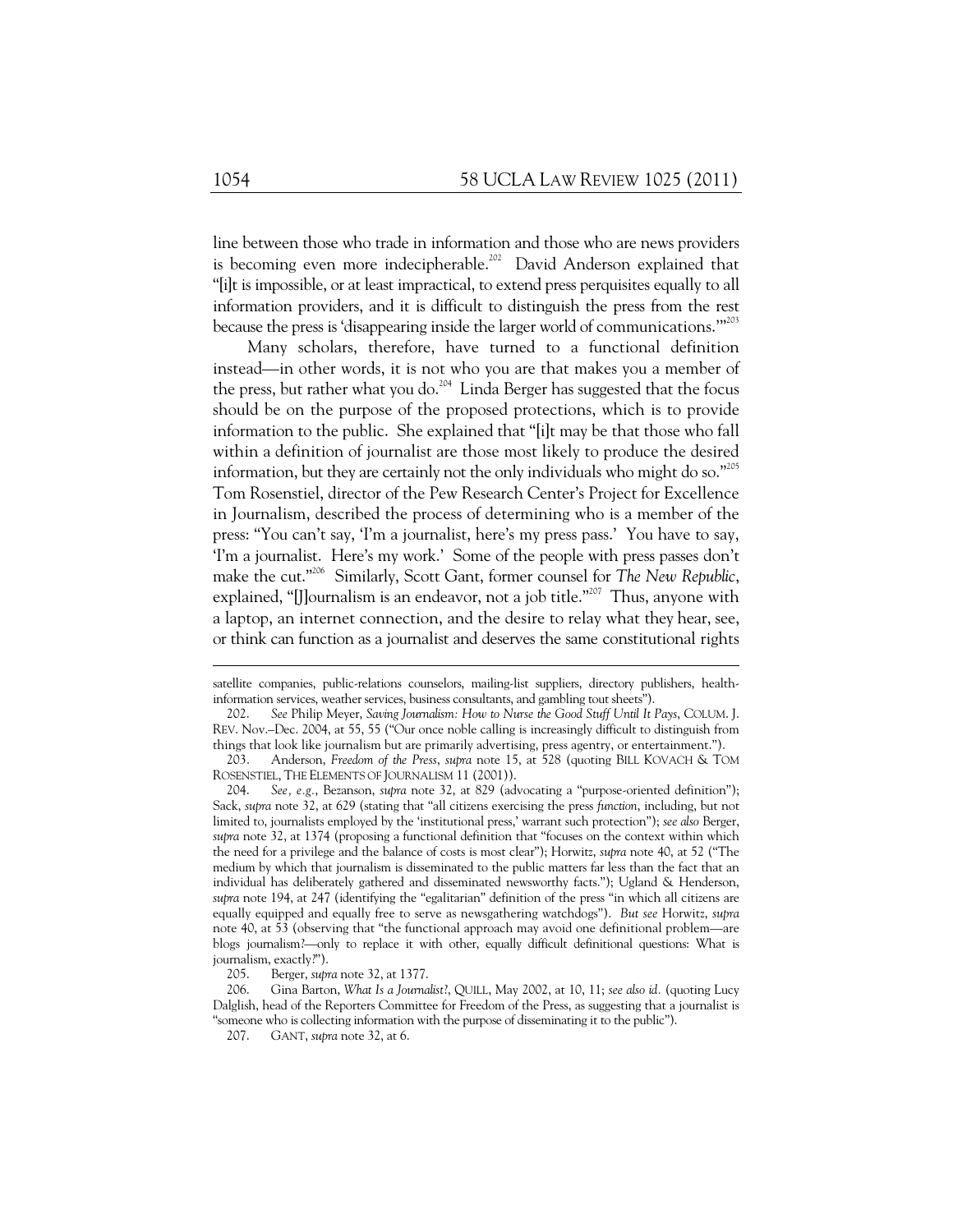and protections. In his book titled *We're All Journalists Now*, Gant calls for an end to any special treatment for the institutional press:

We should no longer accept the routine extension of special perks and protections to professional journalists that are denied to others seeking to engage in essentially the same activities. The First Amendment is for all of us—and not just as passive recipients of what the institutional press has to offer.<sup>208</sup>

Gant's claim that the news media enjoy "special perks" under existing law is highly questionable, at least as a constitutional matter.<sup>209</sup> But his sentiment is well received by many who share an aversion to the perceived elitism inherent in making the press a select group. Anderson described this view of the press—a view that he does not share—as "the tyranny of a self-appointed elite that depicts the world through its own filter, tries to tell people what they need to know, and bedevils their elected officials and their celebrities in the name of their right to know."<sup>210</sup>

This backlash and fear of elitism has led others to warn that defining the press at all could be detrimental to the press. Journalism scholar Philip Meyer cautioned that "special rights for the press could easily lead to special responsibilities" and create a "slippery slope leading first to the licensing of journalists and ultimately to censorship."<sup>211</sup> Indeed, while the press is frequently accused of seeking privileged rights for an elite few, the reality is quite the opposite. When arguing as parties in lawsuits, press litigants have gone out of their way not to seek special rights—an approach that paradoxically might hurt their cause and result in fewer constitutional protections for the press. A recent study of Supreme Court briefs filed by media litigants found that journalists have "more consistently championed an 'egalitarian' conception of the press that recognizes the ability and right of all citizens to seek and disseminate news."<sup>212</sup> Rather than seeking special rights, this study concluded that media litigants "have been more diligent than the Court in avoiding references and arguments that separate speech and press and that imply the need for unusual scrutiny of restraints media defendants."<sup>213</sup> This approach by press

 <sup>208.</sup> *Id.* at 5.

 <sup>209.</sup> *See* Ugland & Henderson, *supra* note 194, at 245–47.

 <sup>210.</sup> Anderson, *Freedom of the Press*, *supra* note 15, at 529; *see also* Mike Godwin, *Who's a Journalist?—II: Welcome the New Journalists on the Internet*, 13 MEDIA STUD. J. 38, 38–39, 42 (1999) (advocating the end of special privileges for the established press).

 <sup>211.</sup> Philip Meyer, *What Defines a Journalist?*, USA TODAY, Jan. 3, 2002, at 11A.

 <sup>212.</sup> *See* Erik Ugland, *Newsgathering, Autonomy, and the Special-Rights Apocrypha: Supreme Court and Media Litigant Conceptions of Press Freedom*, 11 U. PA. J. CONST. L. 375, 380 (2009).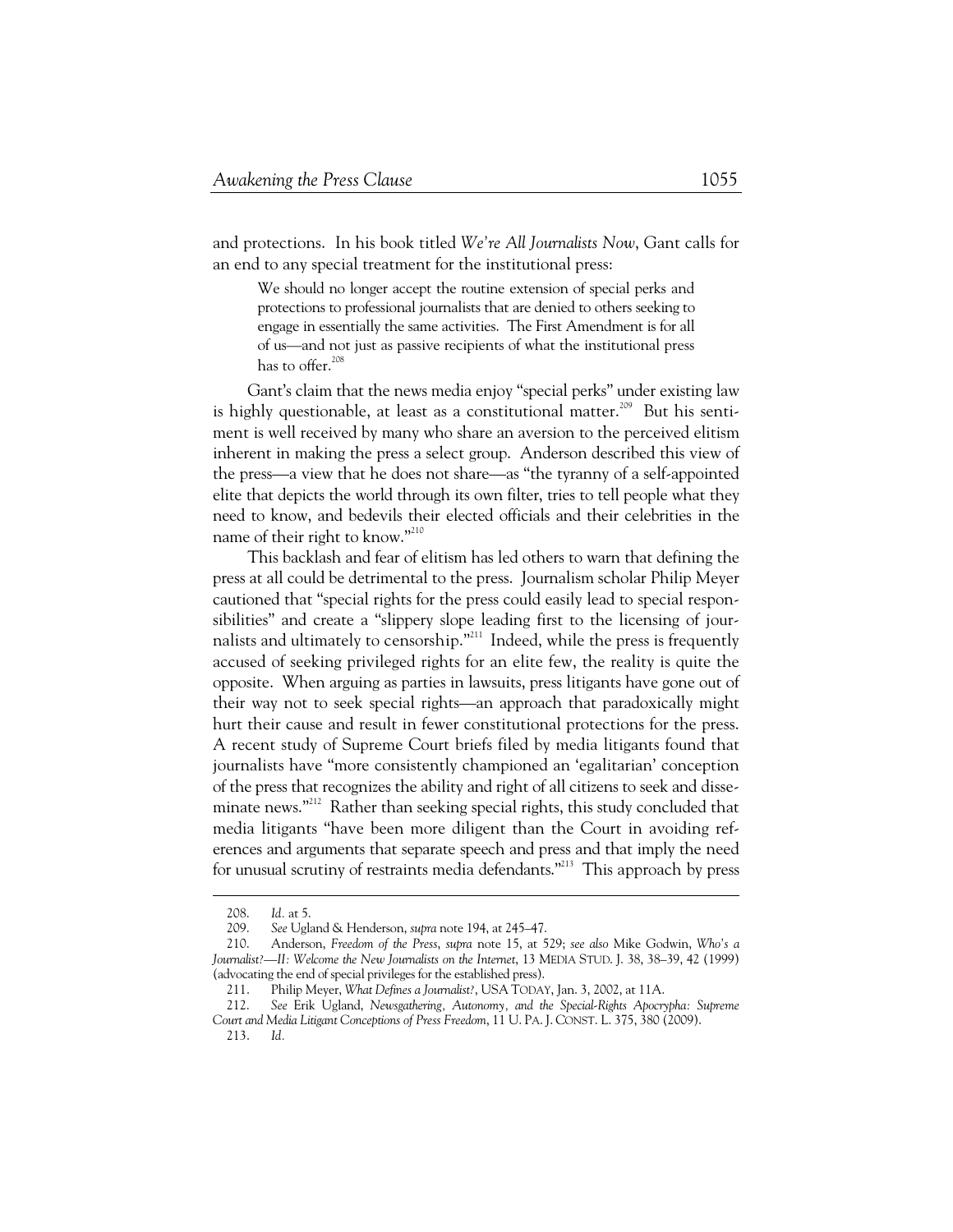advocates has led to phenomenal successes in winning constitutional protections for the free dissemination of news, but these rights were secured almost entirely under the Speech Clause.<sup>214</sup> When it comes to protections for the newsgathering process under the Press Clause, though, the news media's win column is virtually empty.<sup>215</sup>

In attempting to define the press, all roads lead to overprotection. Whether it is out of a democratic embrace of equality, a fear of government favoritism, or a repulsion to elitism, there is a shared instinct toward inclusion and a resistance to exclusion.

#### B. Embracing a Narrow Definition: Why Less Is More

Our urge to apply the same constitutional overprotection to the Press Clause that we apply to the Speech Clause comes from an admirable place. Including everyone within the definition of "press" appeals to our core democratic belief in equality as well as our faith in a vibrant marketplace of ideas. The problem, however, is that the overprotective approach is not a good fit with the Press Clause, and the consequence of this mismatch has been a serious weakening, if not an elimination, of our constitutional press rights. A closer analysis shows that constitutional overprotection is backfiring as a theory of press freedoms and needlessly so. Unlike the Speech Clause, which may be damaged without an expansive approach, the Press Clause could flourish under a narrower regime without many of the risks inherent in a limited speech theory. Thus, a narrower definition of the press can be both constitutionally acceptable and functionally superior.

## 1. Boomerang Effect

-

We need to resist the urge to overprotect press freedoms through an overly broad definition of the press for one primary reason—it results in a disappearance of press protections. It does so by creating a feedback loop that ultimately erases any distinction between the Speech Clause and the Press Clause and thus eliminates the need for separate press rights. Ironically, the more vigorously that judges, scholars, and press advocates fight for broadly held press rights, the less likely it is that these protections will materialize. In his study of the definition of religion under the Free Exercise Clause, Philip

 <sup>214.</sup> *See, e.g.*, *supra* notes 68–79 and accompanying text.

 <sup>215.</sup> *See, e.g.*, *supra* notes 134–148 and accompanying text.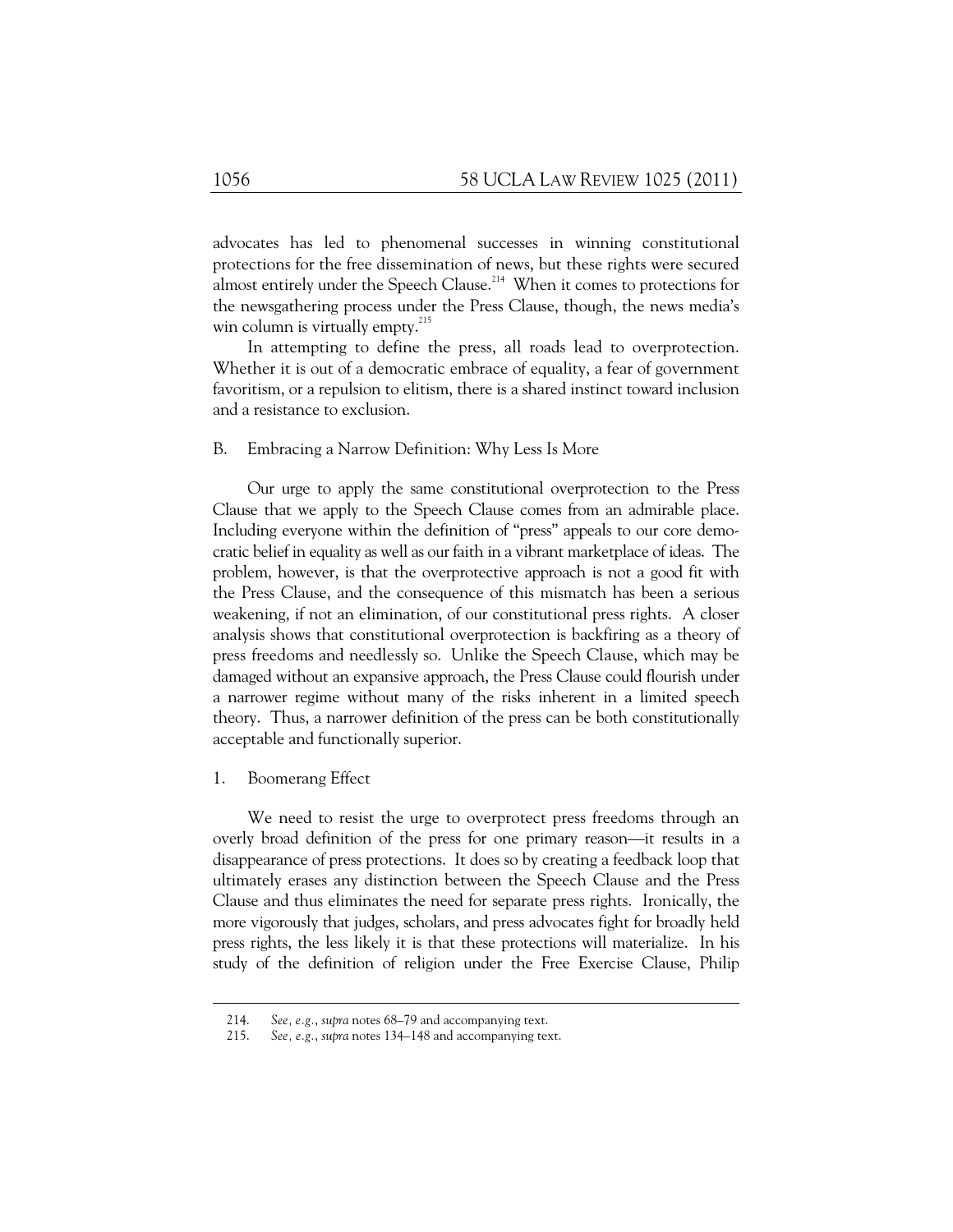Hamburger noted the same phenomenon, "that an enlarged definition of any right may invite limitations on the circumstances in which it is available . . . and its effects are apt to be felt with particular regret."<sup>216</sup> The goal of constitutional overprotection has gone awry, and we are faced now with constitutional underprotection in the form of an incapacitated Press Clause.

This boomerang effect works in three stages. In the first stage, described above, we transfer our adoption of free speech overprotection to our interpretation of the Press Clause.<sup>217</sup> This fuels our desire to create a definition of the press that equally protects speakers and messages on the periphery and those at the core. Ultimately, we are forced to declare that virtually everyone is, or can be, a member of the press. In the second stage, this overly broad definition is quickly revealed to be unworkable. The complication is that, for the Press Clause and the Speech Clause to fill different roles, there needs to be a distinction between the press and everybody else. As Abrams explained, "The broader the class included within the definition of press, the more attenuated the distinction between press and speech."<sup>218</sup> In other words, for the Press Clause to mean something, everyone cannot be a member of the press.

In the third and final stage, the Press Clause disappears into the Speech Clause. Because the Speech Clause already broadly protects expression and dissemination of expression,<sup>219</sup> the Press Clause is not needed. And the Court is reluctant to embrace what additional protections the clause could offer for newsgathering because it would require recognizing those rights for everyone.<sup>220</sup> Thus, the efforts to broaden the First Amendment's press freedoms through an expansive definition have had the reverse effect and have left us with a Press Clause that is a constitutional redundancy.

One potential approach that allows the Press Clause to function separately from the Speech Clause is to interpret the Press Clause as offering protections only for information gathering. This could create a distinct role for the Press Clause even if the freedom of the press applied to everyone. There are, though, two problems with this approach. The first is that the Court already recognizes some rights to obtain information as part of our general speech

 <sup>216.</sup> Philip Hamburger, *More Is Less*, 90 VA. L. REV. 835, 838 (2004).

 <sup>217.</sup> *See supra* Part III.A.

Abrams, *supra* note 1, at 583.

 <sup>219.</sup> *See supra* notes 50–57 and accompanying text.

 <sup>220.</sup> *See, e.g.*, Houchins v. KQED, Inc., 438 U.S. 1, 13–14 (1977) (rejecting the contention "that media personnel are the best qualified persons for the task of discovering malfeasance in public institutions" and thus suggesting that everyone potentially could play this role).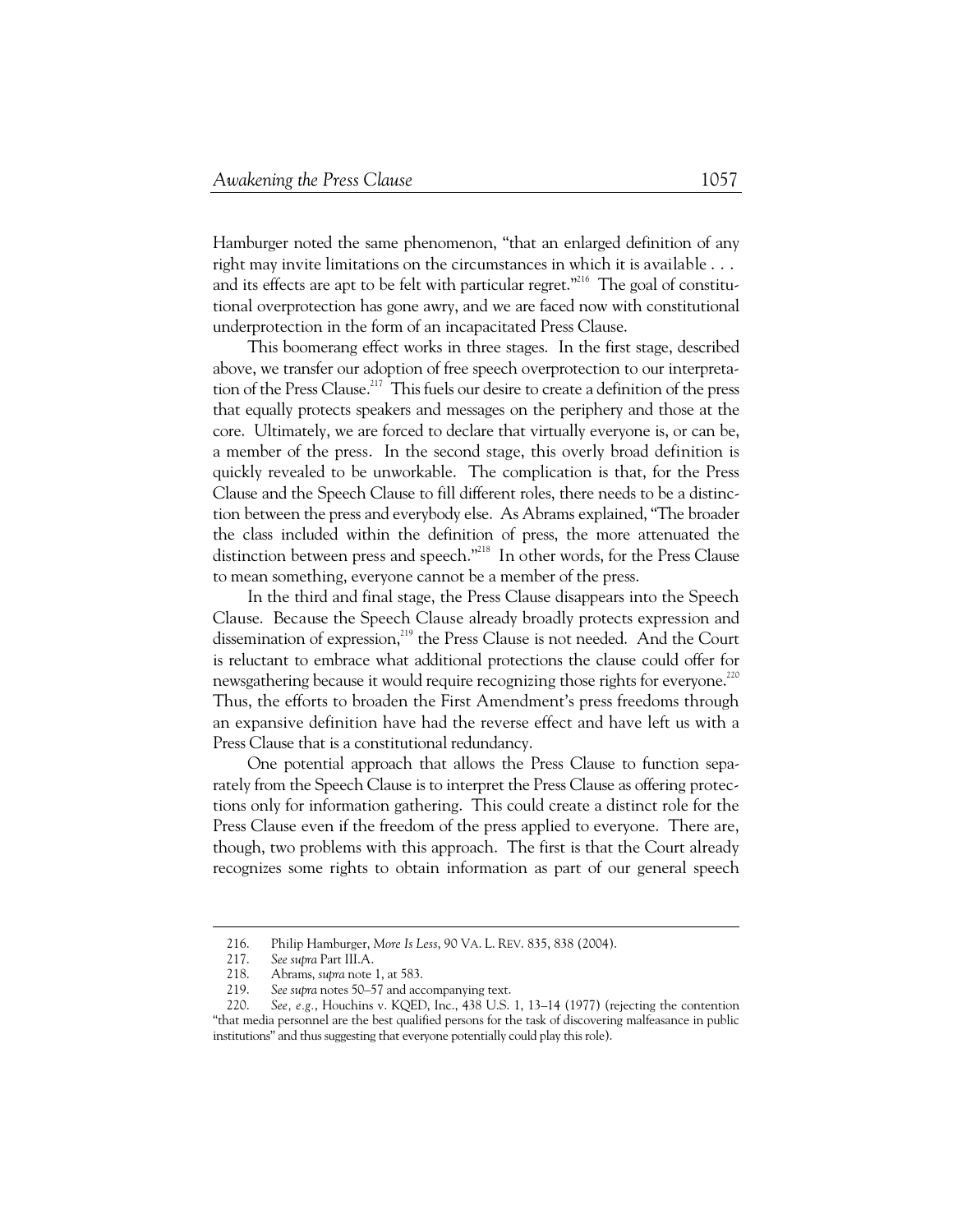rights.221 The second problem is a pragmatic consideration and another key part of the boomerang effect: It is highly impracticable to give these rights to everyone. We cannot rationally exempt virtually everyone from some testimonial duties, protect them from otherwise justified searches, give them access to government proceedings, or forgive them certain law violations like fraud or trespass based simply on a cursory finding that they were attempting to gather information with the intention of conveying it to others. It therefore appears that if judges must choose between granting these rights to everyone or no one, they will choose no one.

An overly broad definition of the press, moreover, does not allow members of the press—that is, those who have repeatedly committed time, resources and advanced skills—to take advantage of their abilities to earn reputational trust.<sup>222</sup> It makes practical sense to give certain rights and privileges only to those who have demonstrated that they are more likely to use these protections responsibly and for the public good rather than to give similar rights to anyone with a computer. Thus, the more exclusive and reputable the members of the press club are, it should follow that the courts will be more comfortable awarding them additional rights and protections under the First Amendment.

## 2. Fallback Protections

-

The second important way that constitutional overprotection is not as compatible with the Press Clause as it is with the Speech Clause is the existence of fallback protections. A narrow definition of the press is not as constitutionally problematic as might first appear because all individuals and entities have extensive communicative rights under the Speech Clause. In other words, our broad free speech rights for everyone justify a narrow rights regime for the press.

We have embraced an approach of free speech overprotection out of a desire to include the maximum number of voices and messages in our public debate. The Supreme Court has declared that "[a]ll ideas having even the slightest redeeming social importance—unorthodox ideas, controversial ideas, even ideas hateful to the prevailing climate of opinion—have the full protection

 <sup>221.</sup> Richmond Newspapers, Inc. v. Virginia, 448 U.S. 555, 576 (1980) ("Free speech carries with it some freedom to listen. In a variety of contexts this Court has referred to a First Amendment right to receive information and ideas." (internal quotation marks omitted)).

 <sup>222.</sup> Horwitz, *supra* note 40, at 59 ("The established news media typically operate subject to a set of ethical and professional norms, made explicit in a host of ethical codes and, more importantly, absorbed by individual journalists in a deeply embedded sense of professional identity that shapes and constrains their actions.").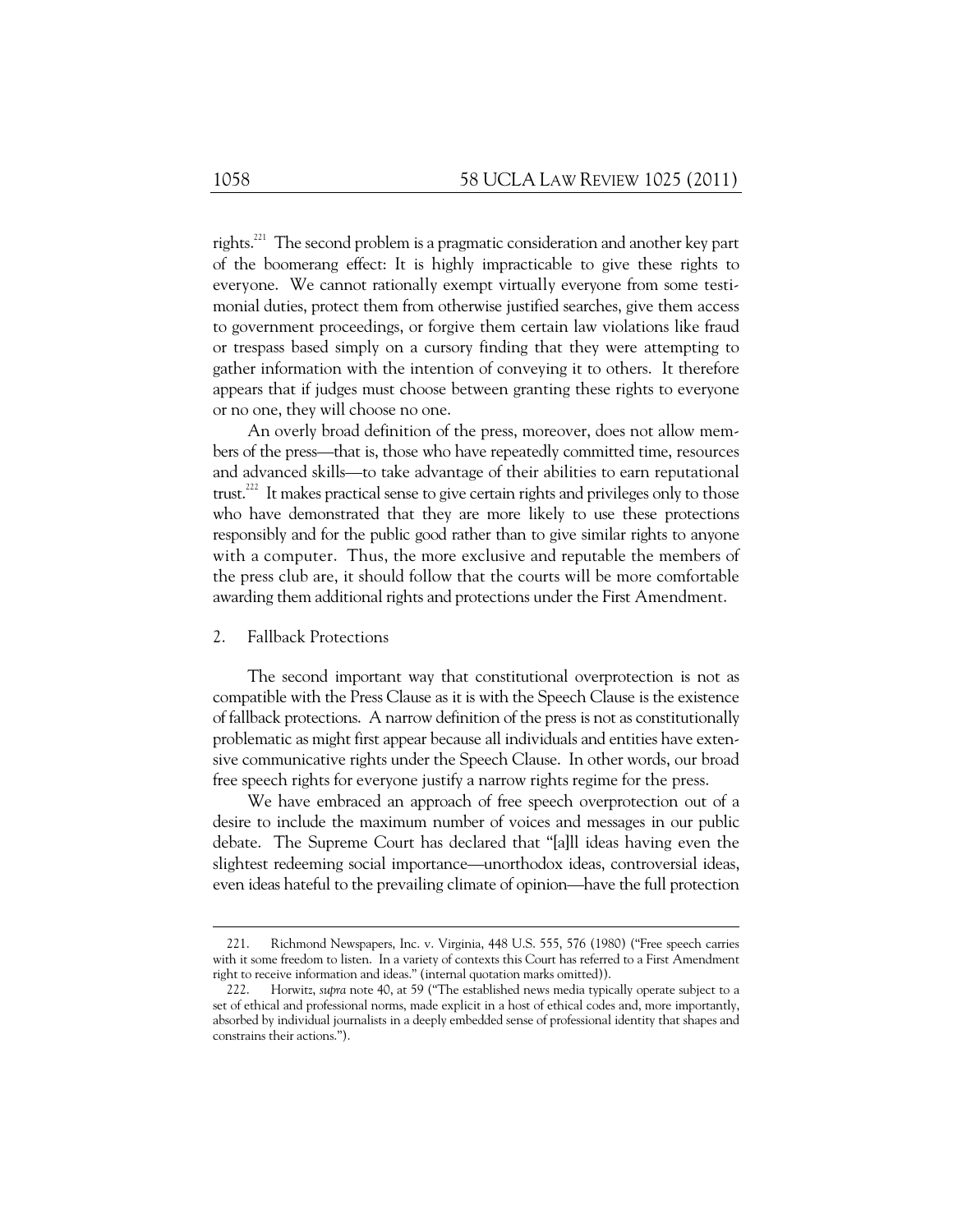of the guaranties" under the Speech Clause.<sup>223</sup> This constitutional protection alleviates concerns that expressive works that are not part of the press, but are still valuable as art, fiction, science, history, or entertainment, remain protected under the Speech Clause.<sup>224</sup> The same is true for individuals seeking to express themselves through their personal speech and even the occasional journalistic endeavor, regardless of whether they are deemed not to qualify as part of the press under a narrow definition. At the same time, every person enjoys the strongest protection against prior restraints, lessening the concerns that a licensing system will be imposed.<sup>225</sup>

This makes the Press Clause significantly different from the Speech Clause. We strive to overprotect speech rights in part out of a fear of the "grave results"<sup>226</sup> of making a mistake. If a speaker is silenced or a message censored, the idea is removed completely from our public discourse. This can lead to serious consequences, including the "standardization of ideas either by legislatures, courts, or dominant political or community groups."<sup>227</sup> But the potential costs when a speaker is excluded from the Press Clause are not as high. Rather than being muzzled entirely, that speaker will still be free to express his or her message to a wide audience.

By the same logic, the danger of creating a chilling effect, in which potential speakers refrain from engaging in what would have been constitutionally protected speech out of a fear of prosecution, is far less with the Press Clause than it is with the Speech Clause. While it is possible, indeed likely, that some potential newsgatherers might refrain from taking action out of the fear that they would not be deemed to be part of the press, they would simply be left in the position that everyone (including journalists) are in today. They could pursue their information through different avenues<sup>228</sup> and disseminate

1

227. Terminiello v. City of Chi., 337 U.S. 1, 4–5 (1949).

 228. This is, essentially, where the media stands today. The Fourth Circuit, for example, explained that it thinks the media has ample alternative avenues for newsgathering. *See* Food Lion, Inc. v. Capital Cities/ABC, Inc., 194 F.3d 505, 521 (4th Cir. 1999) ("We are convinced that the

 <sup>223.</sup> Roth v. United States, 354 U.S. 476, 484 (1957).

 <sup>224.</sup> *See* Bezanson, *supra* note 32, at 855–56 (arguing that works of fiction, history, entertainment, and art are protected as speech, but not as press).

 <sup>225.</sup> In *Lovell v. City of Griffin*, 303 U.S. 444, 452 (1938), the Court declared that "[t]he liberty of the press is not confined to newspapers and periodicals. It necessarily embraces pamphlets and leaflets." Yet that case involved a blatant licensing scheme that allowed for fines and imprisonment of a pamphleteer who distributed her leaflets "without first obtaining written permission from the City Manager." *Id*. at 447.

 <sup>226.</sup> Cohen v. California, 403 U.S. 15, 26 (1971) ("Indeed, governments might soon seize upon the censorship of particular words as a convenient guise for banning the expression of unpopular views. We have been able . . . to discern little social benefit that might result from running the risk of opening the door to such grave results.").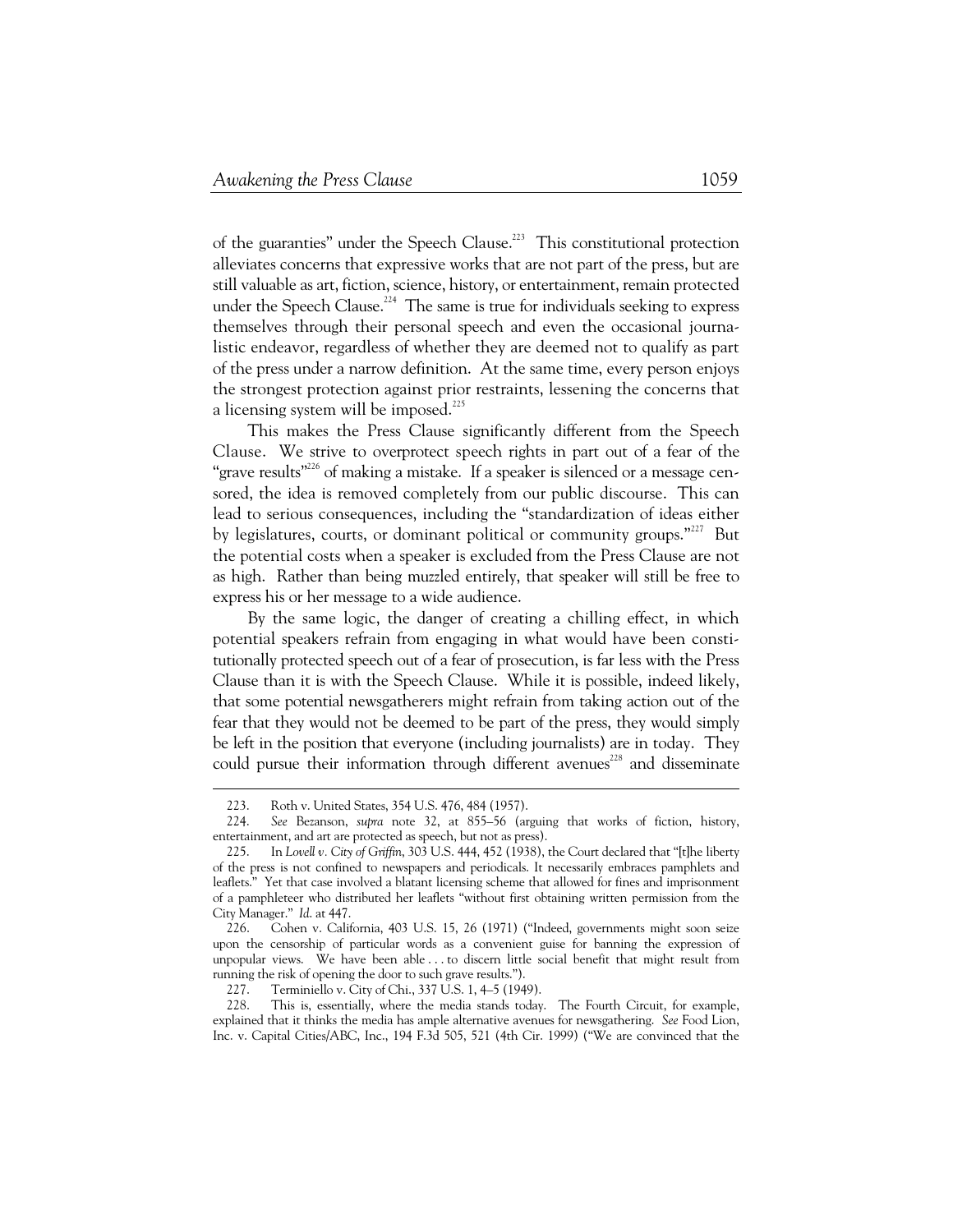their experiences, thoughts, and ideas broadly. Moreover, depending on the definition of the press eventually adopted, they could endeavor to satisfy these criteria and further ensure their enhanced protection as a member of the press.

These fallback protections lessen the impact of adopting a narrower definition of the press and provide protection against potential mistakes in line drawing. As with any constitutional definition, some ambiguities are unavoidable when trying to define the press as meaning something other than everyone or no one. The Constitution and the Court do not demand perfection. Even in cases involving speech regulations, the Court has held that some imprecision is "not fatal" and "that lack of precision is not itself offensive to the requirements of due process."<sup>229</sup>

Nonetheless, we are rightfully concerned about the harms of wrongfully removing constitutionally valuable speech from the protection of the First Amendment. We err on the side of overinclusiveness because the consequences of that mistake—complete stifling of the speaker—are so serious. The Court has noted that a wrongfully gagged speaker has little opportunity to convince others of the error. When discussing bans on obscenity, Justice Brennan explained that "one of the problems with erroneous determinations that prevent marginal material from ever reaching the public is that such material, which is by definition at the fringe of what is currently patently offensive to community standards, will never be able to exert an influence on those inherently evolving standards."230 The same risk is not present with the Press Clause. A speaker who is wrongfully deemed not to be part of the press can use his or her freedoms of speech to argue against that decision and ultimately to modify the definition.

Adopting a broad definition of the press, as attractive as the notion might be, has failed to maximize the role of the press in promoting our democratic values. The disappointing result of our attempts to overprotect with the Press Clause has been to destroy it. Therefore, it is time to consider another approach to defining the press that will revive the Press Clause and allow it to attain its textual and functional potential.

media can do its important job effectively without resort to the commission of run-of-the-mill torts."). The Fourth Circuit's approach, in my view, does not give sufficient weight to the independent value of the Press Clause.

 <sup>229.</sup> Roth v. United States, 354 U.S. 476, 491 (1957).

 <sup>230.</sup> McKinney v. Alabama, 424 U.S. 669, 685 n.4 (1976) (Brennan, J., concurring).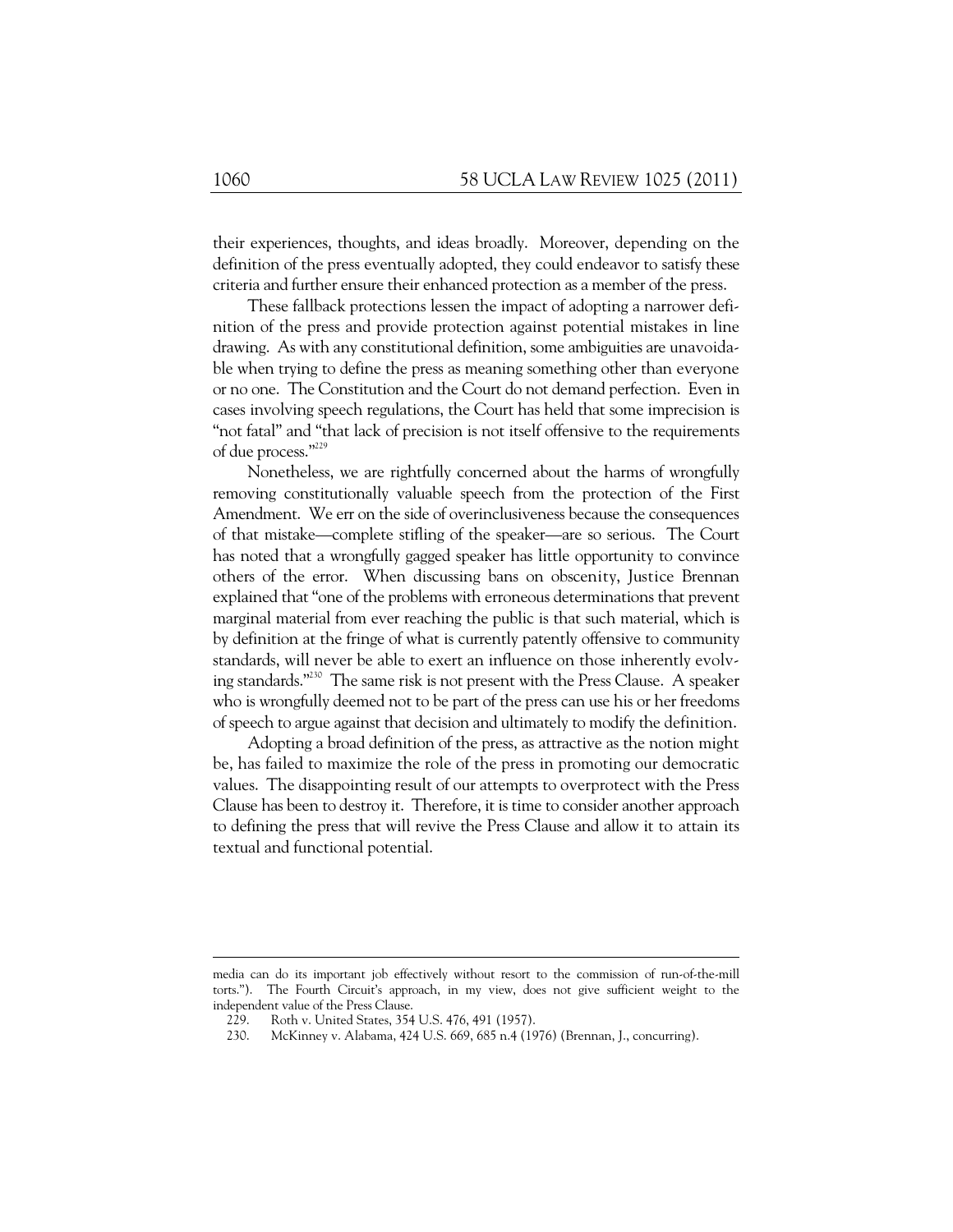## C. A Workable Problem

Accepting that a narrower, and thus more meaningful, definition of the press is desirable, the question remains whether it is attainable. Is there a way to identify the press that would avoid the pitfalls of the overinclusive approach while still avoiding constitutional concerns such as governmental favoritism or content-based discrimination? Unlike others who have concluded that the problems of this task are insurmountable, I contend that this is a workable problem. While promulgating the ultimate definition is outside the scope of this Article, the Court is capable of crafting a usable, albeit imperfect, definition that would adequately avoid constitutional violations such as vagueness, overbreadth, or viewpoint discrimination. I further agree with David Anderson that the definition need not arise overnight and may develop progressively over time.<sup>231</sup>

The first step to a workable definition is to accept that an identifiable press exists and that it is more selective than the general public but not necessarily limited to traditional news outlets. While it certainly is true that many, and perhaps even all, people act from time to time in ways that are somewhat press-like, there are unquestionably people and entities who devote far more time, experience, expertise, and resources to being the press as opposed to being a regular participant in our public debate. These journalists are repeat players who gather and disseminate news in a planned and consistent manner.<sup>232</sup> Their conspicuous presence as news providers, moreover, subjects them to the accountability of readers, viewers, listeners, and frequently to professional or industry norms. This is the group who, by informing the public and checking the government, most fulfills the functional purpose of the press and therefore benefits the public and our democracy.<sup>233</sup>

Another commonality of the members of this press club is that they are the people and entities most likely to utilize the rights and privileges of a stronger, more robust reading of the Press Clause as imagined above in Part II. Reasonable minds can debate how to define this group, and there will always

 <sup>231.</sup> *See* Anderson, *Freedom of the Press in Wartime*, *supra* note 15, at 52 (arguing "that the courts should work out the contours of the constitutional concept of 'press' gradually, on a case-bycase basis, just as they do with other constitutional concepts such as 'speech' and 'religion'").

 <sup>232.</sup> *See* Ugland & Henderson, *supra* note 194, at 253.

 <sup>233.</sup> *See* Anderson, *Freedom of the Press*, *supra* note 15, at 442 (arguing that the use of the word "press" in the First Amendment "implies the existence of something to which the collective singular can be properly applied—an institution, or at least a shared mission or common undertaking").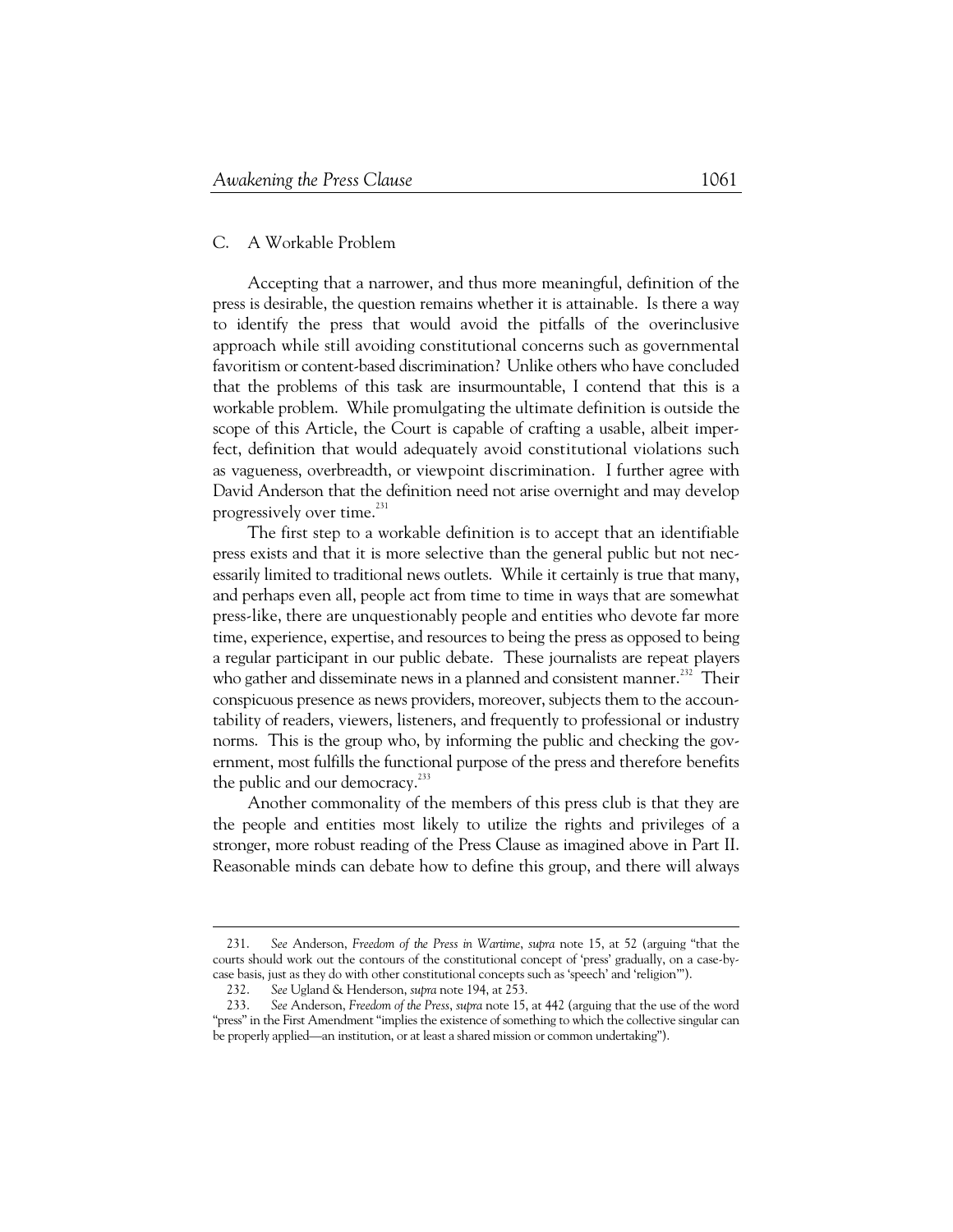be questions about the final membership list, $^{234}$  but it does not change the basic fact that the group exists. Identifying the press is hard and will require hard choices, but it is possible. How do we know this? Because it is done in this country every day and in every jurisdiction.

#### 1. Experimentation With Defining the Press

What few legal privileges the press does enjoy are almost entirely nonconstitutional.<sup>235</sup> Thanks to federal and state legislation, the press receives press passes, press rooms, press galleries, press planes, press pools, and is often catered to by a press office and press secretary.<sup>236</sup> The press further owes lawmakers for varied protections from newsroom searches and seizures, $^{237}$  subpoenas, $^{238}$  and securities regulations.<sup>239</sup> The press also has been granted preferential tax policies,<sup>240</sup> postal rates,<sup>241</sup> and broadcasting licenses.<sup>242</sup> While this is an impressive list of benefits, they vary by jurisdiction and are enjoyed by the press only at the pleasure of the legislators, meaning that those who giveth can taketh away. These legislatively granted privileges, therefore, do not resolve the issue

 <sup>234.</sup> Conversely, not all members of the "media" should necessarily be considered the "press" despite the common practice of using the two words interchangeably. According to David Anderson:

Most of the media are in the business of entertainment, engaged in activities that have little relation to the functions for which the law favors "the press." The entertainment media have no better claim than any other industry for special access to courtrooms or Congress, or protection for confidential sources, or protection from discriminatory taxation.

*Id.*; *see also* Calvert, *supra* note 32, at 416 (observing that the line "between news and entertainment rapidly is fading in the world of infotainment").

 <sup>235.</sup> *See, e.g.*, *In re* Roche, 411 N.E.2d 466, 472 n.9 (Mass. 1980) (noting that "the powerful rostrum of a newsroom or a broadcast studio may confer status of a type that is both real and laden with responsibility, but not, in [the Court's] view, status of constitutional dimension").

 <sup>236.</sup> *See* Anderson, *Freedom of the Press*, *supra* note 15, at 430 ("The press pass, the press gallery, the press room, the press office, the press secretary (or public-information officer), the press bus or plane, and the press pool are usually created by some form of law—statute, regulation, rule, or policy."). 237. 42 U.S.C. § 2000aa (2001).

 <sup>238.</sup> *The Reporter's Privilege Compendium: An Introduction*, REPORTERS COMM. FOR FREEDOM OF THE PRESS, http://www.rcfp.org/privilege/item.php?pg=intro (last visited Mar. 30, 2011) (noting that "31 states and the District of Columbia have enacted statutes—shield laws—that give journalists

some form of privilege against compelled production of confidential or unpublished information").

 <sup>239. 15</sup> U.S.C. §§ 80b-2(a)(ll), 80b-3(a) (2001).

 <sup>240.</sup> *See* Anderson, *Freedom of the Press*, *supra* note 15, at 495–505 & nn.368–439 (discussing the Court's treatment of differential tax policies for the press).

 <sup>241. 39</sup> C.F.R. pt. 3001, subpt. C, app. A, § 411.2 (1999).

 <sup>242.</sup> Thomas G. Krattenmaker, *The Telecommunications Act of 1996*, 49 Fed. Comm. L.J. 1, 12 (1996) ("Two features of the new Act combine to grant virtually perpetual licenses to all radio and television stations.").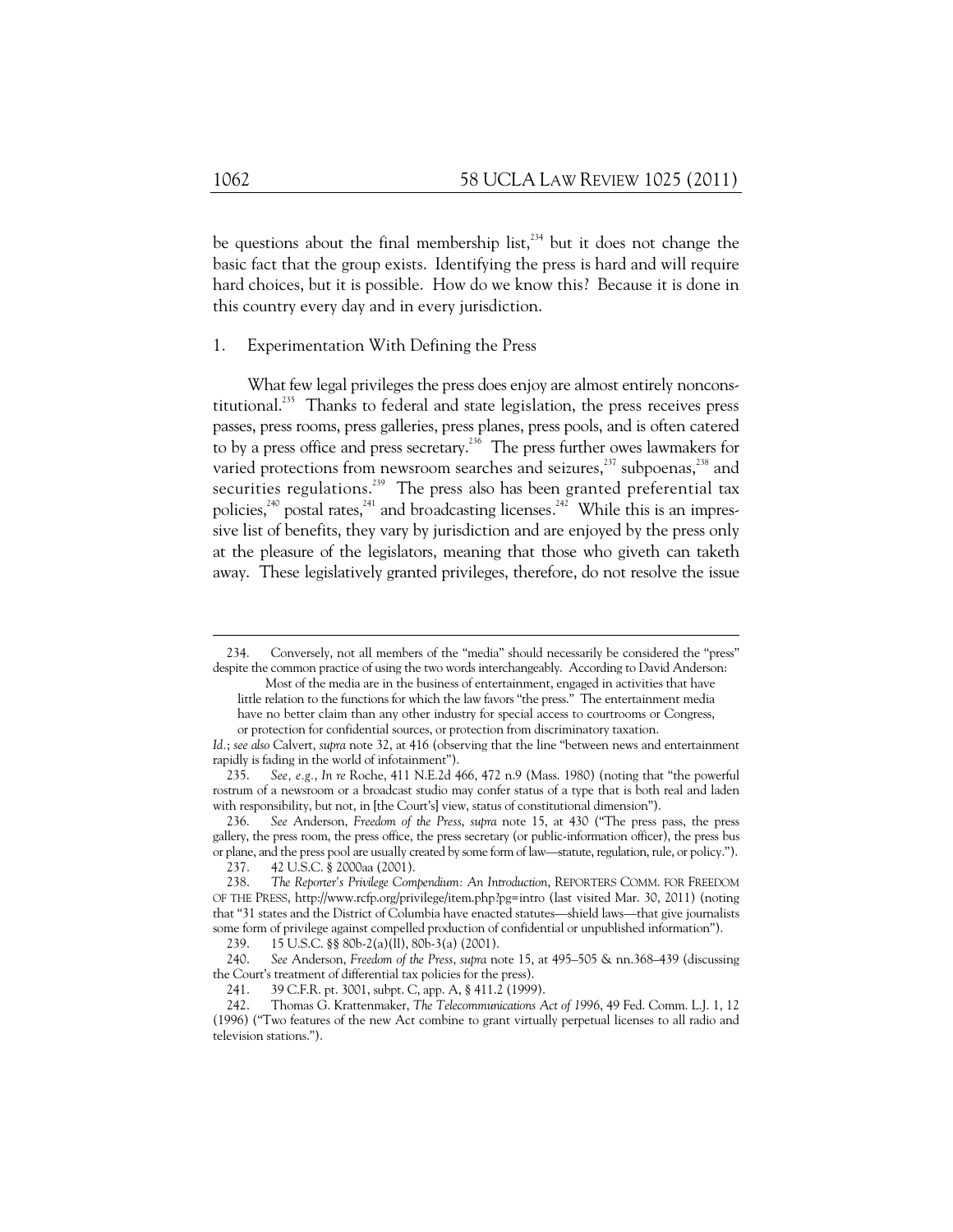1

of constitutional Press Clause rights.<sup>243</sup> They do, however, highlight one important fact—defining the press can be done.<sup>244</sup> A quick review of legislative treatment of the press reveals a number of ways that lawmakers have come up with to separate the press from everyone else. Many states incorporate some combination of the following.

## a. Medium of Communication or News Affiliation

Laws often grant rights to the press by looking to the medium of communication. That is, only individuals or organizations that communicate to the public via one of the listed media will qualify under these laws as members of the press.

The most popular media listed in such laws include all or some combination of broadcast and cable television, journals, magazines, news agencies, newspapers, periodicals, press associations, radio, and wire services.<sup>245</sup> These

 <sup>243.</sup> While the Supreme Court has never attempted to define the press as a constitutional matter, most lower federal courts have endorsed a test for determining who is eligible for a constitutional reporter's privilege. These courts have exploited the still unresolved ambiguity in the Court's *Branzburg* opinion over the existence of a constitutional reporter's privilege by limiting that holding to the specifics of the case. *See* Cusumano v. Microsoft Corp., 162 F.3d 708, 714 (1st Cir. 1998) (finding a scholar to be the press); *In re* Madden, 151 F.3d 125, 130 (3d Cir. 1998) (requiring the party to be involved in "investigative reporting"); Shoen v. Shoen, 5 F.3d 1289, 1293 (9th Cir. 1993) (finding that an investigative book author was the press); Von Bulow v. Von Bulow, 811 F.2d 136, 144 (2d Cir. 1987) (holding that parties can claim a constitutional reporter's privilege if they establish "the intent to use material—sought, gathered or received—to disseminate information to the public and that such intent existed at the inception of the newsgathering process"); Apicela v. McNeil Labs., Inc., 66 F.R.D. 78, 84 (E.D.N.Y. 1975) (finding that a publisher of a technical newsletter was the press); *see also* Sonja R. West, *Concurring in Part & Concurring in the Confusion*, 104 MICH. L. REV. 1951 (2006) (discussing the ambiguity in the Court's opinion in *Branzburg*).

 <sup>244.</sup> David Anderson has suggested that the definition could be treated as a political question, at least as to a reporter's privilege to keep confidential sources, arguing that the only proper constitutional question for the Court is not the scope of that protection, but rather "whether compelled disclosure of sources abridges freedom of the press." David A. Anderson, *Confidential Sources Reconsidered*, 61 FLA. L. REV. 883, 883 (2009).

 <sup>245.</sup> Amy Bauer, Note, *Blogging on Broken Glass: Why the Proposed Free Flow of Information Act Needs a Specific Test for Determining When Media Shield Laws Apply to Bloggers*, 10 MINN. J. L. SCI. & TECH. 747, 747–48 (2009); *see, e.g.*, ALA. CODE § 12-21-142 (LexisNexis 2005) (applying the state journalist's privilege law to newspapers, radio broadcasting stations, or television stations); ARIZ. REV. STAT. ANN. § 12-2237 (2003) (applying the state reporter's privilege to persons engaged in newspaper, radio, or television); ARK. CODE. ANN. § 16-85-510 (2005) (applying the state reporter's privilege to newspapers, periodicals, and radio stations); COLO. REV. STAT. § 13-90-119 (2009) (extending the state reporter's privilege to newspapers or periodicals, wire services, radio or television stations or networks, news or feature syndicates, or cable television); GA. CODE ANN. § 24-9-30 (2010) (applying the state reporter's privilege to newspapers, books, magazines, radio, or television broadcasts); MD. CODE ANN., CTS. & JUD. PROC. § 9-112 (LexisNexis 2006) (applying the state reporter's privilege to those persons gathering news who have been employed by newspapers, magazines,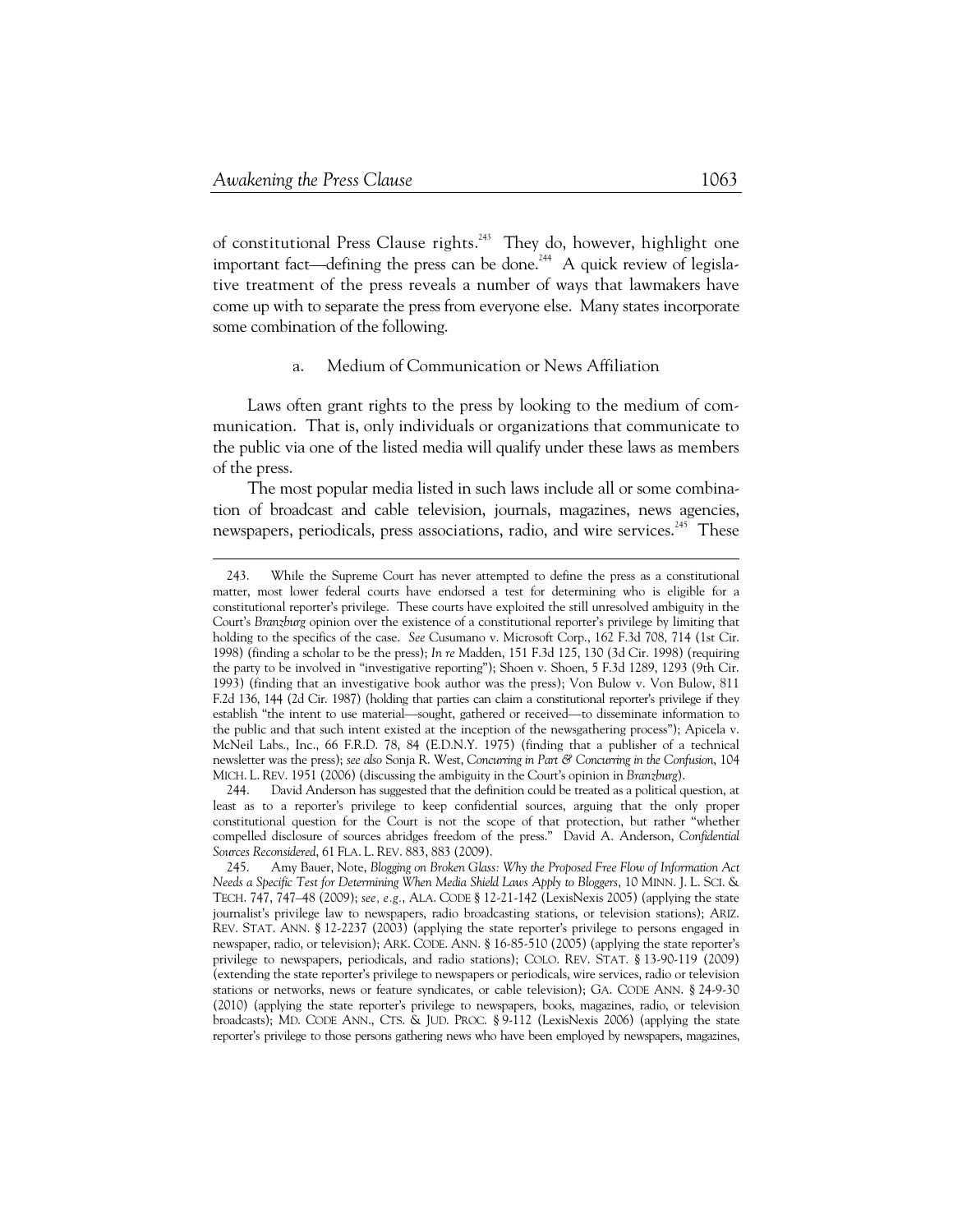types of definitions are clearly aimed at identifying the more traditional news media. A New Jersey court, for example, concluded that the state legislature crafted its shield law with the goal of "protecting entities generally viewed as part of the news gathering apparatus in the United States."<sup>246</sup>

One of the most obvious problems with this approach is that listing some affiliations suggests that no others qualify and thus raises the risk of wrongfully excluding a particular medium. It might also create new constitutional issues of equal protection.<sup>247</sup> In construing the Alabama shield law, for example, the Eleventh Circuit interpreted the language applying the statute "to newspapers, radio broadcasting stations, or television stations" as not extending to magazines.<sup>248</sup> A similar concern is that constantly changing technology and communication patterns could make the definition forever at risk of becoming outdated. The state shield laws, for example, often do not protect bloggers because they do not include the internet on the explicit list of shielded media. Indeed, it was not until 2007 that the first state, Washington, specifically applied its journalist's privilege law to information disseminated over the internet.<sup>249</sup>

journals, press associations, news agencies, wire services, radio, television, or any printed, photographic, mechanical, or electronic means of disseminating news and information to the public); MONT. CODE ANN. § 26-1-902 (2009) (applying the state reporter's privilege to newspapers, magazines, press associations, news agencies, news services, radio stations, television stations, or community antenna television services); N.Y. JUD. LAW § 218(2)(c) (McKinney 2005) (defining the news media as those who will be allowed to cover court proceedings in an audiovisual manner, including those associated with "television, radio, radio and television networks, news services, newspapers, magazines, trade papers, in-house publications, professional journals or any other news reporting or news gathering agency, the function of which is to inform the public, or some segment thereof"); *see also* CAL. CONST. art. I, § 2(b) (applying the state reporter's privilege to "[a] publisher, editor, reporter, or other person connected with or employed upon a newspaper, magazine, or other periodical publication, or by a press association or wire service, or any person who has been so connected or employed . . . [or] a radio or television news reporter or other person connected with or employed by a radio or television station").<br>246. In re Napp Techs., Inc

 <sup>246.</sup> *In re* Napp Techs., Inc., 768 A.2d 274, 280 (N.J. Super. Ct. Law Div. 2000); *see also* N.J. STAT. ANN. 2A:84A-21 (West 1994) (providing protection to a "person engaged on, engaged in, connected with, or employed by news media for the purpose of" newsgathering).

 <sup>247.</sup> *See, e.g.*, Garrett v. Estelle, 556 F.2d 1274, 1279 (5th Cir. 1977) (rejecting the plaintiff's argument that denying camera access amounted to an Equal Protection Clause violation).

 <sup>248.</sup> Price v. Time, Inc., 416 F.3d 1327, 1335–43 (11th Cir. 2005).

 <sup>249.</sup> *See* Bauer, *supra* note 245, at 747; WASH. REV. CODE ANN. § 5.68.010 (West 2009) (applying protections to any "newspaper, magazine or other periodical, book publisher, news agency, wire service, radio or television station or network, cable or satellite station or network, or audio or audiovisual production company, or any entity that is in the regular business of news gathering and disseminating news or information to the public by any means, including but not limited to, print, broadcast, photographic, mechanical, internet, or electronic distribution").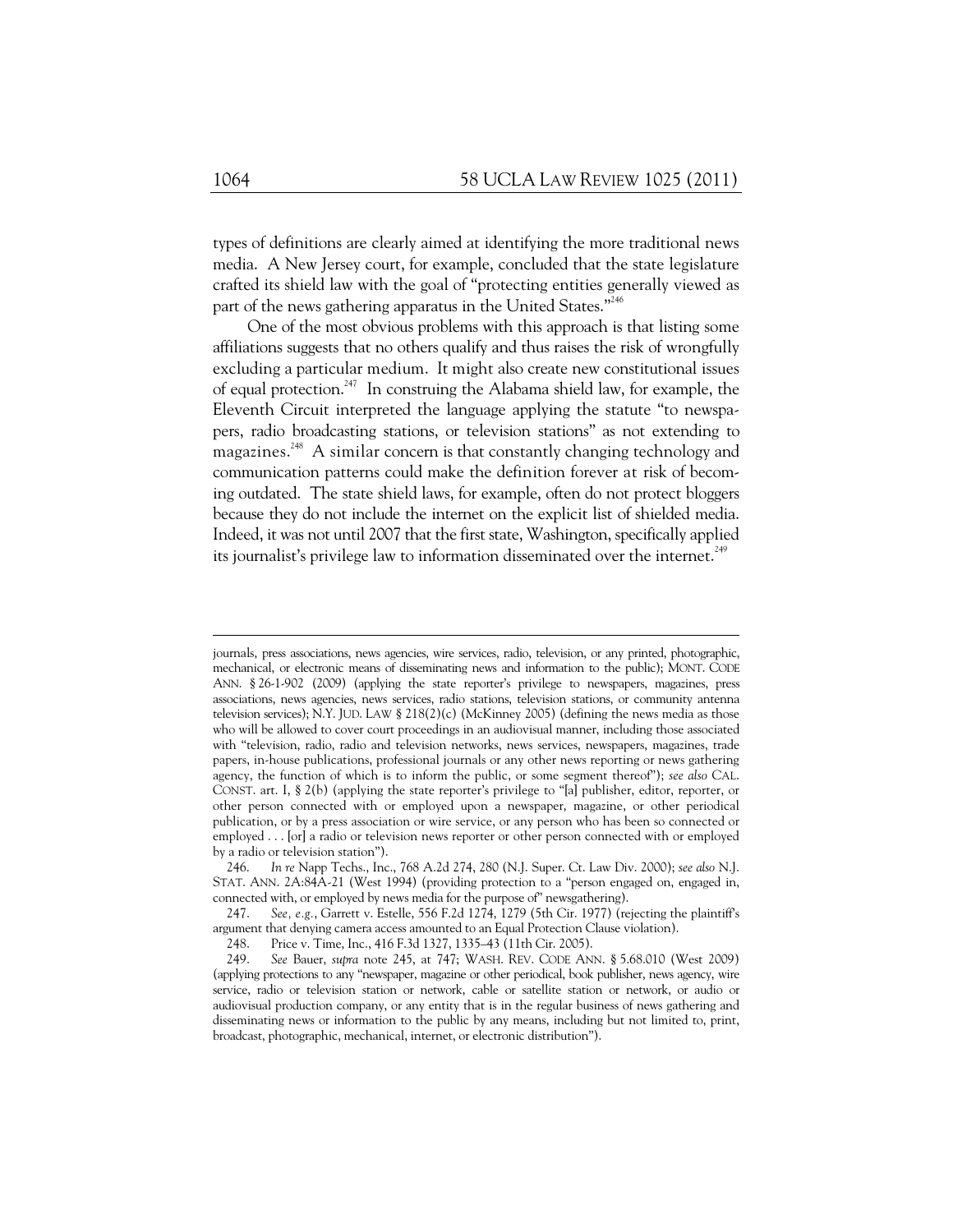### b. News-Related Activities

Another legislative approach to defining the press is to describe newsrelated activities such as gathering, writing, and disseminating the news.<sup>250</sup> These statutes extend protection to individuals and organizations "based on the newsgathering function, not the news gatherer's media affiliation."<sup>251</sup>

A prime example can be found in Minnesota's journalist shield law. The statute extends its protections to any "person who is or has been directly engaged in gathering, procuring, compiling, editing, or publishing of information for the purpose of transmission, dissemination or publication to the public." $252$ The federal Freedom of Information  $Act^{253}$  provides a similar broad, functional definition of the press in the context of providing the press with reduced fees associated with document requests. According to the Act, "'representative of the news media' means any person or entity that gathers information of potential interest to a segment of the public, uses its editorial skills to turn the raw materials into a distinct work, and distributes that work to an audience."<sup>254</sup> Some of these activity-based definitions focus on the intent of the party. A federal court interpreting New York's shield law concluded that

1

 <sup>250.</sup> *See, e.g.*, D.C. CODE § 16-4701 (LexisNexis 2001) (including within its press definition "any printed, photographic, mechanical, or electronic means of disseminating news and information to the public"); MD. CODE ANN., CTS. & JUD. PROC. § 9-112 (LexisNexis 2006) (same); NEB. REV. STAT. § 20- 146 (2007)(covering any person who is "engaged in procuring, gathering, writing, editing, or disseminating news or other information to the public"); OHIO REV. CODE ANN. § 2923.129(B)(2)(b) (West Supp. 2010) (defining journalist as a person connected with any news medium, including newspapers, magazines, press associations, news agencies, wire services, radio or television stations, or "a similar medium, for the purpose of gathering, processing, transmitting, compiling, editing or disseminating information for the general public"); OR. REV. STAT. § 44.510 (2009) (including those engaged in any medium of communication to the public); TENN. CODE ANN. § 24-1-208 (2000) ("A person engaged in gathering information for publication or broadcast connected with or employed by the news media or press, or who is independently engaged in gathering information for publication or broadcast, shall not be required . . . to disclose . . . any information or the source of any information procured for publication or broadcast."); *see also* People v. Vasco, 31 Cal. Rptr. 3d 643, 654 (Ct. App. 2005) (interpreting California law and finding that "to qualify for the shield law protection, the newsperson must show that he is one of the types of persons enumerated in the law, that the information was obtained or prepared in gathering, receiving or processing of information for communication to the public, and that the information has not been disseminated to the public by the person from whom disclosure is sought" (internal quotation marks omitted)).

 <sup>251.</sup> Bauer, *supra* note 245, at 757 n.65. *See, e.g.*, MICH. COMP. LAWS ANN. § 767A.6 (West 2000) ("A reporter or other person who is involved in gathering or preparation of news for broadcast or publication.").

 <sup>252.</sup> MINN. STAT. ANN. § 595.023 (West 2010); *see also* N.C. GEN. STAT. § 8-53.11 (2009) (shielding those "engaged in the business of gathering, compiling, writing, editing, photographing, recording, or processing information for dissemination via any news medium").

 <sup>253. 5</sup> U.S.C § 552 (2006).

 <sup>254. 5</sup> U.S.C. § 552(4)(A)(ii)(II) (Supp. 2009).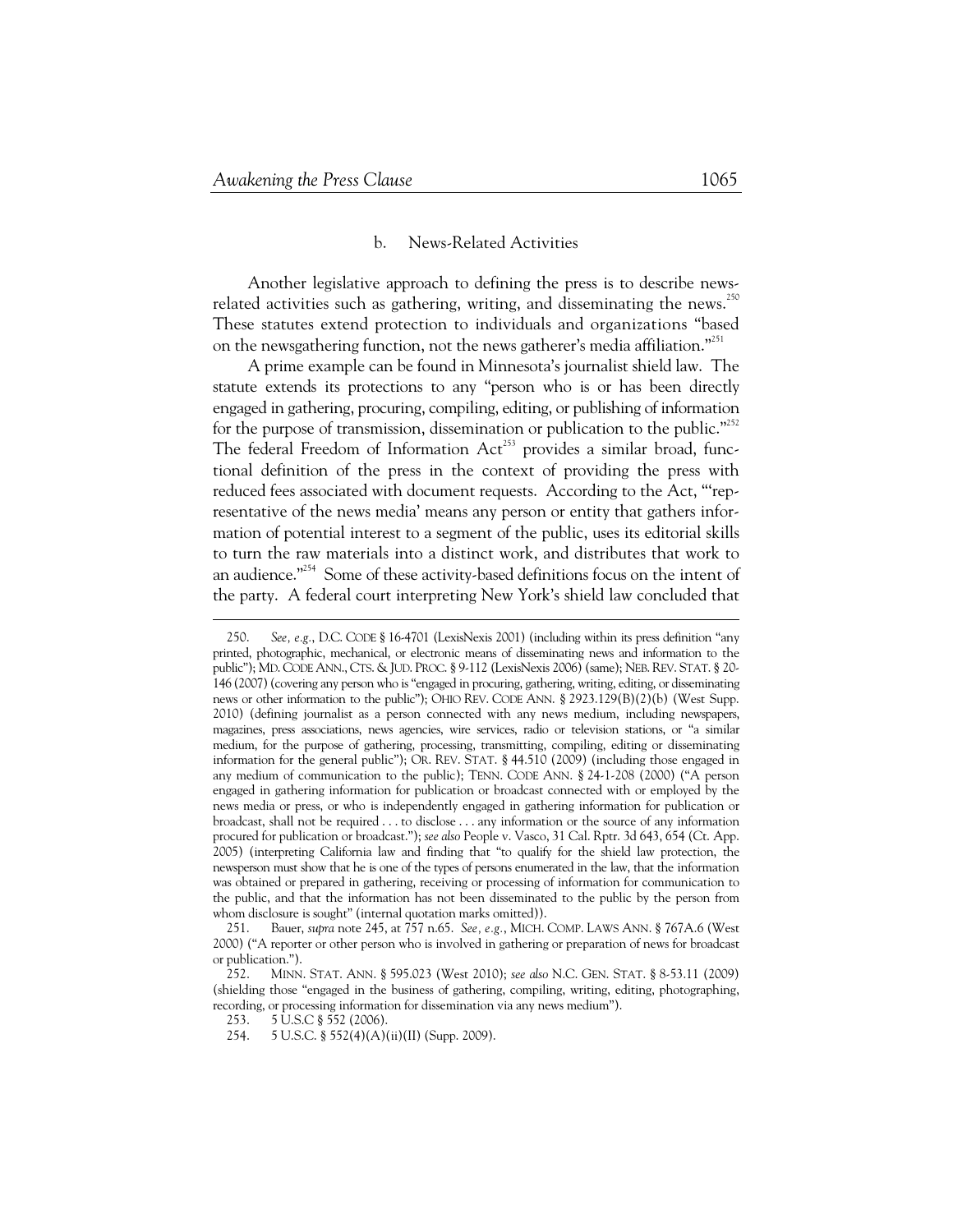would-be journalists must show that they engaged in the information gathering "with the intent of using the information collected, at least in part, to publish a report that would be widely and publicly circulated."<sup>255</sup>

This approach avoids some of the pitfalls of the definition-by-affiliation approach discussed above. Most notably, it gives room for technology to change by focusing on the core activity at issue. This approach is also more egalitarian because it treats "the occasional pamphleteer precisely the same as the regularly employed journalist"<sup>256</sup> and leaves room to include internet newspersons.<sup>257</sup> At the same time, though, the broad definition raises the risk of redundancy between the Press Clause and the Speech Clause.<sup>258</sup>

#### Circulation or Regularity of Publication

Still other statutes provide definitions of the press that demand a minimum circulation or regularity of publication. One example of a statute with these requirements is Illinois's journalist shield law, which defines "news medium" as "any newspaper or other periodical issued at regular intervals . . . and having a general circulation."<sup>259</sup> The Indiana reporter's privilege statute contains similar requirements in that it covers persons connected with or employed by "a newspaper or other periodical issued at regular intervals and having a general circulation."<sup>260</sup>

 <sup>255.</sup> Schiller v. New York, 245 F.R.D. 112, 119 (S.D.N.Y. 2007). Likely the only other reported case that interprets the New York shield law's definitions clause is from the Superior Court of New Jersey. Trump v. O'Brien, 958 A.2d 85 (N.J. Super. Ct. Law Div. 2008) (holding that an author who gathered news sources for publication in his book qualified as a professional journalist under New York law).

 <sup>256.</sup> Abrams, *supra* note 1, at 581*.*

 <sup>257.</sup> Bauer, *supra* note 245, at 747. *See, e.g.*, O'Grady v. Superior Court, 44 Cal. Rptr. 3d 72, 106 (Ct. App. 2006) (finding that bloggers are within protected class of California shield law).

 <sup>258.</sup> *See supra* Part III.B.1.

 <sup>259. 735</sup> ILL. COMP. STAT. ANN. 5 / 8-902 (West 2003). In a case seeking to define "news media" for the purposes of a public disclosure bar to claims under the Illinois Whistleblower Act, an Illinois appellate court noted that the state legislature had not defined "news media" for purposes of the Whistleblower Act before borrowing and applying the legislature's statutory definition of "news media" in the state's reporter's privilege law. State *ex rel.* Beeler v. Target Corp., 856 N.E.2d 1096, 1104–05 (Ill. App. Ct. 2006).

 <sup>260.</sup> IND. CODE ANN. § 34-46-4-1 (LexisNexis 2008); *see also* 42 PA. CONS. STAT. ANN. § 5492 (West 2000) ("No person engaged in, connected with, or employed by any newspaper of general circulation or any press association or any radio or television station, or any magazine of general circulation."); R.I. GEN. LAWS § 9-19.1-1 (1997) (defining "newspaper" and "periodical" to mean only publications issued at regular intervals and with paid circulation and explicitly stating that the definition applies to those gathering or presenting news for any accredited newspaper).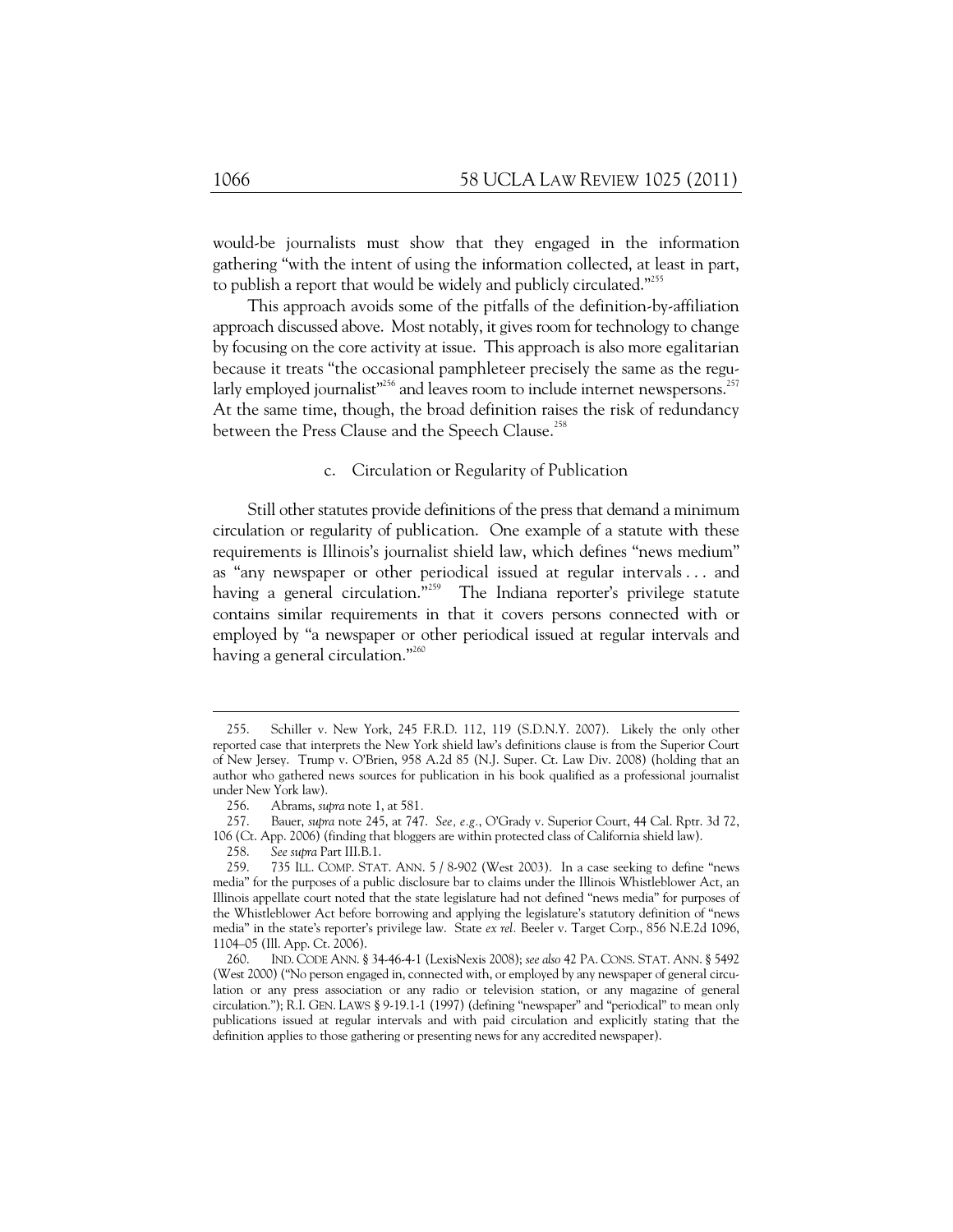Similarly, the federal code section regulating prison inmate mail correspondence allows inmates to write to news media and representatives of the media to initiate correspondence.<sup>261</sup> That regulation explicitly applies only to newspapers circulating among the general public and publishing news of general character or interest; news magazines with national circulation sold by newsstands and mail subscription to the general public; national or international news services; and radio or television programs with the primary purpose of reporting the news and holding FCC licenses.<sup>262</sup>

This approach to defining the press exemplifies an attempt to distinguish between repeat journalists with an established audience and the occasional public commentator. The idea behind these statutory definitions is that not just anyone should be able to claim status as a journalist and receive legal rights or protections. A benefit of this approach is that someone who is not associated with an established media outlet—the bedroom blogger, for example may gain recognition as a member of the press over time if she publishes regularly and builds a consistent audience.

#### d. Wage Earning or Livelihood

Finally, some legislation requires that to receive protection as a member of the press, the individual must be employed as a professional journalist or earn his or her livelihood in the capacity of a reporter.

Delaware's reporter shield law, for example provides protections in cases in which the individual is "earning his or her principal livelihood" from newsgathering.<sup>263</sup> In the alternative, if a person does not earn his or her principal livelihood from journalism, the Delaware scheme offers protection to individuals who worked as a reporter for at least twenty hours in the three weeks prior or four of the previous eight weeks.<sup>264</sup> Along the same lines, other statutes extend legal protections or rights only to "professional journalists." For example, Florida's journalist's privilege law only addresses "professional [j]ournalists," defined as persons who regularly engage in newsgathering activity for gain or for livelihood while working as salaried employees or independent contractors.<sup>265</sup>

 <sup>261. 28</sup> C.F.R. § 540.2 (2009).

 <sup>262.</sup> *Id.*

 <sup>263.</sup> DEL. CODE ANN. tit. 10, § 4320 (1999).

 <sup>264.</sup> *Id.*

 <sup>265.</sup> FLA. STAT. ANN. § 90.5015 (West 1999); *see also* N.Y. CIV. RIGHTS LAW § 79-h (McKinney 1999) (extending coverage to any "professional journalist," which it defines as a person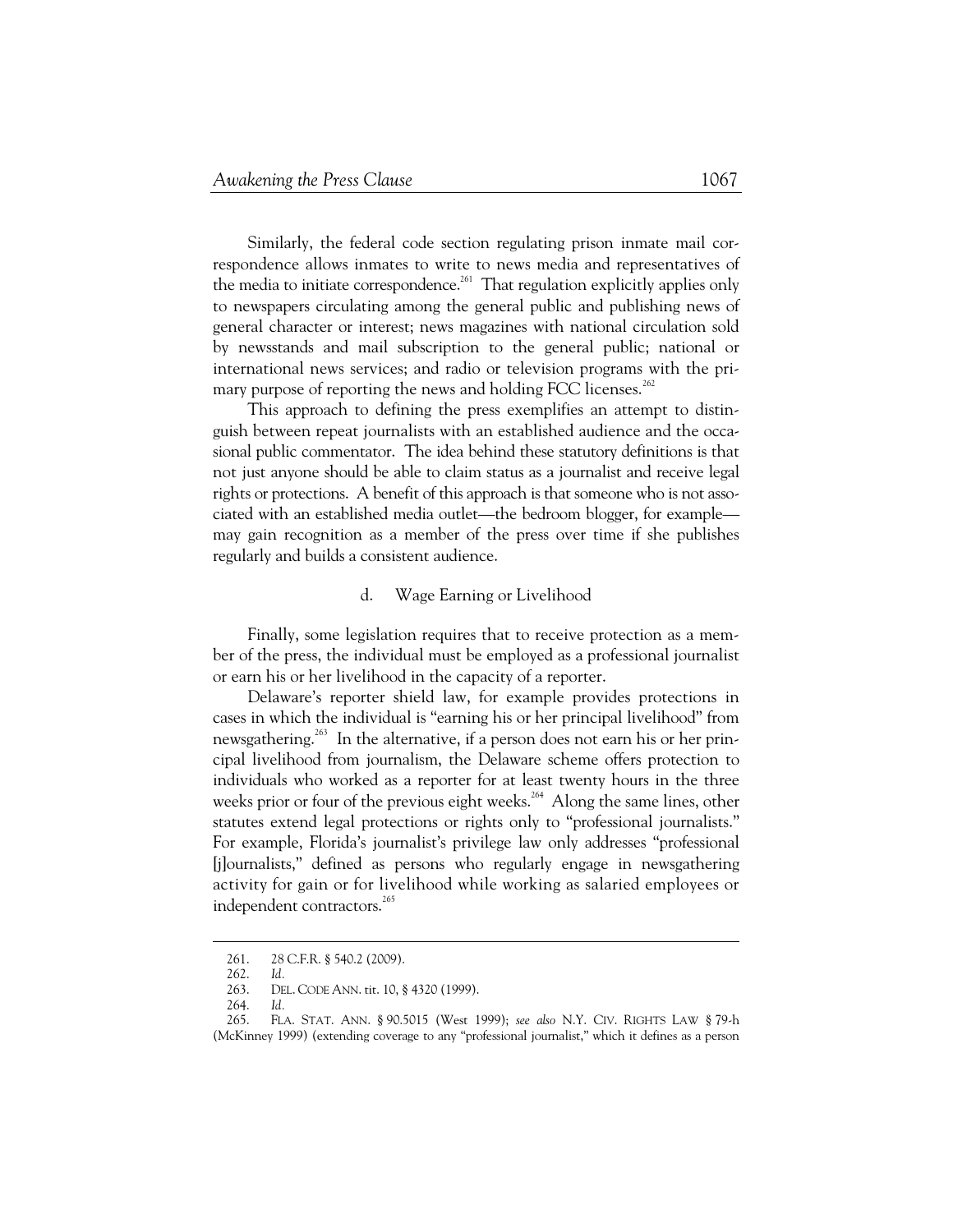A provision in the Code of Federal Regulations providing an exception to prohibited travel-related transactions in Iraq for news-reporting activities sets forth similar "professionalism" requirements.<sup>266</sup> According to the regulation, transactions in Iraq by "persons regularly employed in journalistic activity by recognized newsgathering organizations" are not prohibited.<sup>267</sup>

This is yet another attempt to separate the repeat journalist from the occasional contributor to the public debate. Unlike the circulation or regularity of publication criteria, however, the wage-earning or livelihood requirement does not allow an amateur or unaffiliated would-be journalist to earn a press credential simply by being a consistent publisher and building an audience.

### 2. The Unique Functions of the Press qua Press

There is no dispute that the search for a workable definition of the press is filled with minefields. But unless some distinguishing criteria are adopted and some expressive activity excluded, our press rights will be nothing but a reiteration of our speech rights. Accepting that limiting factors must be chosen, however, raises the risk that certain speakers and messages will be excluded not for constitutionally significant reasons, but because they are disfavored by a governmental entity or the public generally. The challenge is to find a definition that is narrow enough to be distinct yet broad enough to be fair. The opposite approach—the one the Supreme Court is now taking—of not defining the press at all is unacceptable because it eliminates entirely the First Amendment's separate press freedoms.

My goal with this Article has been to expose the problems with the current approach, to highlight the net loss of constitutional freedoms it has engendered, and to urge an embrace of press exceptionalism recognized through a narrow definition of the press. I make no pretense of settling the definitional question, and I will address this question more fully in a future article. But as an offering of preliminary thoughts, I suggest that the most promising avenue is to focus on the unique functions of the press qua press.

Because the inherent value of the Press Clause arises out of its separate role from the Speech Clause, I propose that this is where the focus belongs. Thus, by examining those functions that a free press fulfills in our democracy that are different from the values served by our speech freedoms,

1

<sup>&</sup>quot;who, for gain or livelihood, is engaged in gathering, preparing, collecting, writing, editing, filming, taping or photographing of news intended for" various news media).

 <sup>266. 31</sup> C.F.R. § 575.207 (2008).

 <sup>267.</sup> *Id.* § 575.416.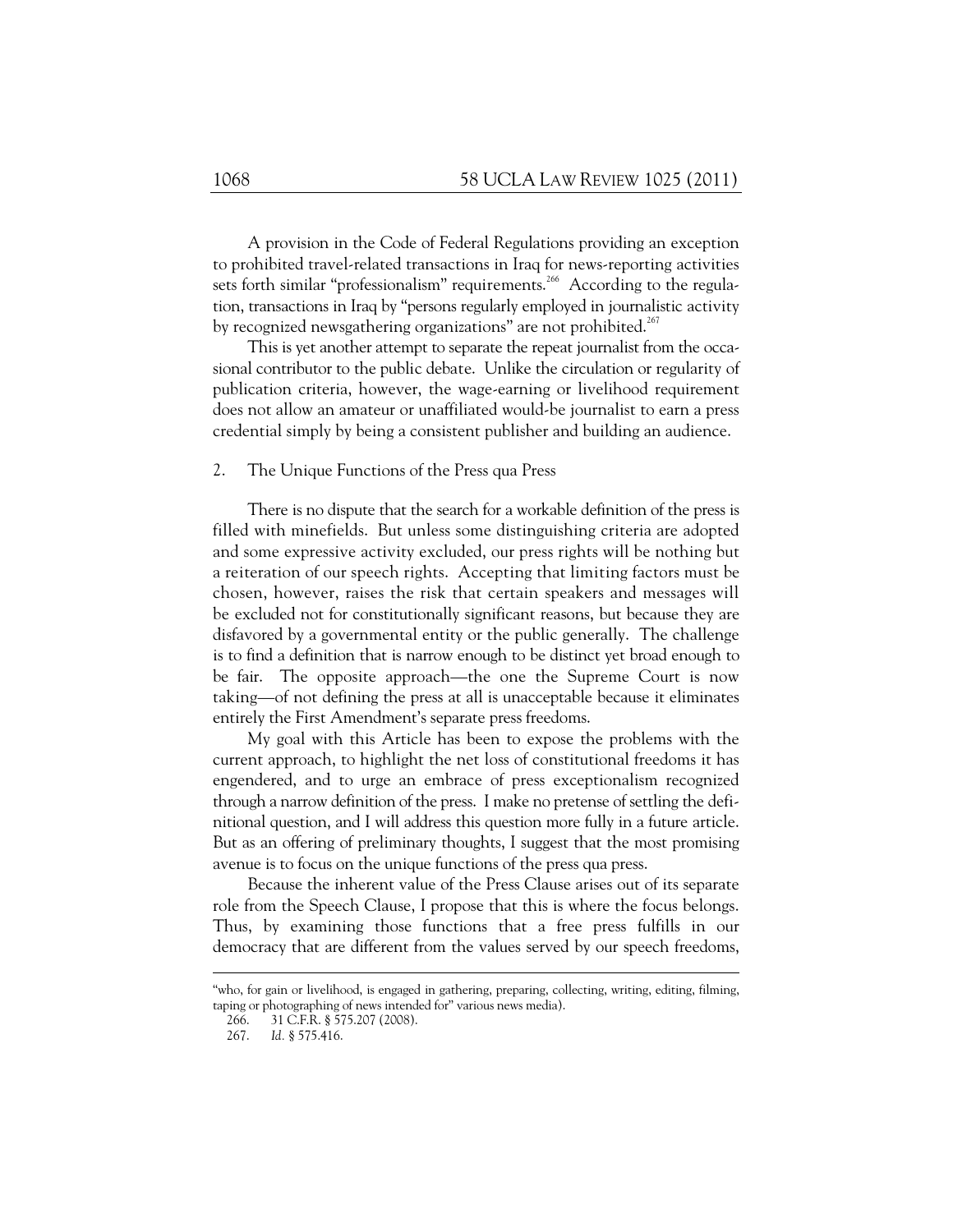we can close in on a meaningful definition. Defining the press through the lens of its unique functions has the primary benefit of ensuring that we avoid the redundancy problem. It does so by necessarily excluding a view of the Press Clause as guaranteeing that "all individuals have a right to disseminate their viewpoints for general consideration."<sup>268</sup> Because the Speech Clause already protects the individual right to disseminate messages, this definition would not address any of the unique functions of the Press Clause.

The unique-functions approach further avoids the troublesome dichotomy of having to choose between a definition that is too elitist and one that is too inclusive. Many scholars have tended toward a broad definition of the press in which everyone is or easily can be a journalist.<sup>269</sup> They elect an overinclusive approach in part to avoid the criticism that a narrower definition establishes an "elite, protected class."<sup>270</sup> In addition to creating the redundancy problem, this dichotomy does not allow us to recognize and protect those who have specialized abilities and resources for newsgathering as well as a proven commitment to news dissemination. Thus, the "genuine difficulty" in crafting a definition, Floyd Abrams has argued, has "deter[red] us from affording protection to those who are plainly entitled to it."<sup> $271$ </sup>

Through a proper analysis of the unique functions of the press qua press, the Court can identify characteristics that avoid the disconcerting conformity and favoritism of the elite while still allowing us to recognize and benefit from the press's knowledge, skills, and dedication. A unique-functions approach allows the Court to embrace all the advantages of the egalitarian definition by crafting a definition of the press in which not everyone is a member, but everyone has the equal potential of becoming a member.

So what are the unique functions of the press? I suggest that the press fills two primary roles that go beyond the values served by our basic free speech rights. The first is that the press gathers and conveys information to the public about newsworthy matters; and the second is that the press serves as a check

 <sup>268.</sup> *See* Timothy E. Cook*, Freeing the Presses: An Introductory Essay*, *in* FREEING THE PRESSES, *supra* note 32, at 1, 8.

 <sup>269.</sup> *See* Ugland & Henderson, *supra* note 194, at 247 (identifying the "egalitarian model . . . in which all citizens are equally equipped and equally free to serve as newsgathering watchdogs").

 <sup>270.</sup> Calvert, *supra* note 32, at 413 (1999); Ugland & Henderson, *supra* note 194, at 246–47 (identifying the "expert model, in which journalists are conceived of as a uniquely qualified and clearly identifiable collection of professionals who serve as agents of the public in the procurement and dissemination of news").

 <sup>271.</sup> Abrams, *supra* note 1, at 580.